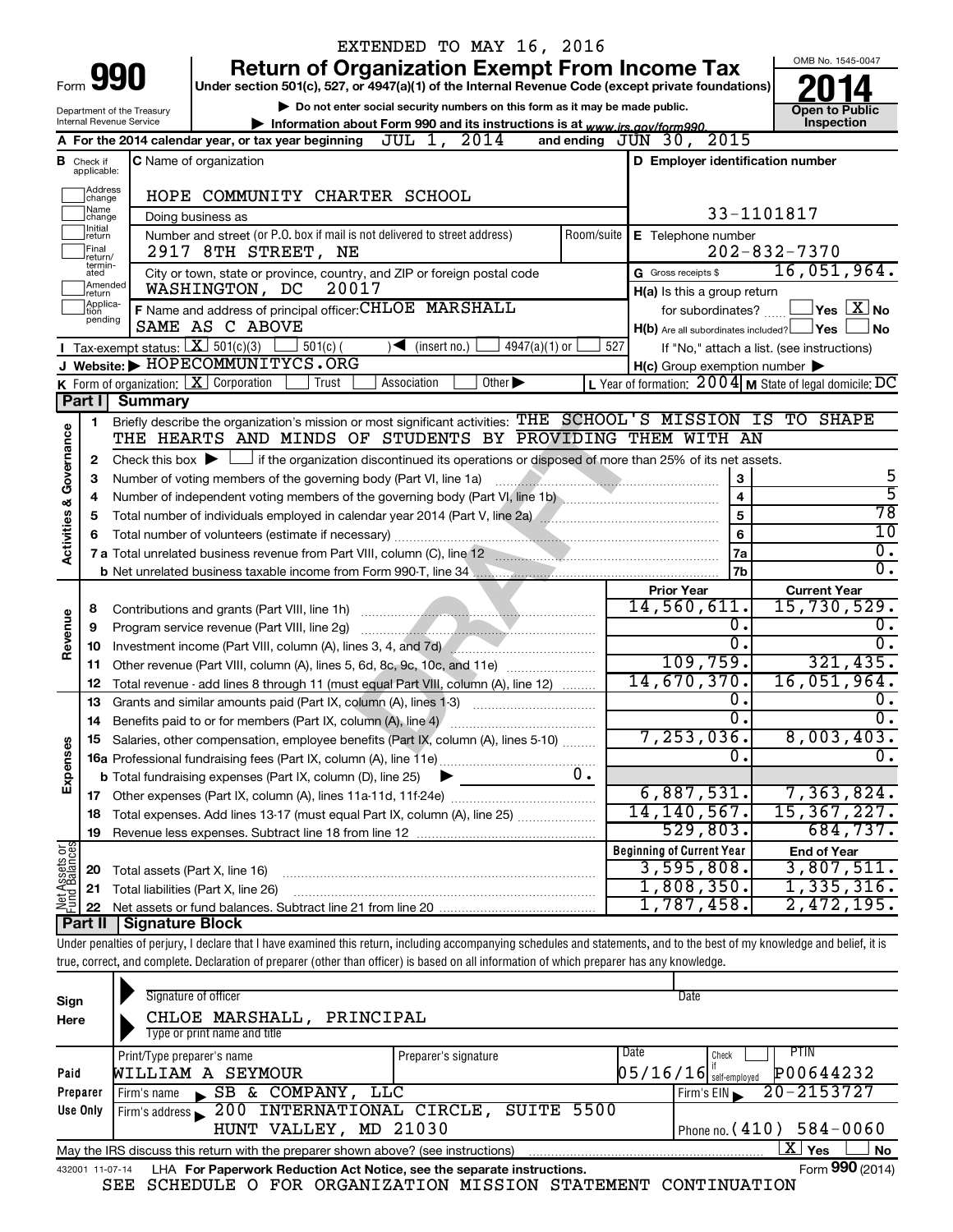| Part III   Statement of Program Service Accomplishments<br>Briefly describe the organization's mission:<br>1<br>THIS CHARTER SCHOOL IS ORGANIZED EXCLUSIVELY FOR EDUCATIONAL PURPOSES<br>AND IS AUTHORIZED BY THE DISTRICT OF COLUMBIA PUBLIC CHARTER SCHOOL<br>BOARD. THE SCHOOL PROVIDES TUITION-FREE EDUCATION FOR PRE-KINDERGARTEN<br>THROUGH EIGHTH GRADE STUDENTS. THE SCHOOL'S MISSION IS TO SHAPE THE<br>Did the organization undertake any significant program services during the year which were not listed on<br>$\mathbf{2}$<br>the prior Form 990 or 990-EZ?<br>If "Yes," describe these new services on Schedule O.<br>Did the organization cease conducting, or make significant changes in how it conducts, any program services?<br>3<br>If "Yes," describe these changes on Schedule O.<br>Describe the organization's program service accomplishments for each of its three largest program services, as measured by expenses.<br>4<br>Section 501(c)(3) and 501(c)(4) organizations are required to report the amount of grants and allocations to others, the total expenses, and<br>revenue, if any, for each program service reported.<br>13,213,663.<br>) (Expenses \$<br>including grants of \$<br>4a<br>(Code:<br>) (Revenue \$<br>THE CHARTER SCHOOL PROVIDES STUDENTS WITH AN INTEGRATED EDUCATIONAL<br>APPROACH THAT PLACES A HEAVY EMPHASIS ON THE ARTS, MUSIC, AND<br>LITERATURE, IN ADDITION TO THE CORE SUBJECTS THAT ARE TRADITIONALLY<br>COVERED. THE SCHOOL WORKS TO NURTURE THE CHARACTER OF EACH STUDENT<br>THROUGH A STAFF THAT TEACHES AND MODELS EXCELLENCE AND THE<br>ESTABLISHMENT OF CHARACTER-FORMING RITUALS AND TRADITIONS. THE STUDENTS<br>ARE TAUGHT THE IMPORTANCE OF COMMUNITY BY WORKING ALONGSIDE<br>PARENTS/GUARDIANS AND COMMUNITY MEMBERS IN PURSUIT OF OUR MISSION.<br>FORMATION OF A STRONG COMMUNITY BEGINS WITH THE WAY WE STRUCTURE THE<br>SCHOOL INTO SMALLER COMMUNITIES. IN ADDITION TO PRE-KINDERGARTEN FOR<br>AGES THREE AND FOUR, THE SCHOOL HAS A PRIMARY ACADEMY<br>$(FK-2)$ ,<br>INTERMEDIATE ACADEMY (3-5), AND PREP ACADEMY<br>$(6-8)$ . THESE SMALLER<br>4b<br>including grants of \$<br>(Code:<br>(Expenses \$<br>Revenue \$<br>) (Revenue \$<br>4с<br>including grants of \$<br>(Code:<br>) (Expenses \$<br>Other program services (Describe in Schedule O.)<br>4d<br>(Expenses \$<br>including grants of \$<br>(Revenue \$ | 33-1101817<br>Page 2                                                |
|---------------------------------------------------------------------------------------------------------------------------------------------------------------------------------------------------------------------------------------------------------------------------------------------------------------------------------------------------------------------------------------------------------------------------------------------------------------------------------------------------------------------------------------------------------------------------------------------------------------------------------------------------------------------------------------------------------------------------------------------------------------------------------------------------------------------------------------------------------------------------------------------------------------------------------------------------------------------------------------------------------------------------------------------------------------------------------------------------------------------------------------------------------------------------------------------------------------------------------------------------------------------------------------------------------------------------------------------------------------------------------------------------------------------------------------------------------------------------------------------------------------------------------------------------------------------------------------------------------------------------------------------------------------------------------------------------------------------------------------------------------------------------------------------------------------------------------------------------------------------------------------------------------------------------------------------------------------------------------------------------------------------------------------------------------------------------------------------------------------------------------------------------------------------------------------------------------------------------------------------------------------------------------------------------------------------------------------------------------------------------------------------------------|---------------------------------------------------------------------|
|                                                                                                                                                                                                                                                                                                                                                                                                                                                                                                                                                                                                                                                                                                                                                                                                                                                                                                                                                                                                                                                                                                                                                                                                                                                                                                                                                                                                                                                                                                                                                                                                                                                                                                                                                                                                                                                                                                                                                                                                                                                                                                                                                                                                                                                                                                                                                                                                         |                                                                     |
|                                                                                                                                                                                                                                                                                                                                                                                                                                                                                                                                                                                                                                                                                                                                                                                                                                                                                                                                                                                                                                                                                                                                                                                                                                                                                                                                                                                                                                                                                                                                                                                                                                                                                                                                                                                                                                                                                                                                                                                                                                                                                                                                                                                                                                                                                                                                                                                                         |                                                                     |
|                                                                                                                                                                                                                                                                                                                                                                                                                                                                                                                                                                                                                                                                                                                                                                                                                                                                                                                                                                                                                                                                                                                                                                                                                                                                                                                                                                                                                                                                                                                                                                                                                                                                                                                                                                                                                                                                                                                                                                                                                                                                                                                                                                                                                                                                                                                                                                                                         |                                                                     |
|                                                                                                                                                                                                                                                                                                                                                                                                                                                                                                                                                                                                                                                                                                                                                                                                                                                                                                                                                                                                                                                                                                                                                                                                                                                                                                                                                                                                                                                                                                                                                                                                                                                                                                                                                                                                                                                                                                                                                                                                                                                                                                                                                                                                                                                                                                                                                                                                         |                                                                     |
|                                                                                                                                                                                                                                                                                                                                                                                                                                                                                                                                                                                                                                                                                                                                                                                                                                                                                                                                                                                                                                                                                                                                                                                                                                                                                                                                                                                                                                                                                                                                                                                                                                                                                                                                                                                                                                                                                                                                                                                                                                                                                                                                                                                                                                                                                                                                                                                                         |                                                                     |
|                                                                                                                                                                                                                                                                                                                                                                                                                                                                                                                                                                                                                                                                                                                                                                                                                                                                                                                                                                                                                                                                                                                                                                                                                                                                                                                                                                                                                                                                                                                                                                                                                                                                                                                                                                                                                                                                                                                                                                                                                                                                                                                                                                                                                                                                                                                                                                                                         | $ {\mathsf Y}\mathsf{es}\ \boxed{{\mathsf X}}$ No                   |
|                                                                                                                                                                                                                                                                                                                                                                                                                                                                                                                                                                                                                                                                                                                                                                                                                                                                                                                                                                                                                                                                                                                                                                                                                                                                                                                                                                                                                                                                                                                                                                                                                                                                                                                                                                                                                                                                                                                                                                                                                                                                                                                                                                                                                                                                                                                                                                                                         | $ {\mathsf Y}{\mathsf e}{\mathsf s}^\top\overline{{\mathbf X}} $ No |
|                                                                                                                                                                                                                                                                                                                                                                                                                                                                                                                                                                                                                                                                                                                                                                                                                                                                                                                                                                                                                                                                                                                                                                                                                                                                                                                                                                                                                                                                                                                                                                                                                                                                                                                                                                                                                                                                                                                                                                                                                                                                                                                                                                                                                                                                                                                                                                                                         |                                                                     |
|                                                                                                                                                                                                                                                                                                                                                                                                                                                                                                                                                                                                                                                                                                                                                                                                                                                                                                                                                                                                                                                                                                                                                                                                                                                                                                                                                                                                                                                                                                                                                                                                                                                                                                                                                                                                                                                                                                                                                                                                                                                                                                                                                                                                                                                                                                                                                                                                         |                                                                     |
|                                                                                                                                                                                                                                                                                                                                                                                                                                                                                                                                                                                                                                                                                                                                                                                                                                                                                                                                                                                                                                                                                                                                                                                                                                                                                                                                                                                                                                                                                                                                                                                                                                                                                                                                                                                                                                                                                                                                                                                                                                                                                                                                                                                                                                                                                                                                                                                                         | 321, 435.                                                           |
|                                                                                                                                                                                                                                                                                                                                                                                                                                                                                                                                                                                                                                                                                                                                                                                                                                                                                                                                                                                                                                                                                                                                                                                                                                                                                                                                                                                                                                                                                                                                                                                                                                                                                                                                                                                                                                                                                                                                                                                                                                                                                                                                                                                                                                                                                                                                                                                                         |                                                                     |
|                                                                                                                                                                                                                                                                                                                                                                                                                                                                                                                                                                                                                                                                                                                                                                                                                                                                                                                                                                                                                                                                                                                                                                                                                                                                                                                                                                                                                                                                                                                                                                                                                                                                                                                                                                                                                                                                                                                                                                                                                                                                                                                                                                                                                                                                                                                                                                                                         |                                                                     |
|                                                                                                                                                                                                                                                                                                                                                                                                                                                                                                                                                                                                                                                                                                                                                                                                                                                                                                                                                                                                                                                                                                                                                                                                                                                                                                                                                                                                                                                                                                                                                                                                                                                                                                                                                                                                                                                                                                                                                                                                                                                                                                                                                                                                                                                                                                                                                                                                         |                                                                     |
|                                                                                                                                                                                                                                                                                                                                                                                                                                                                                                                                                                                                                                                                                                                                                                                                                                                                                                                                                                                                                                                                                                                                                                                                                                                                                                                                                                                                                                                                                                                                                                                                                                                                                                                                                                                                                                                                                                                                                                                                                                                                                                                                                                                                                                                                                                                                                                                                         |                                                                     |
|                                                                                                                                                                                                                                                                                                                                                                                                                                                                                                                                                                                                                                                                                                                                                                                                                                                                                                                                                                                                                                                                                                                                                                                                                                                                                                                                                                                                                                                                                                                                                                                                                                                                                                                                                                                                                                                                                                                                                                                                                                                                                                                                                                                                                                                                                                                                                                                                         |                                                                     |
|                                                                                                                                                                                                                                                                                                                                                                                                                                                                                                                                                                                                                                                                                                                                                                                                                                                                                                                                                                                                                                                                                                                                                                                                                                                                                                                                                                                                                                                                                                                                                                                                                                                                                                                                                                                                                                                                                                                                                                                                                                                                                                                                                                                                                                                                                                                                                                                                         |                                                                     |
|                                                                                                                                                                                                                                                                                                                                                                                                                                                                                                                                                                                                                                                                                                                                                                                                                                                                                                                                                                                                                                                                                                                                                                                                                                                                                                                                                                                                                                                                                                                                                                                                                                                                                                                                                                                                                                                                                                                                                                                                                                                                                                                                                                                                                                                                                                                                                                                                         | THE                                                                 |
|                                                                                                                                                                                                                                                                                                                                                                                                                                                                                                                                                                                                                                                                                                                                                                                                                                                                                                                                                                                                                                                                                                                                                                                                                                                                                                                                                                                                                                                                                                                                                                                                                                                                                                                                                                                                                                                                                                                                                                                                                                                                                                                                                                                                                                                                                                                                                                                                         |                                                                     |
|                                                                                                                                                                                                                                                                                                                                                                                                                                                                                                                                                                                                                                                                                                                                                                                                                                                                                                                                                                                                                                                                                                                                                                                                                                                                                                                                                                                                                                                                                                                                                                                                                                                                                                                                                                                                                                                                                                                                                                                                                                                                                                                                                                                                                                                                                                                                                                                                         |                                                                     |
|                                                                                                                                                                                                                                                                                                                                                                                                                                                                                                                                                                                                                                                                                                                                                                                                                                                                                                                                                                                                                                                                                                                                                                                                                                                                                                                                                                                                                                                                                                                                                                                                                                                                                                                                                                                                                                                                                                                                                                                                                                                                                                                                                                                                                                                                                                                                                                                                         |                                                                     |
|                                                                                                                                                                                                                                                                                                                                                                                                                                                                                                                                                                                                                                                                                                                                                                                                                                                                                                                                                                                                                                                                                                                                                                                                                                                                                                                                                                                                                                                                                                                                                                                                                                                                                                                                                                                                                                                                                                                                                                                                                                                                                                                                                                                                                                                                                                                                                                                                         |                                                                     |
|                                                                                                                                                                                                                                                                                                                                                                                                                                                                                                                                                                                                                                                                                                                                                                                                                                                                                                                                                                                                                                                                                                                                                                                                                                                                                                                                                                                                                                                                                                                                                                                                                                                                                                                                                                                                                                                                                                                                                                                                                                                                                                                                                                                                                                                                                                                                                                                                         |                                                                     |
|                                                                                                                                                                                                                                                                                                                                                                                                                                                                                                                                                                                                                                                                                                                                                                                                                                                                                                                                                                                                                                                                                                                                                                                                                                                                                                                                                                                                                                                                                                                                                                                                                                                                                                                                                                                                                                                                                                                                                                                                                                                                                                                                                                                                                                                                                                                                                                                                         |                                                                     |
|                                                                                                                                                                                                                                                                                                                                                                                                                                                                                                                                                                                                                                                                                                                                                                                                                                                                                                                                                                                                                                                                                                                                                                                                                                                                                                                                                                                                                                                                                                                                                                                                                                                                                                                                                                                                                                                                                                                                                                                                                                                                                                                                                                                                                                                                                                                                                                                                         |                                                                     |
|                                                                                                                                                                                                                                                                                                                                                                                                                                                                                                                                                                                                                                                                                                                                                                                                                                                                                                                                                                                                                                                                                                                                                                                                                                                                                                                                                                                                                                                                                                                                                                                                                                                                                                                                                                                                                                                                                                                                                                                                                                                                                                                                                                                                                                                                                                                                                                                                         |                                                                     |
|                                                                                                                                                                                                                                                                                                                                                                                                                                                                                                                                                                                                                                                                                                                                                                                                                                                                                                                                                                                                                                                                                                                                                                                                                                                                                                                                                                                                                                                                                                                                                                                                                                                                                                                                                                                                                                                                                                                                                                                                                                                                                                                                                                                                                                                                                                                                                                                                         |                                                                     |
|                                                                                                                                                                                                                                                                                                                                                                                                                                                                                                                                                                                                                                                                                                                                                                                                                                                                                                                                                                                                                                                                                                                                                                                                                                                                                                                                                                                                                                                                                                                                                                                                                                                                                                                                                                                                                                                                                                                                                                                                                                                                                                                                                                                                                                                                                                                                                                                                         |                                                                     |
|                                                                                                                                                                                                                                                                                                                                                                                                                                                                                                                                                                                                                                                                                                                                                                                                                                                                                                                                                                                                                                                                                                                                                                                                                                                                                                                                                                                                                                                                                                                                                                                                                                                                                                                                                                                                                                                                                                                                                                                                                                                                                                                                                                                                                                                                                                                                                                                                         |                                                                     |
|                                                                                                                                                                                                                                                                                                                                                                                                                                                                                                                                                                                                                                                                                                                                                                                                                                                                                                                                                                                                                                                                                                                                                                                                                                                                                                                                                                                                                                                                                                                                                                                                                                                                                                                                                                                                                                                                                                                                                                                                                                                                                                                                                                                                                                                                                                                                                                                                         |                                                                     |
|                                                                                                                                                                                                                                                                                                                                                                                                                                                                                                                                                                                                                                                                                                                                                                                                                                                                                                                                                                                                                                                                                                                                                                                                                                                                                                                                                                                                                                                                                                                                                                                                                                                                                                                                                                                                                                                                                                                                                                                                                                                                                                                                                                                                                                                                                                                                                                                                         |                                                                     |
|                                                                                                                                                                                                                                                                                                                                                                                                                                                                                                                                                                                                                                                                                                                                                                                                                                                                                                                                                                                                                                                                                                                                                                                                                                                                                                                                                                                                                                                                                                                                                                                                                                                                                                                                                                                                                                                                                                                                                                                                                                                                                                                                                                                                                                                                                                                                                                                                         |                                                                     |
|                                                                                                                                                                                                                                                                                                                                                                                                                                                                                                                                                                                                                                                                                                                                                                                                                                                                                                                                                                                                                                                                                                                                                                                                                                                                                                                                                                                                                                                                                                                                                                                                                                                                                                                                                                                                                                                                                                                                                                                                                                                                                                                                                                                                                                                                                                                                                                                                         |                                                                     |
|                                                                                                                                                                                                                                                                                                                                                                                                                                                                                                                                                                                                                                                                                                                                                                                                                                                                                                                                                                                                                                                                                                                                                                                                                                                                                                                                                                                                                                                                                                                                                                                                                                                                                                                                                                                                                                                                                                                                                                                                                                                                                                                                                                                                                                                                                                                                                                                                         |                                                                     |
|                                                                                                                                                                                                                                                                                                                                                                                                                                                                                                                                                                                                                                                                                                                                                                                                                                                                                                                                                                                                                                                                                                                                                                                                                                                                                                                                                                                                                                                                                                                                                                                                                                                                                                                                                                                                                                                                                                                                                                                                                                                                                                                                                                                                                                                                                                                                                                                                         |                                                                     |
|                                                                                                                                                                                                                                                                                                                                                                                                                                                                                                                                                                                                                                                                                                                                                                                                                                                                                                                                                                                                                                                                                                                                                                                                                                                                                                                                                                                                                                                                                                                                                                                                                                                                                                                                                                                                                                                                                                                                                                                                                                                                                                                                                                                                                                                                                                                                                                                                         |                                                                     |
|                                                                                                                                                                                                                                                                                                                                                                                                                                                                                                                                                                                                                                                                                                                                                                                                                                                                                                                                                                                                                                                                                                                                                                                                                                                                                                                                                                                                                                                                                                                                                                                                                                                                                                                                                                                                                                                                                                                                                                                                                                                                                                                                                                                                                                                                                                                                                                                                         |                                                                     |
|                                                                                                                                                                                                                                                                                                                                                                                                                                                                                                                                                                                                                                                                                                                                                                                                                                                                                                                                                                                                                                                                                                                                                                                                                                                                                                                                                                                                                                                                                                                                                                                                                                                                                                                                                                                                                                                                                                                                                                                                                                                                                                                                                                                                                                                                                                                                                                                                         |                                                                     |
|                                                                                                                                                                                                                                                                                                                                                                                                                                                                                                                                                                                                                                                                                                                                                                                                                                                                                                                                                                                                                                                                                                                                                                                                                                                                                                                                                                                                                                                                                                                                                                                                                                                                                                                                                                                                                                                                                                                                                                                                                                                                                                                                                                                                                                                                                                                                                                                                         |                                                                     |
|                                                                                                                                                                                                                                                                                                                                                                                                                                                                                                                                                                                                                                                                                                                                                                                                                                                                                                                                                                                                                                                                                                                                                                                                                                                                                                                                                                                                                                                                                                                                                                                                                                                                                                                                                                                                                                                                                                                                                                                                                                                                                                                                                                                                                                                                                                                                                                                                         |                                                                     |
|                                                                                                                                                                                                                                                                                                                                                                                                                                                                                                                                                                                                                                                                                                                                                                                                                                                                                                                                                                                                                                                                                                                                                                                                                                                                                                                                                                                                                                                                                                                                                                                                                                                                                                                                                                                                                                                                                                                                                                                                                                                                                                                                                                                                                                                                                                                                                                                                         |                                                                     |
|                                                                                                                                                                                                                                                                                                                                                                                                                                                                                                                                                                                                                                                                                                                                                                                                                                                                                                                                                                                                                                                                                                                                                                                                                                                                                                                                                                                                                                                                                                                                                                                                                                                                                                                                                                                                                                                                                                                                                                                                                                                                                                                                                                                                                                                                                                                                                                                                         |                                                                     |
| 13, 213, 663.<br>Total program service expenses<br>4е                                                                                                                                                                                                                                                                                                                                                                                                                                                                                                                                                                                                                                                                                                                                                                                                                                                                                                                                                                                                                                                                                                                                                                                                                                                                                                                                                                                                                                                                                                                                                                                                                                                                                                                                                                                                                                                                                                                                                                                                                                                                                                                                                                                                                                                                                                                                                   |                                                                     |
| 432002                                                                                                                                                                                                                                                                                                                                                                                                                                                                                                                                                                                                                                                                                                                                                                                                                                                                                                                                                                                                                                                                                                                                                                                                                                                                                                                                                                                                                                                                                                                                                                                                                                                                                                                                                                                                                                                                                                                                                                                                                                                                                                                                                                                                                                                                                                                                                                                                  | Form 990 (2014)                                                     |
| SEE SCHEDULE O FOR CONTINUATION(S)<br>$11 - 07 - 14$<br>$\overline{2}$                                                                                                                                                                                                                                                                                                                                                                                                                                                                                                                                                                                                                                                                                                                                                                                                                                                                                                                                                                                                                                                                                                                                                                                                                                                                                                                                                                                                                                                                                                                                                                                                                                                                                                                                                                                                                                                                                                                                                                                                                                                                                                                                                                                                                                                                                                                                  |                                                                     |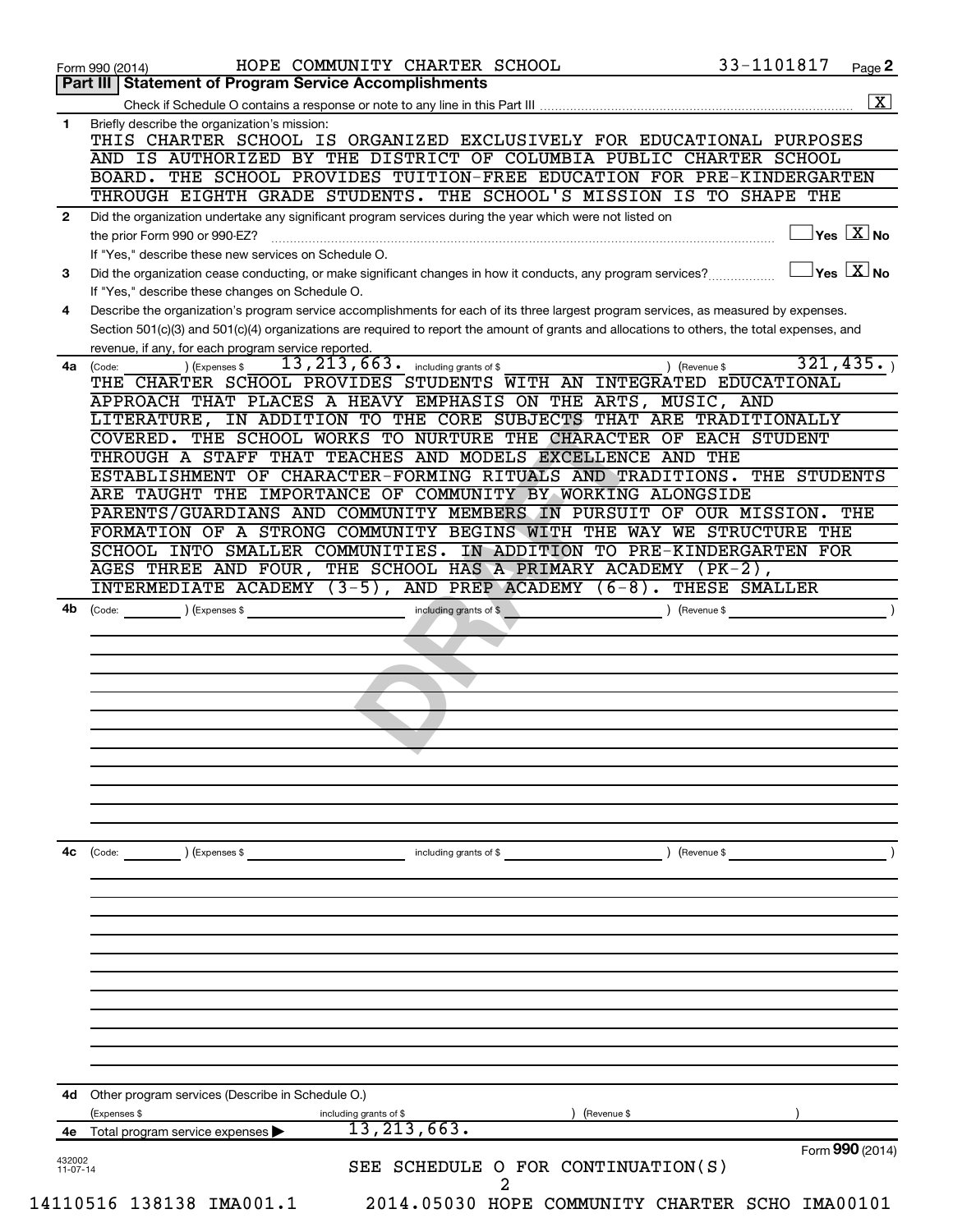| Form 990 (2014) |  |  |
|-----------------|--|--|

**Part IV Checklist of Required Schedules**

Form 990 (2014) Page HOPE COMMUNITY CHARTER SCHOOL 33-1101817

|    |                                                                                                                                                                                                                                                                                                                                                                     |                 | Yes | No                           |
|----|---------------------------------------------------------------------------------------------------------------------------------------------------------------------------------------------------------------------------------------------------------------------------------------------------------------------------------------------------------------------|-----------------|-----|------------------------------|
| 1  | Is the organization described in section 501(c)(3) or $4947(a)(1)$ (other than a private foundation)?                                                                                                                                                                                                                                                               |                 |     |                              |
|    | If "Yes," complete Schedule A                                                                                                                                                                                                                                                                                                                                       | 1               | х   |                              |
| 2  |                                                                                                                                                                                                                                                                                                                                                                     | $\mathbf{2}$    |     | $\overline{\text{X}}$        |
| З  | Did the organization engage in direct or indirect political campaign activities on behalf of or in opposition to candidates for                                                                                                                                                                                                                                     | 3               |     | x                            |
| 4  | Section 501(c)(3) organizations. Did the organization engage in lobbying activities, or have a section 501(h) election in effect                                                                                                                                                                                                                                    | 4               |     | x                            |
| 5  | Is the organization a section 501(c)(4), 501(c)(5), or 501(c)(6) organization that receives membership dues, assessments, or                                                                                                                                                                                                                                        |                 |     |                              |
|    |                                                                                                                                                                                                                                                                                                                                                                     | 5               |     | x                            |
| 6  | Did the organization maintain any donor advised funds or any similar funds or accounts for which donors have the right to                                                                                                                                                                                                                                           |                 |     |                              |
|    | provide advice on the distribution or investment of amounts in such funds or accounts? If "Yes," complete Schedule D, Part I                                                                                                                                                                                                                                        | 6               |     | x                            |
| 7  | Did the organization receive or hold a conservation easement, including easements to preserve open space,                                                                                                                                                                                                                                                           |                 |     |                              |
|    | the environment, historic land areas, or historic structures? If "Yes," complete Schedule D, Part II                                                                                                                                                                                                                                                                | $\overline{7}$  |     | x                            |
| 8  | Did the organization maintain collections of works of art, historical treasures, or other similar assets? If "Yes," complete<br>Schedule D, Part III <b>Marting Community</b> Contract to the Contract of the Contract of Contract Contract of Contract of Contract of Contract of Contract of Contract of Contract of Contract of Contract of Contract of Contract | 8               |     | x                            |
| 9  | Did the organization report an amount in Part X, line 21, for escrow or custodial account liability; serve as a custodian for                                                                                                                                                                                                                                       |                 |     |                              |
|    | amounts not listed in Part X; or provide credit counseling, debt management, credit repair, or debt negotiation services?                                                                                                                                                                                                                                           |                 |     |                              |
|    | If "Yes," complete Schedule D, Part IV                                                                                                                                                                                                                                                                                                                              | 9               |     | х                            |
| 10 | Did the organization, directly or through a related organization, hold assets in temporarily restricted endowments, permanent                                                                                                                                                                                                                                       |                 |     |                              |
|    |                                                                                                                                                                                                                                                                                                                                                                     | 10              |     | x                            |
| 11 | If the organization's answer to any of the following questions is "Yes," then complete Schedule D, Parts VI, VII, VIII, IX, or X<br>as applicable.                                                                                                                                                                                                                  |                 |     |                              |
|    | a Did the organization report an amount for land, buildings, and equipment in Part X, line 10? If "Yes," complete Schedule D,                                                                                                                                                                                                                                       |                 |     |                              |
|    | Part VI                                                                                                                                                                                                                                                                                                                                                             | 11a             | х   |                              |
|    | <b>b</b> Did the organization report an amount for investments - other securities in Part X, line 12 that is 5% or more of its total                                                                                                                                                                                                                                |                 |     |                              |
|    | assets reported in Part X, line 16? If "Yes," complete Schedule D, Part VII" [[[[[[[[[[[[[[[[[[[[[[]]]]]]]]]]                                                                                                                                                                                                                                                       | 11b             |     | x                            |
|    | c Did the organization report an amount for investments - program related in Part X, line 13 that is 5% or more of its total                                                                                                                                                                                                                                        |                 |     |                              |
|    | assets reported in Part X, line 16? If "Yes," complete Schedule D, Part VIII                                                                                                                                                                                                                                                                                        | 11c             |     | х                            |
|    | d Did the organization report an amount for other assets in Part X, line 15 that is 5% or more of its total assets reported in                                                                                                                                                                                                                                      |                 |     |                              |
|    |                                                                                                                                                                                                                                                                                                                                                                     | 11d             |     | x<br>$\overline{\mathtt{x}}$ |
|    | e Did the organization report an amount for other liabilities in Part X, line 25? If "Yes," complete Schedule D, Part X                                                                                                                                                                                                                                             | 11e             |     |                              |
| f  | Did the organization's separate or consolidated financial statements for the tax year include a footnote that addresses<br>the organization's liability for uncertain tax positions under FIN 48 (ASC 740)? If "Yes," complete Schedule D, Part X                                                                                                                   | 11f             | X   |                              |
|    | 12a Did the organization obtain separate, independent audited financial statements for the tax year? If "Yes," complete                                                                                                                                                                                                                                             |                 |     |                              |
|    | Schedule D, Parts XI and XII                                                                                                                                                                                                                                                                                                                                        | 12a             | х   |                              |
|    | <b>b</b> Was the organization included in consolidated, independent audited financial statements for the tax year?                                                                                                                                                                                                                                                  |                 |     |                              |
|    | If "Yes," and if the organization answered "No" to line 12a, then completing Schedule D, Parts XI and XII is optional                                                                                                                                                                                                                                               | 120             |     | ▵                            |
| 13 |                                                                                                                                                                                                                                                                                                                                                                     | 13              | х   |                              |
|    | 14a Did the organization maintain an office, employees, or agents outside of the United States?                                                                                                                                                                                                                                                                     | 14a             |     | x                            |
|    | <b>b</b> Did the organization have aggregate revenues or expenses of more than \$10,000 from grantmaking, fundraising, business,                                                                                                                                                                                                                                    |                 |     |                              |
|    | investment, and program service activities outside the United States, or aggregate foreign investments valued at \$100,000                                                                                                                                                                                                                                          |                 |     |                              |
|    |                                                                                                                                                                                                                                                                                                                                                                     | 14 <sub>b</sub> |     | x                            |
| 15 | Did the organization report on Part IX, column (A), line 3, more than \$5,000 of grants or other assistance to or for any                                                                                                                                                                                                                                           |                 |     |                              |
|    |                                                                                                                                                                                                                                                                                                                                                                     | 15              |     | x                            |
| 16 | Did the organization report on Part IX, column (A), line 3, more than \$5,000 of aggregate grants or other assistance to                                                                                                                                                                                                                                            |                 |     |                              |
|    |                                                                                                                                                                                                                                                                                                                                                                     | 16              |     | x                            |
| 17 | Did the organization report a total of more than \$15,000 of expenses for professional fundraising services on Part IX,                                                                                                                                                                                                                                             |                 |     | x                            |
|    |                                                                                                                                                                                                                                                                                                                                                                     | 17              |     |                              |
| 18 | Did the organization report more than \$15,000 total of fundraising event gross income and contributions on Part VIII, lines                                                                                                                                                                                                                                        | 18              |     | x                            |
| 19 | Did the organization report more than \$15,000 of gross income from gaming activities on Part VIII, line 9a? If "Yes,"                                                                                                                                                                                                                                              |                 |     |                              |
|    |                                                                                                                                                                                                                                                                                                                                                                     | 19              |     | x                            |
|    | 20a Did the organization operate one or more hospital facilities? If "Yes," complete Schedule H                                                                                                                                                                                                                                                                     | 20a             |     | $\overline{\textbf{X}}$      |
|    |                                                                                                                                                                                                                                                                                                                                                                     | 20 <sub>b</sub> |     |                              |

Form (2014) **990**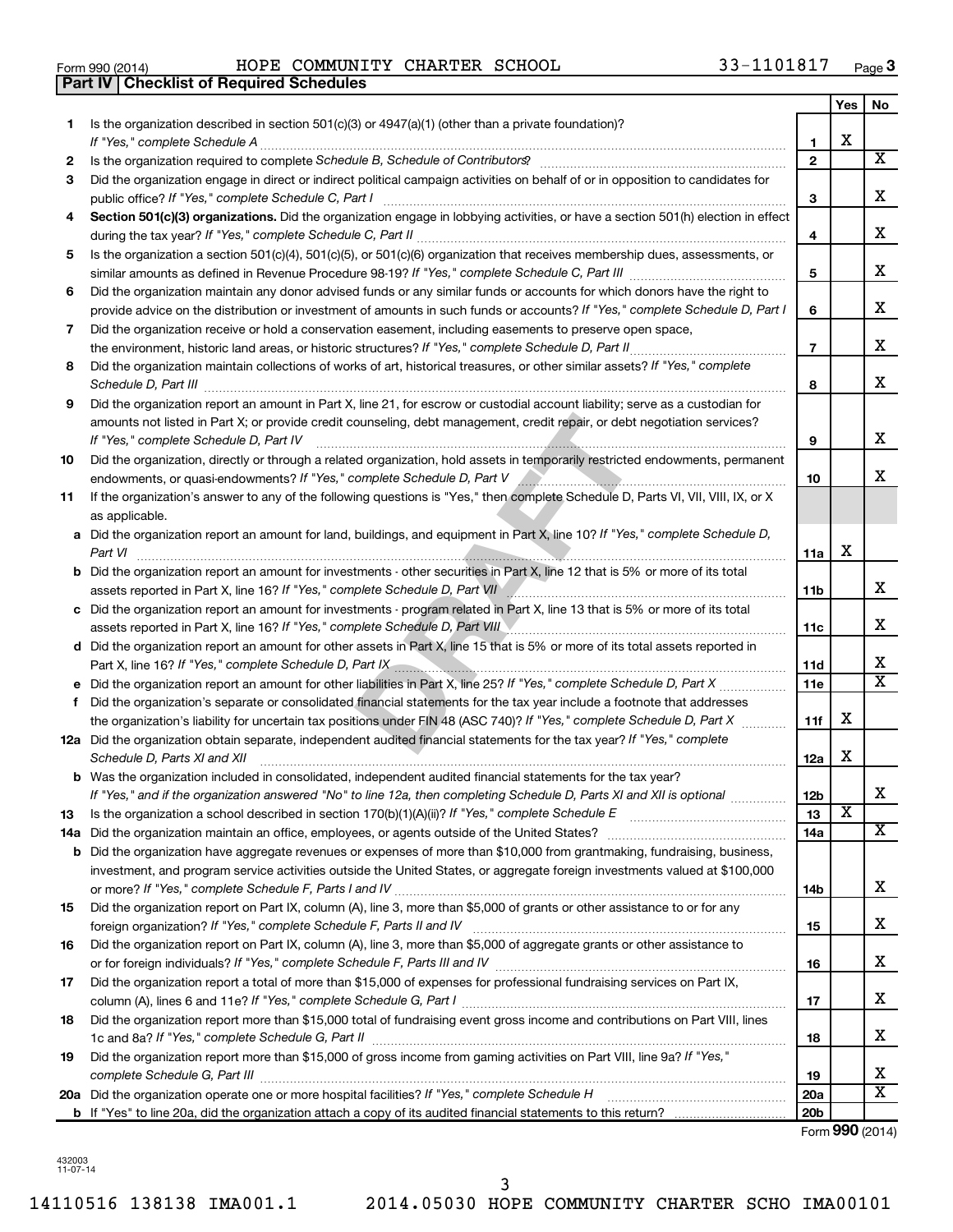| Form 990 (2014) |  |  | HOPE COMMUNITY CHARTER SCHOOL |  |  |  | 33-1101817 | Page |  |
|-----------------|--|--|-------------------------------|--|--|--|------------|------|--|
|-----------------|--|--|-------------------------------|--|--|--|------------|------|--|

|    | <b>Part IV   Checklist of Required Schedules (continued)</b>                                                                                                                                                                                                                                                                        |                 |     |                         |
|----|-------------------------------------------------------------------------------------------------------------------------------------------------------------------------------------------------------------------------------------------------------------------------------------------------------------------------------------|-----------------|-----|-------------------------|
|    |                                                                                                                                                                                                                                                                                                                                     |                 | Yes | No                      |
| 21 | Did the organization report more than \$5,000 of grants or other assistance to any domestic organization or                                                                                                                                                                                                                         |                 |     |                         |
|    |                                                                                                                                                                                                                                                                                                                                     | 21              |     | х                       |
| 22 | Did the organization report more than \$5,000 of grants or other assistance to or for domestic individuals on                                                                                                                                                                                                                       |                 |     |                         |
|    | Part IX, column (A), line 2? If "Yes," complete Schedule I, Parts I and III [11]] [11]] [11] [11] [11] [11] [1                                                                                                                                                                                                                      | 22              |     | x                       |
| 23 | Did the organization answer "Yes" to Part VII, Section A, line 3, 4, or 5 about compensation of the organization's current                                                                                                                                                                                                          |                 |     |                         |
|    | and former officers, directors, trustees, key employees, and highest compensated employees? If "Yes," complete                                                                                                                                                                                                                      |                 |     |                         |
|    |                                                                                                                                                                                                                                                                                                                                     | 23              |     | x                       |
|    | Schedule J <b>Example 2 Contract 2 Contract 2 Contract 2 Contract 2 Contract 2 Contract 2 Contract 2 Contract 2 Contract 2 Contract 2 Contract 2 Contract 2 Contract 2 Contract 2 Contract 2 Con</b><br>24a Did the organization have a tax-exempt bond issue with an outstanding principal amount of more than \$100,000 as of the |                 |     |                         |
|    | last day of the year, that was issued after December 31, 2002? If "Yes," answer lines 24b through 24d and complete                                                                                                                                                                                                                  |                 |     |                         |
|    | Schedule K. If "No", go to line 25a                                                                                                                                                                                                                                                                                                 | 24a             |     | x                       |
|    |                                                                                                                                                                                                                                                                                                                                     |                 |     |                         |
| b  |                                                                                                                                                                                                                                                                                                                                     | 24 <sub>b</sub> |     |                         |
|    | Did the organization maintain an escrow account other than a refunding escrow at any time during the year to defease                                                                                                                                                                                                                |                 |     |                         |
|    |                                                                                                                                                                                                                                                                                                                                     | 24c             |     |                         |
|    | d Did the organization act as an "on behalf of" issuer for bonds outstanding at any time during the year?                                                                                                                                                                                                                           | 24d             |     |                         |
|    | 25a Section 501(c)(3), 501(c)(4), and 501(c)(29) organizations. Did the organization engage in an excess benefit                                                                                                                                                                                                                    |                 |     |                         |
|    |                                                                                                                                                                                                                                                                                                                                     | 25a             |     | X                       |
|    | <b>b</b> Is the organization aware that it engaged in an excess benefit transaction with a disqualified person in a prior year, and                                                                                                                                                                                                 |                 |     |                         |
|    | that the transaction has not been reported on any of the organization's prior Forms 990 or 990-EZ? If "Yes," complete                                                                                                                                                                                                               |                 |     |                         |
|    | Schedule L, Part I                                                                                                                                                                                                                                                                                                                  | 25b             |     | х                       |
| 26 | Did the organization report any amount on Part X, line 5, 6, or 22 for receivables from or payables to any current or                                                                                                                                                                                                               |                 |     |                         |
|    | former officers, directors, trustees, key employees, highest compensated employees, or disqualified persons? If "Yes,"                                                                                                                                                                                                              |                 |     |                         |
|    | complete Schedule L, Part II                                                                                                                                                                                                                                                                                                        | 26              |     | X                       |
| 27 | Did the organization provide a grant or other assistance to an officer, director, trustee, key employee, substantial                                                                                                                                                                                                                |                 |     |                         |
|    | contributor or employee thereof, a grant selection committee member, or to a 35% controlled entity or family member                                                                                                                                                                                                                 |                 |     |                         |
|    |                                                                                                                                                                                                                                                                                                                                     | 27              |     | х                       |
| 28 | Was the organization a party to a business transaction with one of the following parties (see Schedule L, Part IV                                                                                                                                                                                                                   |                 |     |                         |
|    | instructions for applicable filing thresholds, conditions, and exceptions):                                                                                                                                                                                                                                                         |                 |     |                         |
| а  | A current or former officer, director, trustee, or key employee? If "Yes," complete Schedule L, Part IV                                                                                                                                                                                                                             | 28a             |     | х                       |
| b  | A family member of a current or former officer, director, trustee, or key employee? If "Yes," complete Schedule L, Part IV                                                                                                                                                                                                          | 28 <sub>b</sub> |     | $\overline{\mathtt{x}}$ |
| с  | An entity of which a current or former officer, director, trustee, or key employee (or a family member thereof) was an officer,                                                                                                                                                                                                     |                 |     |                         |
|    | director, trustee, or direct or indirect owner? If "Yes," complete Schedule L, Part IV                                                                                                                                                                                                                                              | 28c             |     | х                       |
| 29 |                                                                                                                                                                                                                                                                                                                                     | 29              |     | $\overline{\textbf{x}}$ |
| 30 | Did the organization receive contributions of art, historical treasures, or other similar assets, or qualified conservation                                                                                                                                                                                                         |                 |     |                         |
|    |                                                                                                                                                                                                                                                                                                                                     | 30              |     | x                       |
| 31 | Did the organization liquidate, terminate, or dissolve and cease operations?                                                                                                                                                                                                                                                        |                 |     |                         |
|    |                                                                                                                                                                                                                                                                                                                                     | 31              |     | ▵                       |
| 32 | Did the organization sell, exchange, dispose of, or transfer more than 25% of its net assets?/f "Yes," complete                                                                                                                                                                                                                     |                 |     |                         |
|    | Schedule N, Part II                                                                                                                                                                                                                                                                                                                 | 32              |     | x                       |
| 33 | Did the organization own 100% of an entity disregarded as separate from the organization under Regulations                                                                                                                                                                                                                          |                 |     |                         |
|    |                                                                                                                                                                                                                                                                                                                                     | 33              |     | х                       |
| 34 | Was the organization related to any tax-exempt or taxable entity? If "Yes," complete Schedule R, Part II, III, or IV, and                                                                                                                                                                                                           |                 |     |                         |
|    | Part V, line 1                                                                                                                                                                                                                                                                                                                      | 34              |     | х                       |
|    |                                                                                                                                                                                                                                                                                                                                     |                 |     | $\overline{\texttt{X}}$ |
|    |                                                                                                                                                                                                                                                                                                                                     | 35a             |     |                         |
|    | b If "Yes" to line 35a, did the organization receive any payment from or engage in any transaction with a controlled entity                                                                                                                                                                                                         |                 |     |                         |
|    |                                                                                                                                                                                                                                                                                                                                     | 35 <sub>b</sub> |     |                         |
| 36 | Section 501(c)(3) organizations. Did the organization make any transfers to an exempt non-charitable related organization?                                                                                                                                                                                                          |                 |     |                         |
|    |                                                                                                                                                                                                                                                                                                                                     | 36              |     | x                       |
| 37 | Did the organization conduct more than 5% of its activities through an entity that is not a related organization                                                                                                                                                                                                                    |                 |     |                         |
|    |                                                                                                                                                                                                                                                                                                                                     | 37              |     | х                       |
| 38 | Did the organization complete Schedule O and provide explanations in Schedule O for Part VI, lines 11b and 19?                                                                                                                                                                                                                      |                 |     |                         |
|    |                                                                                                                                                                                                                                                                                                                                     | 38              | х   |                         |

Form (2014) **990**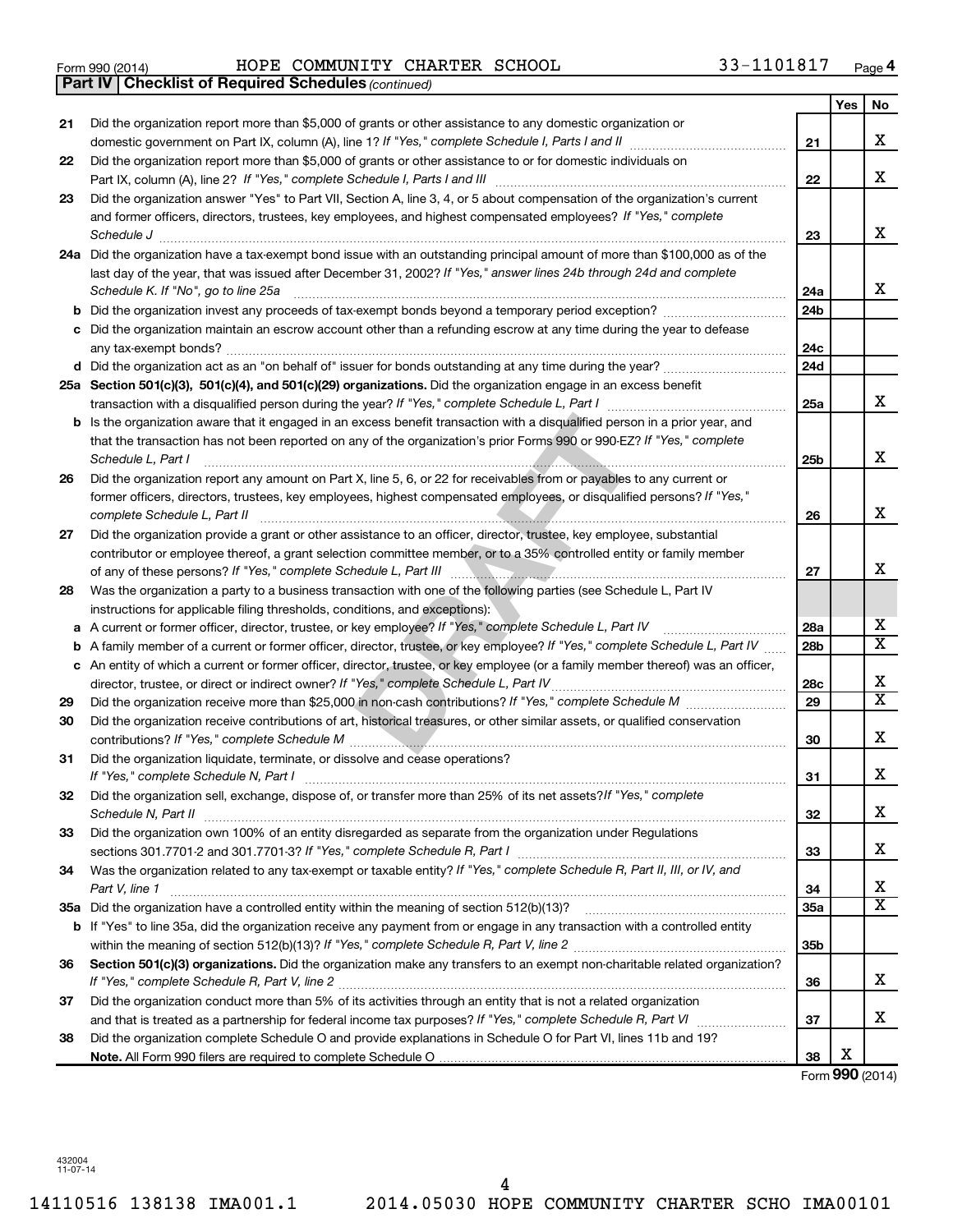|               | 33-1101817<br>HOPE COMMUNITY CHARTER SCHOOL<br>Form 990 (2014)                                                                                                                                        |                 |     | Page 5                  |
|---------------|-------------------------------------------------------------------------------------------------------------------------------------------------------------------------------------------------------|-----------------|-----|-------------------------|
| <b>Part V</b> | <b>Statements Regarding Other IRS Filings and Tax Compliance</b>                                                                                                                                      |                 |     |                         |
|               | Check if Schedule O contains a response or note to any line in this Part V                                                                                                                            |                 |     |                         |
|               |                                                                                                                                                                                                       |                 | Yes | No                      |
|               | 36<br>1a<br>1a Enter the number reported in Box 3 of Form 1096. Enter -0- if not applicable                                                                                                           |                 |     |                         |
| b             | U<br>Enter the number of Forms W-2G included in line 1a. Enter -0- if not applicable<br>1b                                                                                                            |                 |     |                         |
| с             | Did the organization comply with backup withholding rules for reportable payments to vendors and reportable gaming                                                                                    |                 |     |                         |
|               |                                                                                                                                                                                                       | 1c              |     |                         |
|               | 2a Enter the number of employees reported on Form W-3, Transmittal of Wage and Tax Statements,                                                                                                        |                 |     |                         |
|               | 78<br>filed for the calendar year ending with or within the year covered by this return <i>[[[[[[[[[[[[[[]]]]</i> ]]<br>2a                                                                            |                 |     |                         |
| b             | If at least one is reported on line 2a, did the organization file all required federal employment tax returns?                                                                                        | 2 <sub>b</sub>  | х   |                         |
|               |                                                                                                                                                                                                       |                 |     |                         |
|               | 3a Did the organization have unrelated business gross income of \$1,000 or more during the year?                                                                                                      | 3a              |     | x                       |
| b             |                                                                                                                                                                                                       | 3 <sub>b</sub>  |     |                         |
|               | 4a At any time during the calendar year, did the organization have an interest in, or a signature or other authority over, a                                                                          |                 |     |                         |
|               | financial account in a foreign country (such as a bank account, securities account, or other financial account)?                                                                                      | 4a              |     | x                       |
|               | <b>b</b> If "Yes," enter the name of the foreign country: $\blacktriangleright$                                                                                                                       |                 |     |                         |
|               | See instructions for filing requirements for FinCEN Form 114, Report of Foreign Bank and Financial Accounts (FBAR).                                                                                   |                 |     |                         |
|               |                                                                                                                                                                                                       | 5a              |     | х                       |
| b             |                                                                                                                                                                                                       | 5 <sub>b</sub>  |     | $\overline{\mathtt{x}}$ |
| с             |                                                                                                                                                                                                       | 5 <sub>c</sub>  |     |                         |
|               | 6a Does the organization have annual gross receipts that are normally greater than \$100,000, and did the organization solicit                                                                        |                 |     |                         |
|               |                                                                                                                                                                                                       | 6a              |     | x                       |
|               | b If "Yes," did the organization include with every solicitation an express statement that such contributions or gifts                                                                                |                 |     |                         |
|               | were not tax deductible?                                                                                                                                                                              | 6b              |     |                         |
| 7             | Organizations that may receive deductible contributions under section 170(c).                                                                                                                         |                 |     |                         |
| а             | Did the organization receive a payment in excess of \$75 made partly as a contribution and partly for goods and services provided to the payor?                                                       | 7a              |     | x                       |
| b             |                                                                                                                                                                                                       | 7b              |     |                         |
| с             | Did the organization sell, exchange, or otherwise dispose of tangible personal property for which it was required                                                                                     |                 |     |                         |
|               | to file Form 8282?                                                                                                                                                                                    | 7c              |     | x                       |
| d             | 7d<br>If "Yes," indicate the number of Forms 8282 filed during the year [11] [11] Washington [11] [12] If we see the                                                                                  |                 |     |                         |
| е             |                                                                                                                                                                                                       | 7e              |     |                         |
| f.            | Did the organization, during the year, pay premiums, directly or indirectly, on a personal benefit contract?                                                                                          | 7f              |     |                         |
| g             | If the organization received a contribution of qualified intellectual property, did the organization file Form 8899 as required?                                                                      | 7g              |     |                         |
|               | h If the organization received a contribution of cars, boats, airplanes, or other vehicles, did the organization file a Form 1098-C?                                                                  | 7h              |     |                         |
| 8             | Sponsoring organizations maintaining donor advised funds. Did a donor advised fund maintained by the                                                                                                  |                 |     |                         |
|               | sponsoring organization have excess business holdings at any time during the year?                                                                                                                    | 8               |     |                         |
| 9             | Sponsoring organizations maintaining donor advised funds.                                                                                                                                             |                 |     |                         |
| а             | Did the sponsoring organization make any taxable distributions under section 4966?<br>and a series of the contract of the contract of the contract of the contract of the contract of the contract of | 9а              |     |                         |
| b             |                                                                                                                                                                                                       | 9b              |     |                         |
| 10            | Section 501(c)(7) organizations. Enter:                                                                                                                                                               |                 |     |                         |
| а             | 10a                                                                                                                                                                                                   |                 |     |                         |
| b             | 10 <sub>b</sub><br>Gross receipts, included on Form 990, Part VIII, line 12, for public use of club facilities                                                                                        |                 |     |                         |
| 11            | Section 501(c)(12) organizations. Enter:                                                                                                                                                              |                 |     |                         |
| а             | 11a                                                                                                                                                                                                   |                 |     |                         |
| b             | Gross income from other sources (Do not net amounts due or paid to other sources against                                                                                                              |                 |     |                         |
|               | 11 <sub>b</sub>                                                                                                                                                                                       |                 |     |                         |
|               | 12a Section 4947(a)(1) non-exempt charitable trusts. Is the organization filing Form 990 in lieu of Form 1041?                                                                                        | 12a             |     |                         |
| b             | If "Yes," enter the amount of tax-exempt interest received or accrued during the year<br>12b                                                                                                          |                 |     |                         |
| 13            | Section 501(c)(29) qualified nonprofit health insurance issuers.                                                                                                                                      |                 |     |                         |
| а             |                                                                                                                                                                                                       | 13a             |     |                         |
|               | Note. See the instructions for additional information the organization must report on Schedule O.                                                                                                     |                 |     |                         |
| b             | Enter the amount of reserves the organization is required to maintain by the states in which the                                                                                                      |                 |     |                         |
|               | 13 <sub>b</sub>                                                                                                                                                                                       |                 |     |                         |
| с             | 13с                                                                                                                                                                                                   |                 |     |                         |
| 14a           | Did the organization receive any payments for indoor tanning services during the tax year?                                                                                                            | 14a             |     | X                       |
|               |                                                                                                                                                                                                       | 14 <sub>b</sub> |     |                         |
|               |                                                                                                                                                                                                       |                 |     | Form 990 (2014)         |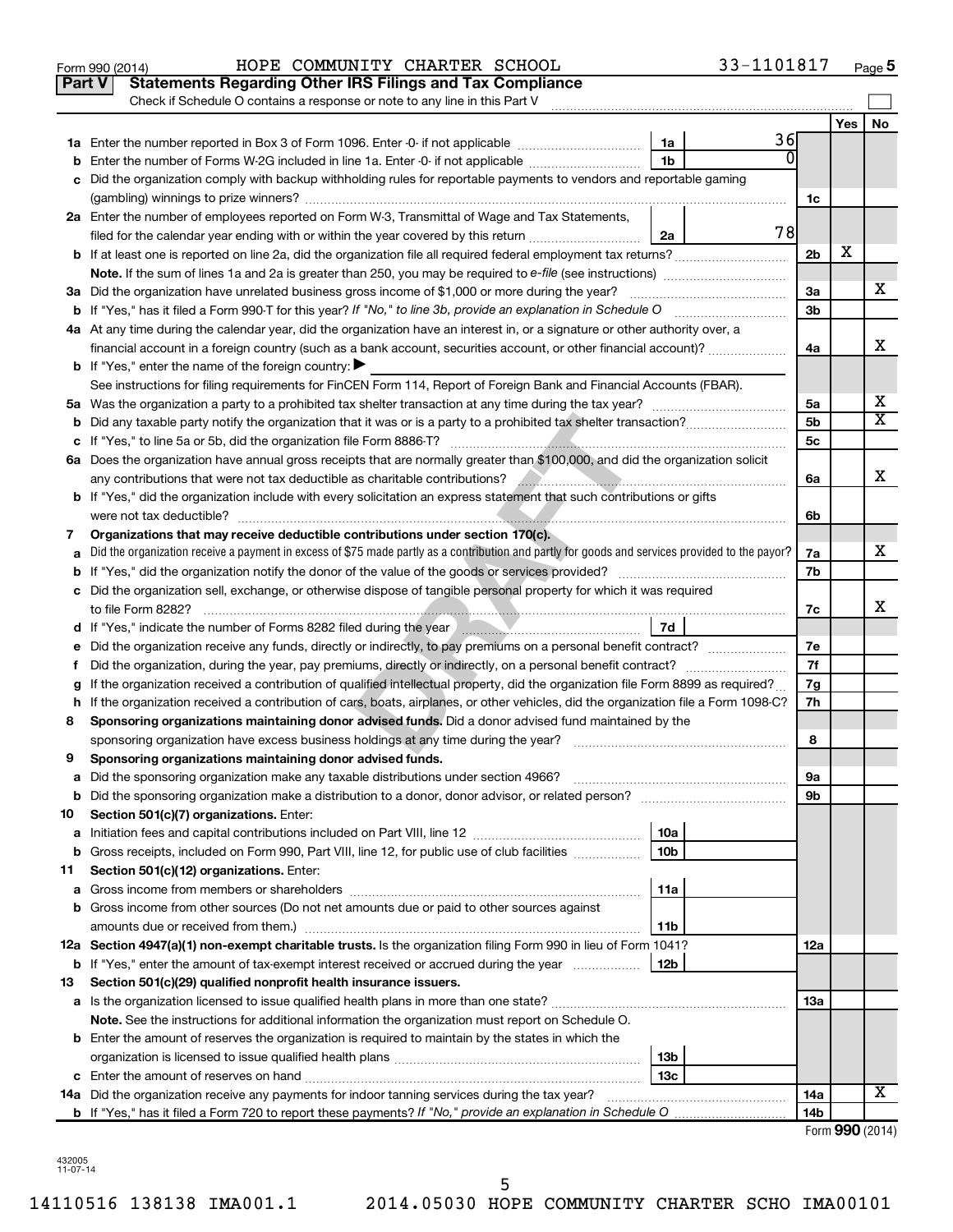| 2   | Did any officer, director, trustee, or key employee have a family relationship or a business relationship with any other                                                                                                       |                 |                         |                         |
|-----|--------------------------------------------------------------------------------------------------------------------------------------------------------------------------------------------------------------------------------|-----------------|-------------------------|-------------------------|
|     | officer, director, trustee, or key employee?                                                                                                                                                                                   | $\overline{2}$  |                         | x                       |
| з   | Did the organization delegate control over management duties customarily performed by or under the direct supervision                                                                                                          |                 |                         |                         |
|     |                                                                                                                                                                                                                                | 3               | X                       |                         |
| 4   | Did the organization make any significant changes to its governing documents since the prior Form 990 was filed?                                                                                                               | 4               |                         | X                       |
| 5   | Did the organization become aware during the year of a significant diversion of the organization's assets?                                                                                                                     | 5               |                         | $\overline{\mathbf{x}}$ |
| 6   |                                                                                                                                                                                                                                | 6               |                         | $\overline{\mathbf{x}}$ |
| 7a  | Did the organization have members, stockholders, or other persons who had the power to elect or appoint one or                                                                                                                 | 7a              |                         | X                       |
|     | <b>b</b> Are any governance decisions of the organization reserved to (or subject to approval by) members, stockholders, or                                                                                                    |                 |                         |                         |
|     |                                                                                                                                                                                                                                | 7b              |                         | х                       |
| 8   | Did the organization contemporaneously document the meetings held or written actions undertaken during the year by the following:                                                                                              |                 |                         |                         |
| а   |                                                                                                                                                                                                                                | 8а              | X                       |                         |
|     |                                                                                                                                                                                                                                | 8b              |                         | x                       |
| 9   | Is there any officer, director, trustee, or key employee listed in Part VII, Section A, who cannot be reached at the                                                                                                           |                 |                         |                         |
|     |                                                                                                                                                                                                                                | 9               |                         | X                       |
|     | Section B. Policies (This Section B requests information about policies not required by the Internal Revenue Code.)                                                                                                            |                 |                         |                         |
|     |                                                                                                                                                                                                                                |                 | Yes                     | No                      |
|     |                                                                                                                                                                                                                                | 10a             |                         | х                       |
|     | <b>b</b> If "Yes," did the organization have written policies and procedures governing the activities of such chapters, affiliates,                                                                                            |                 |                         |                         |
|     |                                                                                                                                                                                                                                | 10 <sub>b</sub> |                         |                         |
|     | 11a Has the organization provided a complete copy of this Form 990 to all members of its governing body before filing the form?                                                                                                | 11a             | X                       |                         |
|     | <b>b</b> Describe in Schedule O the process, if any, used by the organization to review this Form 990.                                                                                                                         |                 |                         |                         |
| 12a | Did the organization have a written conflict of interest policy? If "No," go to line 13                                                                                                                                        | 12a             | х                       |                         |
| b   |                                                                                                                                                                                                                                | 12 <sub>b</sub> | $\overline{\textbf{x}}$ |                         |
|     | c Did the organization regularly and consistently monitor and enforce compliance with the policy? If "Yes," describe                                                                                                           |                 |                         |                         |
|     | in Schedule O how this was done manufactured and contact the state of the state of the state of the state of the state of the state of the state of the state of the state of the state of the state of the state of the state | 12c             | х                       |                         |
| 13  |                                                                                                                                                                                                                                | 13              | $\overline{\textbf{x}}$ |                         |
| 14  |                                                                                                                                                                                                                                | 14              | $\overline{\text{X}}$   |                         |
| 15  | Did the process for determining compensation of the following persons include a review and approval by independent                                                                                                             |                 |                         |                         |
|     | persons, comparability data, and contemporaneous substantiation of the deliberation and decision?                                                                                                                              |                 |                         |                         |
| а   |                                                                                                                                                                                                                                | 15a             | х                       |                         |
|     |                                                                                                                                                                                                                                | 15 <sub>b</sub> | $\overline{\text{X}}$   |                         |
|     | If "Yes" to line 15a or 15b, describe the process in Schedule O (see instructions).                                                                                                                                            |                 |                         |                         |
|     | <b>16a</b> Did the organization invest in, contribute assets to, or participate in a joint venture or similar arrangement with a                                                                                               |                 |                         |                         |
|     |                                                                                                                                                                                                                                |                 |                         | х                       |
|     |                                                                                                                                                                                                                                | 16a             |                         |                         |
|     | <b>b</b> If "Yes," did the organization follow a written policy or procedure requiring the organization to evaluate its participation                                                                                          |                 |                         |                         |
|     | in joint venture arrangements under applicable federal tax law, and take steps to safeguard the organization's                                                                                                                 |                 |                         |                         |
|     | <b>Section C. Disclosure</b>                                                                                                                                                                                                   | 16b             |                         |                         |
|     | <b>NONE</b>                                                                                                                                                                                                                    |                 |                         |                         |
| 17  | List the states with which a copy of this Form 990 is required to be filed $\blacktriangleright$                                                                                                                               |                 |                         |                         |
| 18  | Section 6104 requires an organization to make its Forms 1023 (or 1024 if applicable), 990, and 990-T (Section 501(c)(3)s only) available                                                                                       |                 |                         |                         |
|     | for public inspection. Indicate how you made these available. Check all that apply.                                                                                                                                            |                 |                         |                         |
|     | $ \underline{X} $ Upon request<br>Another's website<br>Own website<br>Other (explain in Schedule O)                                                                                                                            |                 |                         |                         |
| 19  | Describe in Schedule O whether (and if so, how) the organization made its governing documents, conflict of interest policy, and financial                                                                                      |                 |                         |                         |
|     | statements available to the public during the tax year.                                                                                                                                                                        |                 |                         |                         |
| 20  | State the name, address, and telephone number of the person who possesses the organization's books and records:                                                                                                                |                 |                         |                         |
|     | THE ORGANIZATION - 202-832-7370                                                                                                                                                                                                |                 |                         |                         |
|     | 2917 8TH STREET NE,<br>20017<br>WASHINGTON, DC                                                                                                                                                                                 |                 |                         |                         |
|     | 432006 11-07-14                                                                                                                                                                                                                |                 |                         | Form 990 (2014)         |
|     | 6                                                                                                                                                                                                                              |                 |                         |                         |
|     |                                                                                                                                                                                                                                |                 |                         |                         |
|     | 14110516 138138 IMA001.1<br>2014.05030 HOPE COMMUNITY CHARTER SCHO IMA00101                                                                                                                                                    |                 |                         |                         |

| Form 990 (2014) | HOPE COMMUNITY CHARTER SCHOOL |  | 33-110181                                                                                                                |
|-----------------|-------------------------------|--|--------------------------------------------------------------------------------------------------------------------------|
|                 |                               |  | <b>Part VI Governance, Management, and Disclosure</b> For each "Yes" response to lines 2 through 7b below, and for a "No |
|                 |                               |  | to line 8a, 8b, or 10b below, describe the circumstances, processes, or changes in Schedule O. See instructions.         |

**Yes No**

**6**

 $\boxed{\text{X}}$ 

*For each "Yes" response to lines 2 through 7b below, and for a "No" response*

5

5

**1a**

**1b**

| Form 990 (2014) |  |  | HOPE COMMUNITY CHARTER SCHOOL |  |  | 33-1101817 | Page |
|-----------------|--|--|-------------------------------|--|--|------------|------|
|-----------------|--|--|-------------------------------|--|--|------------|------|

**Section A. Governing Body and Management**

**1a** Enter the number of voting members of the governing body at the end of the tax year *www.fronoming* 

Check if Schedule O contains a response or note to any line in this Part VI

If there are material differences in voting rights among members of the governing body, or if the governing body delegated broad authority to an executive committee or similar committee, explain in Schedule O.

**b** Enter the number of voting members included in line 1a, above, who are independent  $\ldots$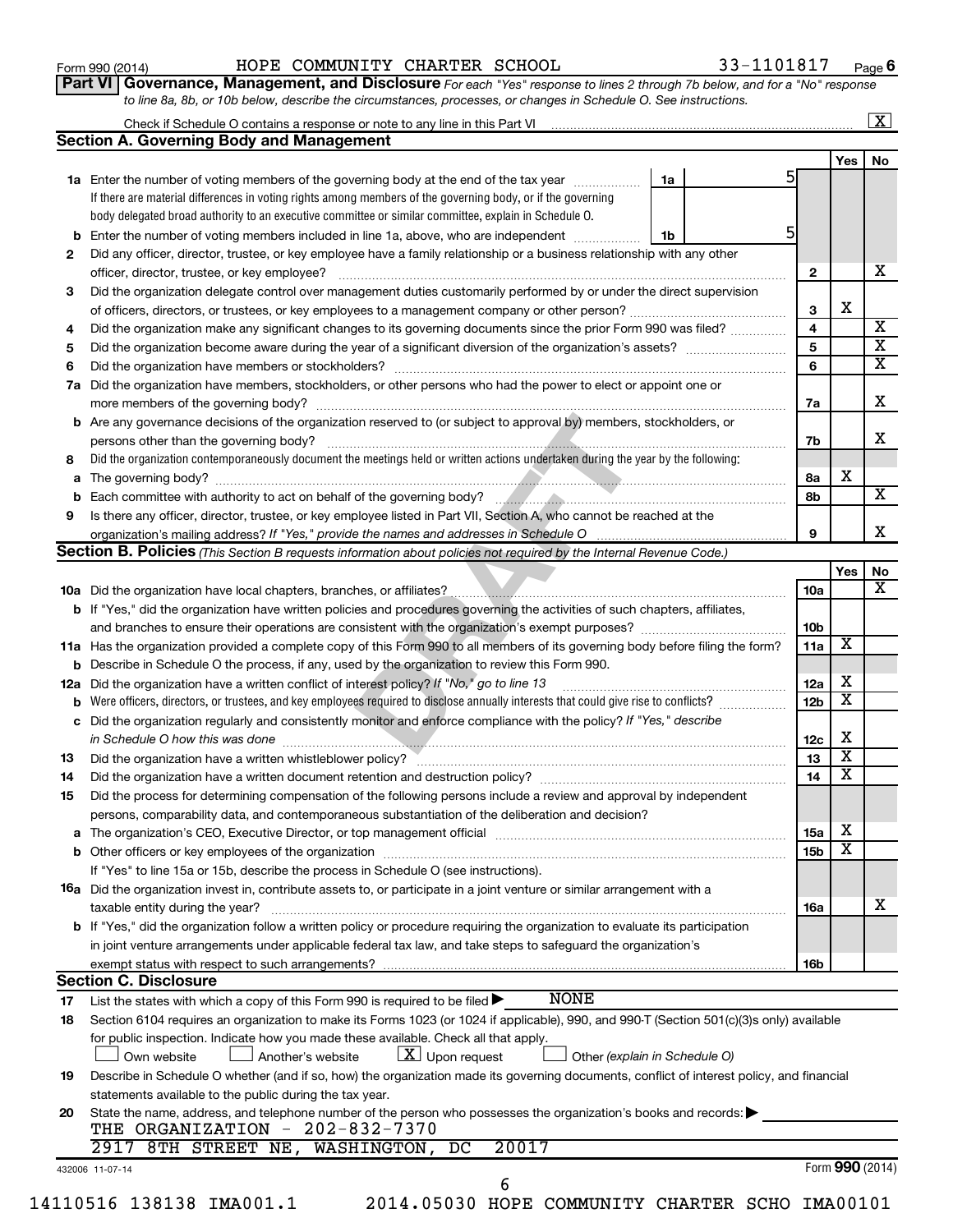$\Box$ 

| Part VII Compensation of Officers, Directors, Trustees, Key Employees, Highest Compensated |  |
|--------------------------------------------------------------------------------------------|--|
| <b>Employees, and Independent Contractors</b>                                              |  |

#### Check if Schedule O contains a response or note to any line in this Part VII

**Section A. Officers, Directors, Trustees, Key Employees, and Highest Compensated Employees**

**1a**  Complete this table for all persons required to be listed. Report compensation for the calendar year ending with or within the organization's tax year.

**•** List all of the organization's current officers, directors, trustees (whether individuals or organizations), regardless of amount of compensation. Enter -0- in columns  $(D)$ ,  $(E)$ , and  $(F)$  if no compensation was paid.

**•** List all of the organization's **current** key employees, if any. See instructions for definition of "key employee."

**•** List the organization's five current highest compensated employees (other than an officer, director, trustee, or key employee) who received reportable compensation (Box 5 of Form W-2 and/or Box 7 of Form 1099-MISC) of more than \$100,000 from the organization and any related organizations.

**•** List all of the organization's former officers, key employees, and highest compensated employees who received more than \$100,000 of reportable compensation from the organization and any related organizations.

**•** List all of the organization's former directors or trustees that received, in the capacity as a former director or trustee of the organization, more than \$10,000 of reportable compensation from the organization and any related organizations.

List persons in the following order: individual trustees or directors; institutional trustees; officers; key employees; highest compensated employees; and former such persons.

|  |  |  | Check this box if neither the organization nor any related organization compensated any current officer, director, or trustee. |  |  |
|--|--|--|--------------------------------------------------------------------------------------------------------------------------------|--|--|
|  |  |  |                                                                                                                                |  |  |

| (A)                  | (B)                    | (C)                                     |                                                                  |             |              |                                 |        | (D)             | (E)             | (F)                          |  |  |  |
|----------------------|------------------------|-----------------------------------------|------------------------------------------------------------------|-------------|--------------|---------------------------------|--------|-----------------|-----------------|------------------------------|--|--|--|
| Name and Title       | Average                | Position<br>(do not check more than one |                                                                  |             |              |                                 |        | Reportable      | Reportable      | Estimated                    |  |  |  |
|                      | hours per              |                                         | box, unless person is both an<br>officer and a director/trustee) |             |              |                                 |        | compensation    | compensation    | amount of                    |  |  |  |
|                      | week                   |                                         |                                                                  |             |              |                                 |        | from            | from related    | other                        |  |  |  |
|                      | (list any              |                                         |                                                                  |             |              |                                 |        | the             | organizations   | compensation                 |  |  |  |
|                      | hours for              |                                         |                                                                  |             |              |                                 |        | organization    | (W-2/1099-MISC) | from the                     |  |  |  |
|                      | related                |                                         |                                                                  |             |              |                                 |        | (W-2/1099-MISC) |                 | organization                 |  |  |  |
|                      | organizations<br>below |                                         |                                                                  |             |              |                                 |        |                 |                 | and related<br>organizations |  |  |  |
|                      | line)                  | Individual trustee or director          | Institutional trustee                                            | Officer     | Key employee | Highest compensated<br>employee | Former |                 |                 |                              |  |  |  |
| (1) JAMES KEMP       | 2.00                   |                                         |                                                                  |             |              |                                 |        |                 |                 |                              |  |  |  |
| <b>BOARD CHAIR</b>   |                        | $\mathbf X$                             |                                                                  |             |              |                                 |        | $\mathbf 0$ .   | 0.              | $\mathbf 0$ .                |  |  |  |
| (2) RANA JOHNSON     | 2.00                   |                                         |                                                                  |             |              |                                 |        |                 |                 |                              |  |  |  |
| <b>BOARD MEMBER</b>  |                        | $\mathbf X$                             |                                                                  |             |              |                                 |        | $\mathbf 0$ .   | 0.              | $\mathbf 0$ .                |  |  |  |
| (3) LAUVERN WILLIAMS | 2.00                   |                                         |                                                                  |             |              |                                 |        |                 |                 |                              |  |  |  |
| <b>BOARD MEMBER</b>  |                        | $\mathbf X$                             |                                                                  |             |              |                                 |        | 0.              | $\mathbf 0$ .   | $\mathbf 0$ .                |  |  |  |
| (4) AMEET PUROHIT    | 2.00                   |                                         |                                                                  |             |              |                                 |        |                 |                 |                              |  |  |  |
| <b>BOARD MEMBER</b>  |                        | $\mathbf X$                             |                                                                  |             |              |                                 |        | 0.              | 0.              | $\boldsymbol{0}$ .           |  |  |  |
| (5) ROXANE RUCKER    | 2.00                   |                                         |                                                                  |             |              |                                 |        |                 |                 |                              |  |  |  |
| <b>BOARD MEMBER</b>  |                        | $\overline{\mathbf{X}}$                 |                                                                  |             |              |                                 |        | 0.              | $\mathbf 0$ .   | $\mathbf 0$ .                |  |  |  |
| (6) CHLOE MARSHALL   | 50.00                  |                                         |                                                                  |             |              |                                 |        |                 |                 |                              |  |  |  |
| PRINCIPAL            |                        |                                         |                                                                  | X           |              |                                 |        | 110,000.        | 0.              | 7,054.                       |  |  |  |
| (7) DIANA THARPE     | 50.00                  |                                         |                                                                  |             |              |                                 |        |                 |                 |                              |  |  |  |
| PRINCIPAL            |                        |                                         |                                                                  | $\mathbf X$ |              |                                 |        | 88,390.         | $\mathbf 0$ .   | 16,971.                      |  |  |  |
|                      |                        |                                         |                                                                  |             |              |                                 |        |                 |                 |                              |  |  |  |
|                      |                        |                                         |                                                                  |             |              |                                 |        |                 |                 |                              |  |  |  |
|                      |                        |                                         |                                                                  |             |              |                                 |        |                 |                 |                              |  |  |  |
|                      |                        |                                         |                                                                  |             |              |                                 |        |                 |                 |                              |  |  |  |
|                      |                        |                                         |                                                                  |             |              |                                 |        |                 |                 |                              |  |  |  |
|                      |                        |                                         |                                                                  |             |              |                                 |        |                 |                 |                              |  |  |  |
|                      |                        |                                         |                                                                  |             |              |                                 |        |                 |                 |                              |  |  |  |
|                      |                        |                                         |                                                                  |             |              |                                 |        |                 |                 |                              |  |  |  |
|                      |                        |                                         |                                                                  |             |              |                                 |        |                 |                 |                              |  |  |  |
|                      |                        |                                         |                                                                  |             |              |                                 |        |                 |                 |                              |  |  |  |
|                      |                        |                                         |                                                                  |             |              |                                 |        |                 |                 |                              |  |  |  |
|                      |                        |                                         |                                                                  |             |              |                                 |        |                 |                 |                              |  |  |  |
|                      |                        |                                         |                                                                  |             |              |                                 |        |                 |                 |                              |  |  |  |
|                      |                        |                                         |                                                                  |             |              |                                 |        |                 |                 |                              |  |  |  |
|                      |                        |                                         |                                                                  |             |              |                                 |        |                 |                 |                              |  |  |  |
|                      |                        |                                         |                                                                  |             |              |                                 |        |                 |                 |                              |  |  |  |
|                      |                        |                                         |                                                                  |             |              |                                 |        |                 |                 |                              |  |  |  |
|                      |                        |                                         |                                                                  |             |              |                                 |        |                 |                 |                              |  |  |  |

7

432007 11-07-14

Form (2014) **990**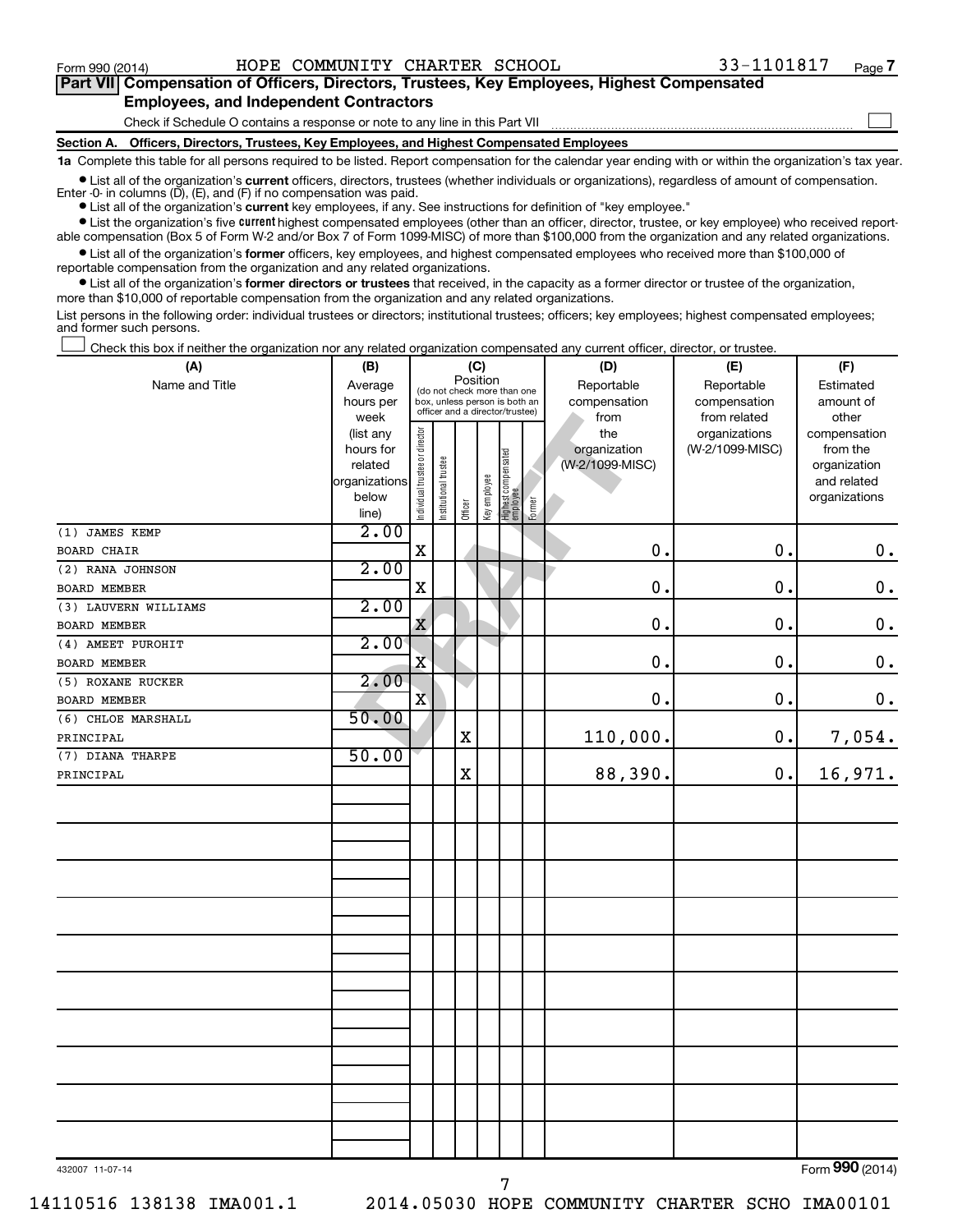| HOPE COMMUNITY CHARTER SCHOOL<br>Form 990 (2014)                                                                                           |                          |                                |                                                              |          |              |                                   |        |                         | 33-1101817      |    |              | Page 8                      |
|--------------------------------------------------------------------------------------------------------------------------------------------|--------------------------|--------------------------------|--------------------------------------------------------------|----------|--------------|-----------------------------------|--------|-------------------------|-----------------|----|--------------|-----------------------------|
| <b>Part VII</b><br>Section A. Officers, Directors, Trustees, Key Employees, and Highest Compensated Employees (continued)                  |                          |                                |                                                              |          |              |                                   |        |                         |                 |    |              |                             |
| (A)                                                                                                                                        | (B)                      |                                |                                                              | (C)      |              |                                   |        | (D)                     | (E)             |    |              | (F)                         |
| Name and title                                                                                                                             | Average                  |                                |                                                              | Position |              |                                   |        | Reportable              | Reportable      |    |              | Estimated                   |
|                                                                                                                                            | hours per                |                                | (do not check more than one<br>box, unless person is both an |          |              |                                   |        | compensation            | compensation    |    |              | amount of                   |
|                                                                                                                                            | week                     |                                | officer and a director/trustee)                              |          |              |                                   |        | from                    | from related    |    |              | other                       |
|                                                                                                                                            | (list any                |                                |                                                              |          |              |                                   |        | the                     | organizations   |    |              | compensation                |
|                                                                                                                                            | hours for                |                                |                                                              |          |              |                                   |        | organization            | (W-2/1099-MISC) |    |              | from the                    |
|                                                                                                                                            | related<br>organizations |                                |                                                              |          |              |                                   |        | (W-2/1099-MISC)         |                 |    |              | organization                |
|                                                                                                                                            | below                    |                                |                                                              |          |              |                                   |        |                         |                 |    |              | and related                 |
|                                                                                                                                            | line)                    | Individual trustee or director | Institutional trustee                                        | Officer  | Key employee | Highest compensated<br>  employee | Former |                         |                 |    |              | organizations               |
|                                                                                                                                            |                          |                                |                                                              |          |              |                                   |        |                         |                 |    |              |                             |
|                                                                                                                                            |                          |                                |                                                              |          |              |                                   |        |                         |                 |    |              |                             |
|                                                                                                                                            |                          |                                |                                                              |          |              |                                   |        |                         |                 |    |              |                             |
|                                                                                                                                            |                          |                                |                                                              |          |              |                                   |        |                         |                 |    |              |                             |
|                                                                                                                                            |                          |                                |                                                              |          |              |                                   |        |                         |                 |    |              |                             |
|                                                                                                                                            |                          |                                |                                                              |          |              |                                   |        |                         |                 |    |              |                             |
|                                                                                                                                            |                          |                                |                                                              |          |              |                                   |        |                         |                 |    |              |                             |
|                                                                                                                                            |                          |                                |                                                              |          |              |                                   |        |                         |                 |    |              |                             |
|                                                                                                                                            |                          |                                |                                                              |          |              |                                   |        |                         |                 |    |              |                             |
|                                                                                                                                            |                          |                                |                                                              |          |              |                                   |        |                         |                 |    |              |                             |
|                                                                                                                                            |                          |                                |                                                              |          |              |                                   |        |                         |                 |    |              |                             |
|                                                                                                                                            |                          |                                |                                                              |          |              |                                   |        |                         |                 |    |              |                             |
|                                                                                                                                            |                          |                                |                                                              |          |              |                                   |        |                         |                 |    |              |                             |
|                                                                                                                                            |                          |                                |                                                              |          |              |                                   |        |                         |                 |    |              |                             |
|                                                                                                                                            |                          |                                |                                                              |          |              |                                   |        |                         |                 |    |              |                             |
|                                                                                                                                            |                          |                                |                                                              |          |              |                                   |        |                         |                 |    |              |                             |
|                                                                                                                                            |                          |                                |                                                              |          |              |                                   |        |                         |                 |    |              |                             |
| 1b Sub-total                                                                                                                               |                          |                                |                                                              |          |              |                                   |        | 198,390.                |                 | Ο. |              | 24,025.                     |
| c Total from continuation sheets to Part VII, Section A Martin Martin Allen                                                                |                          |                                |                                                              |          |              |                                   |        | σ.                      |                 | σ. |              | $\overline{\mathfrak{0}}$ . |
| 198,390.                                                                                                                                   |                          |                                |                                                              |          |              |                                   |        |                         |                 | 0. |              | 24,025.                     |
| Total number of individuals (including but not limited to those listed above) who received more than \$100,000 of reportable<br>2          |                          |                                |                                                              |          |              |                                   |        |                         |                 |    |              |                             |
| compensation from the organization $\blacktriangleright$                                                                                   |                          |                                |                                                              |          |              |                                   |        |                         |                 |    |              |                             |
|                                                                                                                                            |                          |                                |                                                              |          |              |                                   |        |                         |                 |    |              | Yes<br>No                   |
| Did the organization list any former officer, director, or trustee, key employee, or highest compensated employee on<br>3                  |                          |                                |                                                              |          |              |                                   |        |                         |                 |    |              |                             |
| line 1a? If "Yes," complete Schedule J for such individual                                                                                 |                          |                                |                                                              |          |              |                                   |        |                         |                 |    | З            | x                           |
| For any individual listed on line 1a, is the sum of reportable compensation and other compensation from the organization                   |                          |                                |                                                              |          |              |                                   |        |                         |                 |    |              |                             |
| and related organizations greater than \$150,000? If "Yes," complete Schedule J for such individual                                        |                          |                                |                                                              |          |              |                                   |        |                         |                 |    | 4            | х                           |
| Did any person listed on line 1a receive or accrue compensation from any unrelated organization or individual for services<br>5            |                          |                                |                                                              |          |              |                                   |        |                         |                 |    |              |                             |
|                                                                                                                                            |                          |                                |                                                              |          |              |                                   |        |                         |                 |    | 5            | X                           |
| <b>Section B. Independent Contractors</b>                                                                                                  |                          |                                |                                                              |          |              |                                   |        |                         |                 |    |              |                             |
| Complete this table for your five highest compensated independent contractors that received more than \$100,000 of compensation from<br>1. |                          |                                |                                                              |          |              |                                   |        |                         |                 |    |              |                             |
| the organization. Report compensation for the calendar year ending with or within the organization's tax year.                             |                          |                                |                                                              |          |              |                                   |        |                         |                 |    |              |                             |
| (A)                                                                                                                                        |                          |                                |                                                              |          |              |                                   |        | (B)                     |                 |    | (C)          |                             |
| Name and business address                                                                                                                  |                          |                                |                                                              |          |              |                                   |        | Description of services |                 |    | Compensation |                             |
| <b>IMAGINE SCHOOLS</b>                                                                                                                     |                          |                                |                                                              |          |              |                                   |        |                         |                 |    |              |                             |
| 1005 GLEBE ROAD #610, ARLINGTON, VA 22201<br><b>IMAGINE SCHOOLS DC REGIONAL OFFICE</b>                                                     |                          |                                |                                                              |          |              |                                   |        | MANAGEMENT COMPANY      |                 |    |              | 924,406.                    |
|                                                                                                                                            |                          |                                |                                                              |          | 20707        |                                   |        |                         |                 |    |              |                             |
| 601 7TH STREET, STE 202, LAUREL, MD<br><b>REVOLUTION FOODS</b>                                                                             |                          |                                |                                                              |          |              |                                   |        | STRATEGIC MANAGEMENT    |                 |    |              | 815,520.                    |
| PO BOX 742769, LOS ANGELES, CA 90074                                                                                                       |                          |                                |                                                              |          |              |                                   |        | FOOD CONTRACTOR         |                 |    |              | 439,871.                    |
| PARADIGM THERAPY PARTNERS                                                                                                                  |                          |                                |                                                              |          |              |                                   |        | SPECIAL THERAPY         |                 |    |              |                             |
| 6368 COVENTRY WAY #363, CLINTON, MD 20735                                                                                                  |                          |                                |                                                              |          |              |                                   |        | SERVICES                |                 |    |              | 206,861.                    |
| DC PUBLIC CHARTER SCHOOL BOARD                                                                                                             |                          |                                |                                                              |          |              |                                   |        |                         |                 |    |              |                             |
| 3333 14TH ST NW #210, WASHINGTON, DC 20010                                                                                                 |                          |                                |                                                              |          |              |                                   |        |                         |                 |    |              | 168,338.                    |
| Total number of independent contractors (including but not limited to those listed above) who received more than<br>$\mathbf{2}$           |                          |                                |                                                              |          |              |                                   |        |                         |                 |    |              |                             |
| \$100,000 of compensation from the organization                                                                                            |                          |                                |                                                              |          | 5            |                                   |        |                         |                 |    |              |                             |
|                                                                                                                                            |                          |                                |                                                              |          |              |                                   |        |                         |                 |    |              | $Form$ 990 (2014)           |

432008 11-07-14

Form (2014) **990**

8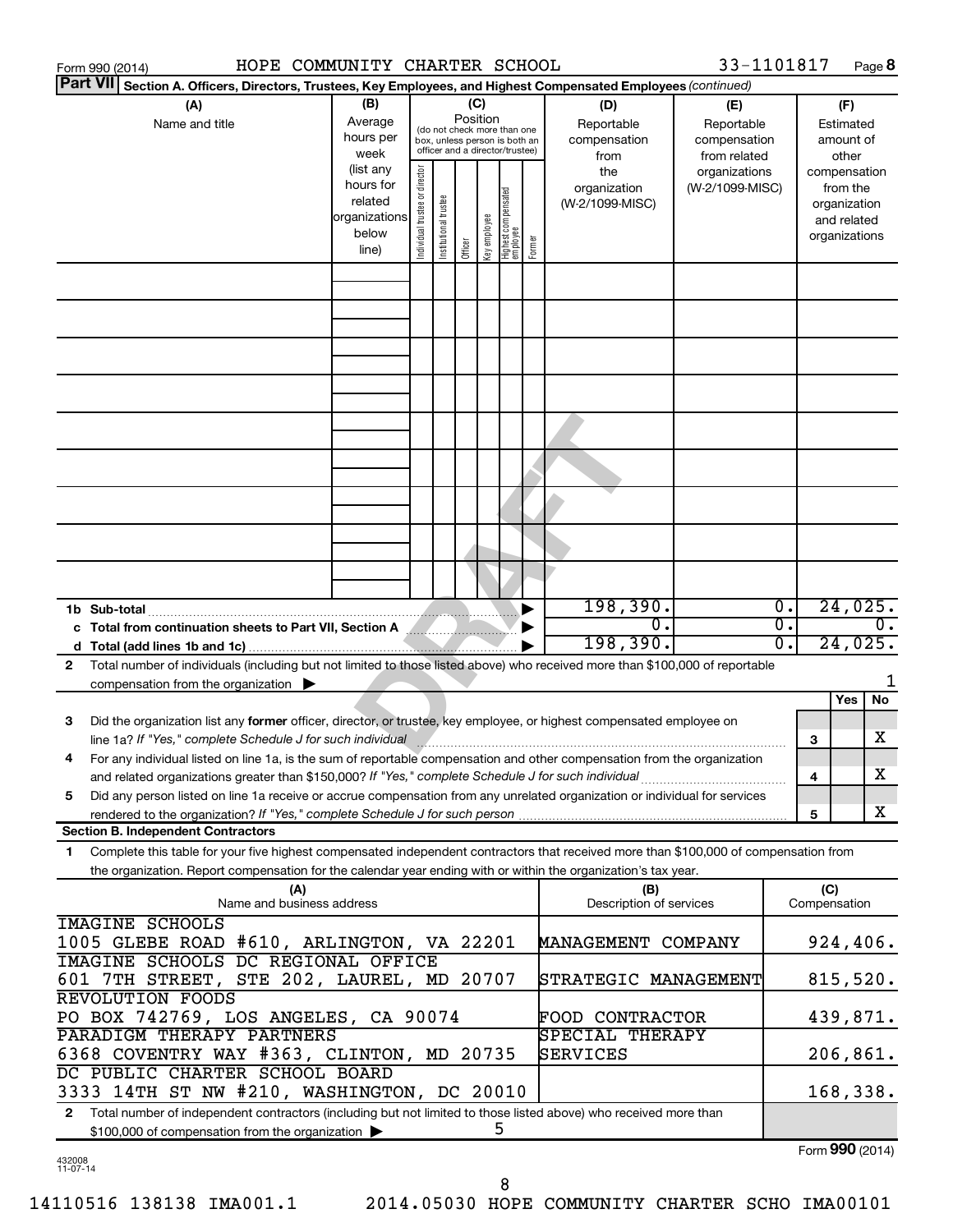|                                          | <b>Part VIII</b> | <b>Statement of Revenue</b>                                                                                           |                       |                      |                                                 |                                         |                                                                    |
|------------------------------------------|------------------|-----------------------------------------------------------------------------------------------------------------------|-----------------------|----------------------|-------------------------------------------------|-----------------------------------------|--------------------------------------------------------------------|
|                                          |                  |                                                                                                                       |                       |                      |                                                 |                                         |                                                                    |
|                                          |                  |                                                                                                                       |                       | (A)<br>Total revenue | (B)<br>Related or<br>exempt function<br>revenue | (C)<br>Unrelated<br>business<br>revenue | (D)<br>Revenue excluded<br>from tax under<br>sections<br>512 - 514 |
|                                          |                  |                                                                                                                       |                       |                      |                                                 |                                         |                                                                    |
| Gifts, Grants<br>ilar Amounts            |                  | 1b                                                                                                                    |                       |                      |                                                 |                                         |                                                                    |
|                                          |                  | 1 <sub>c</sub><br>c Fundraising events                                                                                |                       |                      |                                                 |                                         |                                                                    |
|                                          |                  | 1 <sub>d</sub><br>d Related organizations                                                                             |                       |                      |                                                 |                                         |                                                                    |
|                                          |                  | 1e<br>e Government grants (contributions)                                                                             | 15,730,529.           |                      |                                                 |                                         |                                                                    |
|                                          |                  | f All other contributions, gifts, grants, and                                                                         |                       |                      |                                                 |                                         |                                                                    |
|                                          |                  | similar amounts not included above<br>1f                                                                              |                       |                      |                                                 |                                         |                                                                    |
|                                          |                  | g Noncash contributions included in lines 1a-1f: \$                                                                   |                       |                      |                                                 |                                         |                                                                    |
| Contributions, Gift<br>and Other Similar |                  |                                                                                                                       |                       | 15,730,529.          |                                                 |                                         |                                                                    |
|                                          |                  |                                                                                                                       | <b>Business Code</b>  |                      |                                                 |                                         |                                                                    |
|                                          | 2a               | <u> 1980 - Johann Barbara, martin amerikan basar dan basar dan basar dalam basar dalam basar dalam basar dalam ba</u> |                       |                      |                                                 |                                         |                                                                    |
|                                          |                  | b<br>the control of the control of the control of the control of the control of                                       |                       |                      |                                                 |                                         |                                                                    |
|                                          |                  | с<br><u> 1989 - Johann Barn, amerikansk politiker (d. 1989)</u>                                                       |                       |                      |                                                 |                                         |                                                                    |
|                                          |                  | d<br>the contract of the contract of the contract of the contract of the contract of                                  |                       |                      |                                                 |                                         |                                                                    |
| Program Service<br>Revenue               |                  | е                                                                                                                     |                       |                      |                                                 |                                         |                                                                    |
|                                          |                  | f                                                                                                                     |                       |                      |                                                 |                                         |                                                                    |
|                                          |                  |                                                                                                                       | ▶                     |                      |                                                 |                                         |                                                                    |
|                                          | 3                | Investment income (including dividends, interest, and                                                                 |                       |                      |                                                 |                                         |                                                                    |
|                                          |                  |                                                                                                                       |                       |                      |                                                 |                                         |                                                                    |
|                                          | 4                | Income from investment of tax-exempt bond proceeds                                                                    |                       |                      |                                                 |                                         |                                                                    |
|                                          | 5                |                                                                                                                       |                       |                      |                                                 |                                         |                                                                    |
|                                          |                  | (i) Real                                                                                                              | (ii) Personal         |                      |                                                 |                                         |                                                                    |
|                                          |                  | 6 a Gross rents                                                                                                       |                       |                      |                                                 |                                         |                                                                    |
|                                          |                  | <b>b</b> Less: rental expenses                                                                                        |                       |                      |                                                 |                                         |                                                                    |
|                                          |                  | c Rental income or (loss)                                                                                             |                       |                      |                                                 |                                         |                                                                    |
|                                          |                  |                                                                                                                       |                       |                      |                                                 |                                         |                                                                    |
|                                          |                  | <b>7 a</b> Gross amount from sales of<br>(i) Securities                                                               | (ii) Other            |                      |                                                 |                                         |                                                                    |
|                                          |                  | assets other than inventory                                                                                           |                       |                      |                                                 |                                         |                                                                    |
|                                          |                  | <b>b</b> Less: cost or other basis                                                                                    |                       |                      |                                                 |                                         |                                                                    |
|                                          |                  | and sales expenses                                                                                                    |                       |                      |                                                 |                                         |                                                                    |
|                                          |                  |                                                                                                                       |                       |                      |                                                 |                                         |                                                                    |
|                                          |                  |                                                                                                                       | ▶                     |                      |                                                 |                                         |                                                                    |
| <b>Other Revenue</b>                     |                  | 8 a Gross income from fundraising events (not<br>including \$<br>of<br><u> 1990 - Johann Barbara, martxa a</u>        |                       |                      |                                                 |                                         |                                                                    |
|                                          |                  | contributions reported on line 1c). See                                                                               |                       |                      |                                                 |                                         |                                                                    |
|                                          |                  |                                                                                                                       |                       |                      |                                                 |                                         |                                                                    |
|                                          |                  | b                                                                                                                     |                       |                      |                                                 |                                         |                                                                    |
|                                          |                  | c Net income or (loss) from fundraising events                                                                        | ▶                     |                      |                                                 |                                         |                                                                    |
|                                          |                  | 9 a Gross income from gaming activities. See                                                                          |                       |                      |                                                 |                                         |                                                                    |
|                                          |                  |                                                                                                                       |                       |                      |                                                 |                                         |                                                                    |
|                                          |                  | $\mathbf b$                                                                                                           |                       |                      |                                                 |                                         |                                                                    |
|                                          |                  | c Net income or (loss) from gaming activities                                                                         | ▶                     |                      |                                                 |                                         |                                                                    |
|                                          |                  | 10 a Gross sales of inventory, less returns                                                                           |                       |                      |                                                 |                                         |                                                                    |
|                                          |                  |                                                                                                                       |                       |                      |                                                 |                                         |                                                                    |
|                                          |                  | $\mathbf b$                                                                                                           |                       |                      |                                                 |                                         |                                                                    |
|                                          |                  | c Net income or (loss) from sales of inventory                                                                        |                       |                      |                                                 |                                         |                                                                    |
|                                          |                  | Miscellaneous Revenue                                                                                                 | <b>Business Code</b>  |                      |                                                 |                                         |                                                                    |
|                                          |                  | 11 a OTHER REVENUE                                                                                                    | 900099                | 321,435.             | 321,435.                                        |                                         |                                                                    |
|                                          |                  | b<br><u> 1989 - Johann Stoff, fransk politik (d. 1989)</u>                                                            |                       |                      |                                                 |                                         |                                                                    |
|                                          |                  | c                                                                                                                     |                       |                      |                                                 |                                         |                                                                    |
|                                          |                  | d                                                                                                                     |                       |                      |                                                 |                                         |                                                                    |
|                                          |                  |                                                                                                                       | $\blacktriangleright$ | 321,435.             |                                                 |                                         |                                                                    |
|                                          | 12               |                                                                                                                       |                       | 16,051,964.          | 321,435.                                        | $\mathbf 0$ .                           | 0.                                                                 |
| 432009<br>11-07-14                       |                  |                                                                                                                       |                       |                      |                                                 |                                         | Form 990 (2014)                                                    |

Form 990 (2014) Page HOPE COMMUNITY CHARTER SCHOOL 33-1101817

14110516 138138 IMA001.1 2014.05030 HOPE COMMUNITY CHARTER SCHO IMA00101

**9**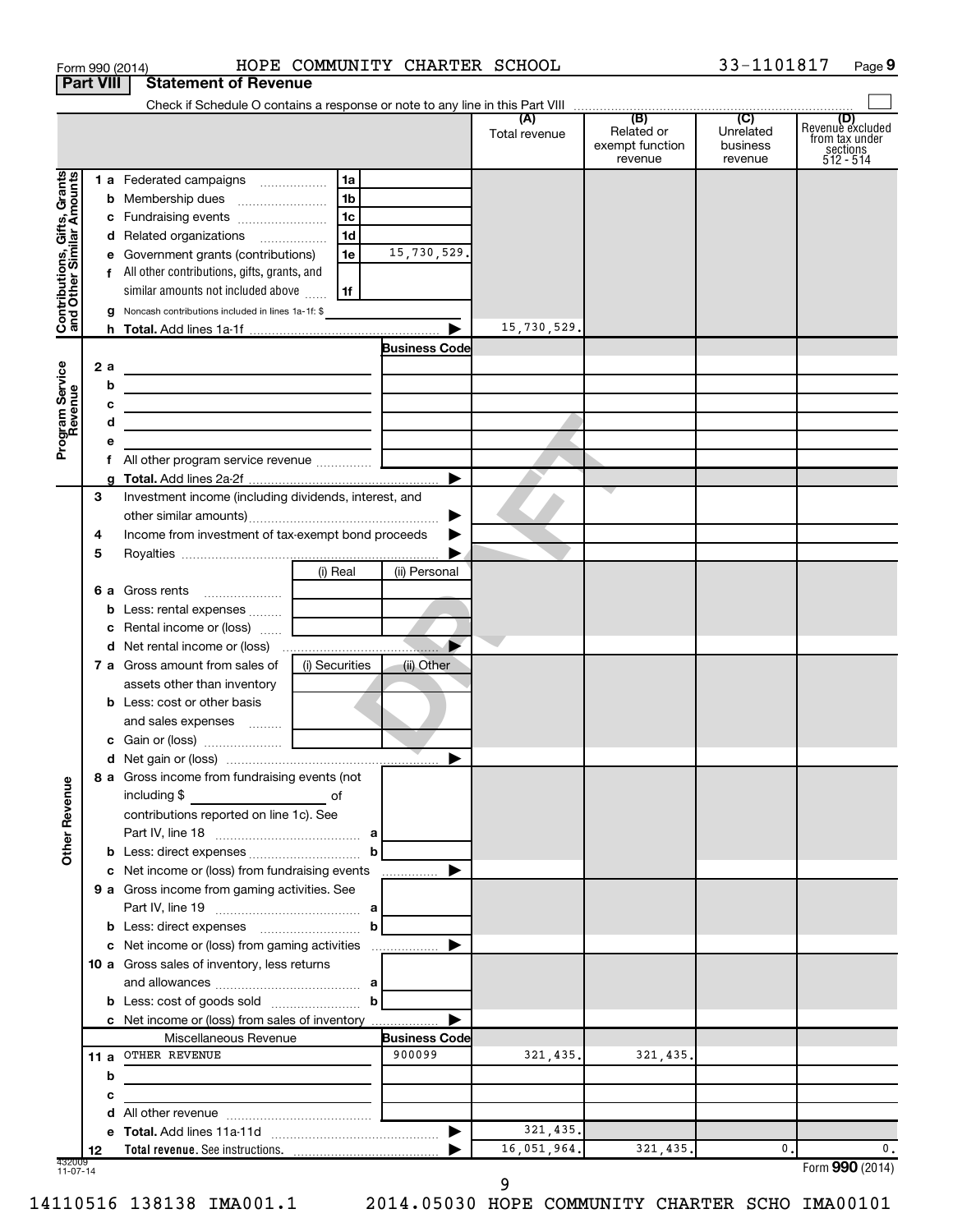**Part IX Statement of Functional Expenses** 

Form 990 (2014) Page HOPE COMMUNITY CHARTER SCHOOL 33-1101817

|                                                                              | Section 501(c)(3) and 501(c)(4) organizations must complete all columns. All other organizations must complete column (A).                                                                                  |                                    |                                    |                                    |                                |  |  |  |  |  |
|------------------------------------------------------------------------------|-------------------------------------------------------------------------------------------------------------------------------------------------------------------------------------------------------------|------------------------------------|------------------------------------|------------------------------------|--------------------------------|--|--|--|--|--|
| Check if Schedule O contains a response or note to any line in this Part IX. |                                                                                                                                                                                                             |                                    |                                    |                                    |                                |  |  |  |  |  |
|                                                                              | Do not include amounts reported on lines 6b,<br>7b, 8b, 9b, and 10b of Part VIII.                                                                                                                           | (A)<br>Total expenses              | (B)<br>Program service<br>expenses | Management and<br>general expenses | (D)<br>Fundraising<br>expenses |  |  |  |  |  |
| 1.                                                                           | Grants and other assistance to domestic organizations                                                                                                                                                       |                                    |                                    |                                    |                                |  |  |  |  |  |
|                                                                              | and domestic governments. See Part IV, line 21                                                                                                                                                              |                                    |                                    |                                    |                                |  |  |  |  |  |
| $\mathbf{2}$                                                                 | Grants and other assistance to domestic                                                                                                                                                                     |                                    |                                    |                                    |                                |  |  |  |  |  |
|                                                                              | individuals. See Part IV, line 22                                                                                                                                                                           |                                    |                                    |                                    |                                |  |  |  |  |  |
| 3                                                                            | Grants and other assistance to foreign                                                                                                                                                                      |                                    |                                    |                                    |                                |  |  |  |  |  |
|                                                                              | organizations, foreign governments, and foreign                                                                                                                                                             |                                    |                                    |                                    |                                |  |  |  |  |  |
|                                                                              | individuals. See Part IV, lines 15 and 16                                                                                                                                                                   |                                    |                                    |                                    |                                |  |  |  |  |  |
| 4                                                                            | Benefits paid to or for members                                                                                                                                                                             |                                    |                                    |                                    |                                |  |  |  |  |  |
| 5                                                                            | Compensation of current officers, directors,                                                                                                                                                                |                                    |                                    |                                    |                                |  |  |  |  |  |
|                                                                              | trustees, and key employees                                                                                                                                                                                 | 222,416.                           | 218,189.                           | 4,227.                             |                                |  |  |  |  |  |
| 6                                                                            | Compensation not included above, to disqualified                                                                                                                                                            |                                    |                                    |                                    |                                |  |  |  |  |  |
|                                                                              | persons (as defined under section 4958(f)(1)) and                                                                                                                                                           |                                    |                                    |                                    |                                |  |  |  |  |  |
|                                                                              | persons described in section 4958(c)(3)(B)<br>.                                                                                                                                                             |                                    |                                    |                                    |                                |  |  |  |  |  |
| 7                                                                            |                                                                                                                                                                                                             | 6,400,398.                         | 6, 278, 772.                       | 121,626.                           |                                |  |  |  |  |  |
| 8                                                                            | Pension plan accruals and contributions (include                                                                                                                                                            |                                    |                                    |                                    |                                |  |  |  |  |  |
|                                                                              | section 401(k) and 403(b) employer contributions)                                                                                                                                                           |                                    |                                    |                                    |                                |  |  |  |  |  |
| 9                                                                            | Other employee benefits                                                                                                                                                                                     | 851,276.<br>$\overline{529,313}$ . | 825,738.<br>513,434.               | 25,538.<br>15,879.                 |                                |  |  |  |  |  |
| 10                                                                           |                                                                                                                                                                                                             |                                    |                                    |                                    |                                |  |  |  |  |  |
| 11                                                                           | Fees for services (non-employees):                                                                                                                                                                          |                                    |                                    |                                    |                                |  |  |  |  |  |
| a                                                                            |                                                                                                                                                                                                             | 1,865,989.<br>22, 204.             | 11, 102.                           | 1,865,989.<br>11,102.              |                                |  |  |  |  |  |
| b                                                                            |                                                                                                                                                                                                             | 26,048.                            | 13,024.                            | 13,024.                            |                                |  |  |  |  |  |
|                                                                              |                                                                                                                                                                                                             |                                    |                                    |                                    |                                |  |  |  |  |  |
| d                                                                            | Professional fundraising services. See Part IV, line 17                                                                                                                                                     |                                    |                                    |                                    |                                |  |  |  |  |  |
|                                                                              | Investment management fees                                                                                                                                                                                  |                                    |                                    |                                    |                                |  |  |  |  |  |
| f<br>g                                                                       | Other. (If line 11g amount exceeds 10% of line 25,                                                                                                                                                          |                                    |                                    |                                    |                                |  |  |  |  |  |
|                                                                              | column (A) amount, list line 11g expenses on Sch O.)                                                                                                                                                        | 25, 274.                           | 12,637.                            | 12,637.                            |                                |  |  |  |  |  |
| 12                                                                           |                                                                                                                                                                                                             | 58,308.                            | 29,154.                            | 29,154.                            |                                |  |  |  |  |  |
| 13                                                                           |                                                                                                                                                                                                             | 186,670.                           | 93,335.                            | 93,335.                            |                                |  |  |  |  |  |
| 14                                                                           |                                                                                                                                                                                                             | 41,558.                            | 20,779.                            | 20,779.                            |                                |  |  |  |  |  |
| 15                                                                           |                                                                                                                                                                                                             |                                    |                                    |                                    |                                |  |  |  |  |  |
| 16                                                                           |                                                                                                                                                                                                             | 3,368,887.                         | 3, 200, 443.                       | 168,444.                           |                                |  |  |  |  |  |
| 17                                                                           |                                                                                                                                                                                                             |                                    |                                    |                                    |                                |  |  |  |  |  |
| 18                                                                           | Payments of travel or entertainment expenses                                                                                                                                                                |                                    |                                    |                                    |                                |  |  |  |  |  |
|                                                                              | for any federal, state, or local public officials                                                                                                                                                           |                                    |                                    |                                    |                                |  |  |  |  |  |
| 19                                                                           | Conferences, conventions, and meetings                                                                                                                                                                      |                                    |                                    |                                    |                                |  |  |  |  |  |
| 20                                                                           | Interest                                                                                                                                                                                                    | 106,858.                           | 106,858.                           |                                    |                                |  |  |  |  |  |
| 21                                                                           |                                                                                                                                                                                                             |                                    |                                    |                                    |                                |  |  |  |  |  |
| 22                                                                           | Depreciation, depletion, and amortization                                                                                                                                                                   | 129,761.                           | 123, 273.                          | 6,488.                             |                                |  |  |  |  |  |
| 23                                                                           | Insurance                                                                                                                                                                                                   | 106,836.                           | 101,494.                           | 5,342.                             |                                |  |  |  |  |  |
| 24                                                                           | Other expenses. Itemize expenses not covered<br>above. (List miscellaneous expenses in line 24e. If line<br>24e amount exceeds 10% of line 25, column (A)<br>amount, list line 24e expenses on Schedule O.) |                                    |                                    |                                    |                                |  |  |  |  |  |
| a                                                                            | DIRECT STUDENT COSTS                                                                                                                                                                                        | 1,197,094.                         | 1,197,094.                         | 0.                                 |                                |  |  |  |  |  |
| b                                                                            | CHARTER ADMINISTRATION                                                                                                                                                                                      | 168, 337.                          | 168,337.                           | $\mathbf{0}$ .                     |                                |  |  |  |  |  |
| C                                                                            | START UP DEVELOPMENT AL                                                                                                                                                                                     | 60,000.                            | $\mathbf 0$ .                      | 60,000.                            |                                |  |  |  |  |  |
| d                                                                            | <b>TRANSFERS</b>                                                                                                                                                                                            | $\overline{0}$ .                   | 300,000.                           | $-300,000.$                        |                                |  |  |  |  |  |
|                                                                              | e All other expenses                                                                                                                                                                                        |                                    |                                    |                                    |                                |  |  |  |  |  |
| 25                                                                           | Total functional expenses. Add lines 1 through 24e                                                                                                                                                          | 15, 367, 227.                      | 13, 213, 663.                      | 2, 153, 564.                       | $\overline{0}$ .               |  |  |  |  |  |
| 26                                                                           | Joint costs. Complete this line only if the organization                                                                                                                                                    |                                    |                                    |                                    |                                |  |  |  |  |  |
|                                                                              | reported in column (B) joint costs from a combined                                                                                                                                                          |                                    |                                    |                                    |                                |  |  |  |  |  |
|                                                                              | educational campaign and fundraising solicitation.                                                                                                                                                          |                                    |                                    |                                    |                                |  |  |  |  |  |
|                                                                              | Check here $\blacktriangleright$<br>if following SOP 98-2 (ASC 958-720)                                                                                                                                     |                                    |                                    |                                    |                                |  |  |  |  |  |

432010 11-07-14

14110516 138138 IMA001.1 2014.05030 HOPE COMMUNITY CHARTER SCHO IMA00101

10

Form (2014) **990**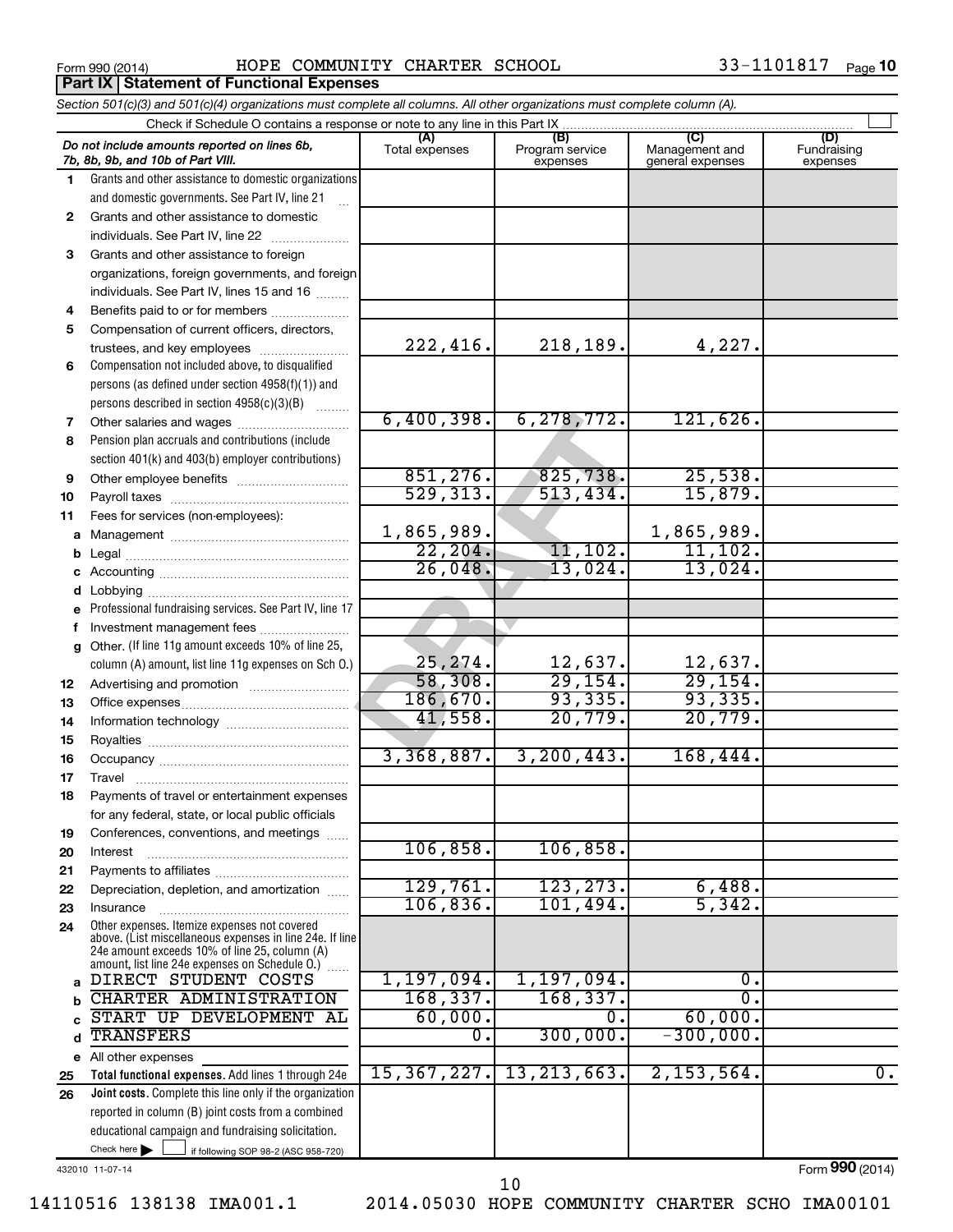**Net Assets or Fund Balances**

**Vet Assets or Fund Balances** 

14110516 138138 IMA001.1 2014.05030 HOPE COMMUNITY CHARTER SCHO IMA00101 11

Form 990 (2014) Page HOPE COMMUNITY CHARTER SCHOOL 33-1101817 **Part X** | **Balance Sheet** 

Check if Schedule O contains a response or note to any line in this Part X

**DRAFT 1 2 3** Pledges and grants receivable, net ~~~~~~~~~~~~~~~~~~~~~ **4** Accounts receivable, net ~~~~~~~~~~~~~~~~~~~~~~~~~~ **5** Loans and other receivables from current and former officers, directors, **6** Loans and other receivables from other disqualified persons (as defined under **7 8 9 10 a** Land, buildings, and equipment: cost or other **11** Investments - publicly traded securities ~~~~~~~~~~~~~~~~~~~ **12** Investments - other securities. See Part IV, line 11 ~~~~~~~~~~~~~~ **13 14 15 16 17 18 19 20 21 22 23 24 25 26 27 28 29 30 31 32 33 34 1 2 3 4 5 6 7 8 9 10c 11 12 13 14 15 16 17 18 19 20 21 22 23 24 25 26 b** Less: accumulated depreciation  $\ldots$  [10b basis. Complete Part VI of Schedule D  $\frac{1}{10}$  10a **Total assets.**  Add lines 1 through 15 (must equal line 34) **Total liabilities.**  Add lines 17 through 25 Organizations that follow SFAS 117 (ASC 958), check here  $\blacktriangleright$   $\boxed{X}$  and **complete lines 27 through 29, and lines 33 and 34. 27 28 29 Organizations that do not follow SFAS 117 (ASC 958), check here** | † **and complete lines 30 through 34. 30 31 32 33 34** Cash - non-interest-bearing ~~~~~~~~~~~~~~~~~~~~~~~~~ Savings and temporary cash investments ~~~~~~~~~~~~~~~~~~ trustees, key employees, and highest compensated employees. Complete Part II of Schedule L ~~~~~~~~~~~~~~~~~~~~~~~~~~~~ section 4958(f)(1)), persons described in section 4958(c)(3)(B), and contributing employers and sponsoring organizations of section 501(c)(9) voluntary employees' beneficiary organizations (see instr). Complete Part II of Sch L ...... Notes and loans receivable, net ~~~~~~~~~~~~~~~~~~~~~~~ Inventories for sale or use ~~~~~~~~~~~~~~~~~~~~~~~~~~ Prepaid expenses and deferred charges ~~~~~~~~~~~~~~~~~~ Investments - program-related. See Part IV, line 11 ~~~~~~~~~~~~~ Intangible assets ~~~~~~~~~~~~~~~~~~~~~~~~~~~~~~ Other assets. See Part IV, line 11 ~~~~~~~~~~~~~~~~~~~~~~ Accounts payable and accrued expenses ~~~~~~~~~~~~~~~~~~ Grants payable ~~~~~~~~~~~~~~~~~~~~~~~~~~~~~~~ Deferred revenue ~~~~~~~~~~~~~~~~~~~~~~~~~~~~~~ Tax-exempt bond liabilities ~~~~~~~~~~~~~~~~~~~~~~~~~ Escrow or custodial account liability. Complete Part IV of Schedule D ........... Loans and other payables to current and former officers, directors, trustees, key employees, highest compensated employees, and disqualified persons. Complete Part II of Schedule L ~~~~~~~~~~~~~~~~~~~~~~~ Secured mortgages and notes payable to unrelated third parties  $\ldots$  ................. Unsecured notes and loans payable to unrelated third parties ~~~~~~~~ Other liabilities (including federal income tax, payables to related third parties, and other liabilities not included on lines 17-24). Complete Part X of Schedule D ~~~~~~~~~~~~~~~~~~~~~~~~~~~~~~~~ Unrestricted net assets ~~~~~~~~~~~~~~~~~~~~~~~~~~~ Temporarily restricted net assets ~~~~~~~~~~~~~~~~~~~~~~ Permanently restricted net assets ~~~~~~~~~~~~~~~~~~~~~ Capital stock or trust principal, or current funds ~~~~~~~~~~~~~~~ Paid-in or capital surplus, or land, building, or equipment fund ....................... Retained earnings, endowment, accumulated income, or other funds ............ Total net assets or fund balances ~~~~~~~~~~~~~~~~~~~~~~ Total liabilities and net assets/fund balances 3,086,661. 2,925,362.  $352,656$ .  $3$  683,634.  $27,076$ ,  $9$   $7,305$ . 1,073,920.  $882,710.$  129, 415.  $|10c|$  191, 210. 3,595,808. 16 3,807,511  $1,087,958.$   $|17|$   $1,335,316.$  $720,392.$  $1,808,350$ .  $26$  1, 335, 316.  $1,787,458$ .  $\boxed{27}$  2,472,195.  $1,787,458.$   $31$   $2,472,195.$  $3,595,808.$   $3,807,511.$ 

Form (2014) **990**

33-1101817 <sub>Page</sub> 11

 $\perp$ 

**(A) (B)**

Beginning of year | | End of year

**Assets**

**Liabilities**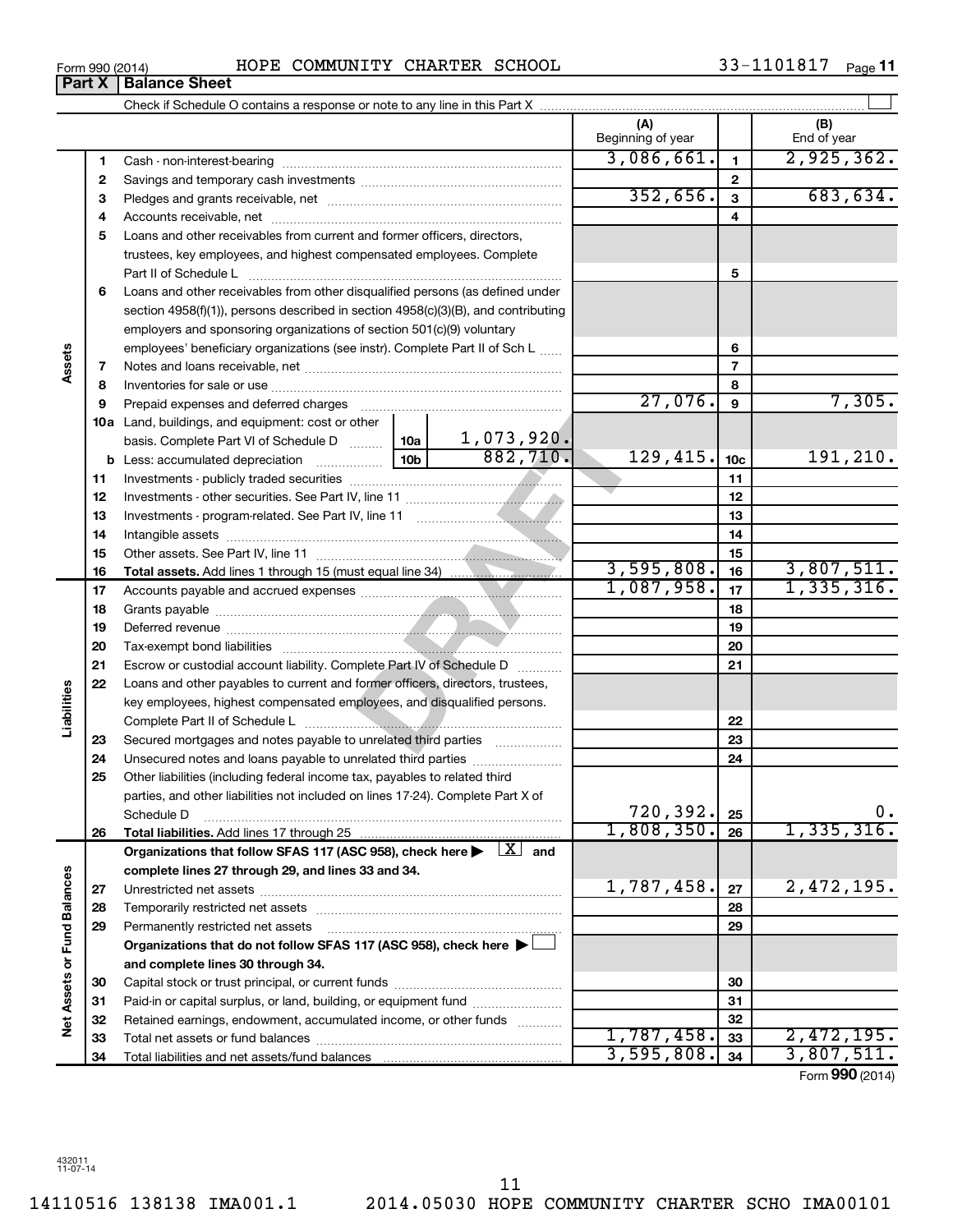|    | HOPE COMMUNITY CHARTER SCHOOL<br>Form 990 (2014)                                                                                |                | 33-1101817     |     | Page 12                 |
|----|---------------------------------------------------------------------------------------------------------------------------------|----------------|----------------|-----|-------------------------|
|    | <b>Part XI Reconciliation of Net Assets</b>                                                                                     |                |                |     |                         |
|    | Check if Schedule O contains a response or note to any line in this Part XI                                                     |                |                |     |                         |
|    |                                                                                                                                 |                |                |     |                         |
| 1  |                                                                                                                                 | $\mathbf{1}$   | 16,051,964.    |     |                         |
| 2  |                                                                                                                                 | $\mathfrak{p}$ | 15, 367, 227.  |     |                         |
| З  | Revenue less expenses. Subtract line 2 from line 1                                                                              | $\overline{3}$ |                |     | 684,737.                |
| 4  |                                                                                                                                 | $\overline{4}$ | 1,787,458.     |     |                         |
| 5  | Net unrealized gains (losses) on investments [111] www.marting.com/marting.com/marting.com/marting.com/marting.                 | 5              |                |     |                         |
| 6  | Donated services and use of facilities                                                                                          | 6              |                |     |                         |
| 7  | Investment expenses                                                                                                             | $\overline{7}$ |                |     |                         |
| 8  | Prior period adjustments www.communication.communication.communication.com/news-managements                                     | 8              |                |     |                         |
| 9  |                                                                                                                                 | $\mathbf{q}$   |                |     | 0.                      |
| 10 | Net assets or fund balances at end of year. Combine lines 3 through 9 (must equal Part X, line 33,                              |                |                |     |                         |
|    | column (B))                                                                                                                     | 10             | 2,472,195.     |     |                         |
|    | Part XII Financial Statements and Reporting                                                                                     |                |                |     |                         |
|    |                                                                                                                                 |                |                |     | $\overline{\mathbf{X}}$ |
|    |                                                                                                                                 |                |                | Yes | No                      |
| 1  | $\mathbf{X}$ Accrual<br>Accounting method used to prepare the Form 990: $\Box$ Cash<br>$\Box$ Other                             |                |                |     |                         |
|    | If the organization changed its method of accounting from a prior year or checked "Other," explain in Schedule O.               |                |                |     |                         |
|    |                                                                                                                                 |                | 2a             |     | х                       |
|    | If "Yes," check a box below to indicate whether the financial statements for the year were compiled or reviewed on a            |                |                |     |                         |
|    | separate basis, consolidated basis, or both:                                                                                    |                |                |     |                         |
|    | Separate basis<br><b>Consolidated basis</b><br>Both consolidated and separate basis                                             |                |                |     |                         |
|    |                                                                                                                                 |                | 2 <sub>b</sub> | х   |                         |
|    | If "Yes," check a box below to indicate whether the financial statements for the year were audited on a separate basis,         |                |                |     |                         |
|    | consolidated basis, or both:                                                                                                    |                |                |     |                         |
|    | $ \mathbf{X} $ Separate basis<br><b>Consolidated basis</b><br>Both consolidated and separate basis                              |                |                |     |                         |
|    | c If "Yes" to line 2a or 2b, does the organization have a committee that assumes responsibility for oversight of the audit,     |                |                |     |                         |
|    |                                                                                                                                 |                | 2c             | х   |                         |
|    | If the organization changed either its oversight process or selection process during the tax year, explain in Schedule O.       |                |                |     |                         |
|    | 3a As a result of a federal award, was the organization required to undergo an audit or audits as set forth in the Single Audit |                |                |     |                         |
|    |                                                                                                                                 |                | За             | х   |                         |
| b  | If "Yes," did the organization undergo the required audit or audits? If the organization did not undergo the required audit     |                |                |     |                         |
|    | or audits, explain why in Schedule O and describe any steps taken to undergo such audits                                        |                | 3b             | X   |                         |
|    |                                                                                                                                 |                |                |     | Form 990 (2014)         |
|    |                                                                                                                                 |                |                |     |                         |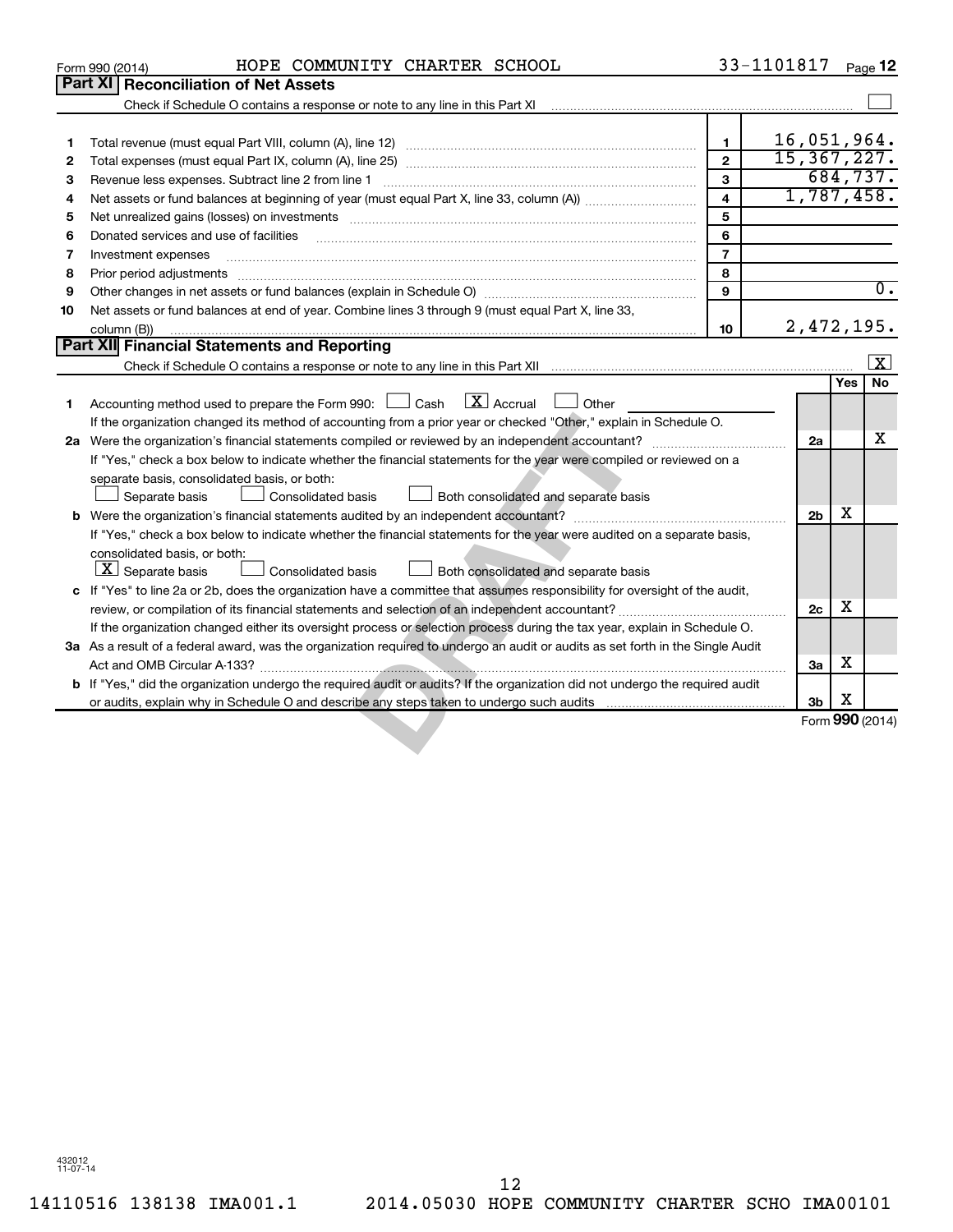Department of the Treasury Internal Revenue Service

| (Form 990 or 990-EZ |  |  |  |  |  |
|---------------------|--|--|--|--|--|
|---------------------|--|--|--|--|--|

# Form 990 or 990-EZ) **Public Charity Status and Public Support**<br>
Complete if the organization is a section 501(c)(3) organization or a section<br> **2014**

**4947(a)(1) nonexempt charitable trust.**

| Attach to Form 990 or Form 990-EZ.                                                        |
|-------------------------------------------------------------------------------------------|
| Information about Schedule A (Form 990 or 990-EZ) and its instructions is at $_{{\rm I}}$ |

| <b>Open to Public</b><br>Inspection |
|-------------------------------------|
| ÷                                   |

*www.irs.gov/form990.*

OMB No. 1545-0047

**|** 

|                                                                                                                              |                                                                                                                                                                                                                                               | Name of the organization                                                                                                                                                                                                       |          |                                                 |                          |                |                               |  | <b>Employer identification number</b> |  |  |  |  |
|------------------------------------------------------------------------------------------------------------------------------|-----------------------------------------------------------------------------------------------------------------------------------------------------------------------------------------------------------------------------------------------|--------------------------------------------------------------------------------------------------------------------------------------------------------------------------------------------------------------------------------|----------|-------------------------------------------------|--------------------------|----------------|-------------------------------|--|---------------------------------------|--|--|--|--|
|                                                                                                                              |                                                                                                                                                                                                                                               |                                                                                                                                                                                                                                |          | HOPE COMMUNITY CHARTER SCHOOL                   |                          |                |                               |  | 33-1101817                            |  |  |  |  |
|                                                                                                                              | Part I<br>Reason for Public Charity Status (All organizations must complete this part.) See instructions.<br>The organization is not a private foundation because it is: (For lines 1 through 11, check only one box.)                        |                                                                                                                                                                                                                                |          |                                                 |                          |                |                               |  |                                       |  |  |  |  |
|                                                                                                                              |                                                                                                                                                                                                                                               |                                                                                                                                                                                                                                |          |                                                 |                          |                |                               |  |                                       |  |  |  |  |
| 1.                                                                                                                           | $\lfloor x \rfloor$                                                                                                                                                                                                                           | A church, convention of churches, or association of churches described in section 170(b)(1)(A)(i).                                                                                                                             |          |                                                 |                          |                |                               |  |                                       |  |  |  |  |
| $\mathbf{2}$                                                                                                                 |                                                                                                                                                                                                                                               | A school described in section 170(b)(1)(A)(ii). (Attach Schedule E.)<br>A hospital or a cooperative hospital service organization described in section 170(b)(1)(A)(iii).                                                      |          |                                                 |                          |                |                               |  |                                       |  |  |  |  |
| 3                                                                                                                            |                                                                                                                                                                                                                                               |                                                                                                                                                                                                                                |          |                                                 |                          |                |                               |  |                                       |  |  |  |  |
| 4                                                                                                                            |                                                                                                                                                                                                                                               | A medical research organization operated in conjunction with a hospital described in section 170(b)(1)(A)(iii). Enter the hospital's name,                                                                                     |          |                                                 |                          |                |                               |  |                                       |  |  |  |  |
|                                                                                                                              |                                                                                                                                                                                                                                               | city, and state:                                                                                                                                                                                                               |          |                                                 |                          |                |                               |  |                                       |  |  |  |  |
| 5                                                                                                                            |                                                                                                                                                                                                                                               | An organization operated for the benefit of a college or university owned or operated by a governmental unit described in                                                                                                      |          |                                                 |                          |                |                               |  |                                       |  |  |  |  |
|                                                                                                                              |                                                                                                                                                                                                                                               | section 170(b)(1)(A)(iv). (Complete Part II.)<br>A federal, state, or local government or governmental unit described in section 170(b)(1)(A)(v).                                                                              |          |                                                 |                          |                |                               |  |                                       |  |  |  |  |
| 6                                                                                                                            |                                                                                                                                                                                                                                               |                                                                                                                                                                                                                                |          |                                                 |                          |                |                               |  |                                       |  |  |  |  |
| 7                                                                                                                            |                                                                                                                                                                                                                                               | An organization that normally receives a substantial part of its support from a governmental unit or from the general public described in                                                                                      |          |                                                 |                          |                |                               |  |                                       |  |  |  |  |
|                                                                                                                              |                                                                                                                                                                                                                                               | section 170(b)(1)(A)(vi). (Complete Part II.)<br>A community trust described in section 170(b)(1)(A)(vi). (Complete Part II.)                                                                                                  |          |                                                 |                          |                |                               |  |                                       |  |  |  |  |
| 8<br>9                                                                                                                       |                                                                                                                                                                                                                                               |                                                                                                                                                                                                                                |          |                                                 |                          |                |                               |  |                                       |  |  |  |  |
|                                                                                                                              |                                                                                                                                                                                                                                               | An organization that normally receives: (1) more than 33 1/3% of its support from contributions, membership fees, and gross receipts from                                                                                      |          |                                                 |                          |                |                               |  |                                       |  |  |  |  |
|                                                                                                                              |                                                                                                                                                                                                                                               | activities related to its exempt functions - subject to certain exceptions, and (2) no more than 33 1/3% of its support from gross investment                                                                                  |          |                                                 |                          |                |                               |  |                                       |  |  |  |  |
|                                                                                                                              |                                                                                                                                                                                                                                               | income and unrelated business taxable income (less section 511 tax) from businesses acquired by the organization after June 30, 1975.<br>See section 509(a)(2). (Complete Part III.)                                           |          |                                                 |                          |                |                               |  |                                       |  |  |  |  |
| 10                                                                                                                           |                                                                                                                                                                                                                                               | An organization organized and operated exclusively to test for public safety. See section 509(a)(4).                                                                                                                           |          |                                                 |                          |                |                               |  |                                       |  |  |  |  |
| 11                                                                                                                           |                                                                                                                                                                                                                                               | An organization organized and operated exclusively for the benefit of, to perform the functions of, or to carry out the purposes of one or                                                                                     |          |                                                 |                          |                |                               |  |                                       |  |  |  |  |
|                                                                                                                              |                                                                                                                                                                                                                                               | more publicly supported organizations described in section 509(a)(1) or section 509(a)(2). See section 509(a)(3). Check the box in                                                                                             |          |                                                 |                          |                |                               |  |                                       |  |  |  |  |
|                                                                                                                              |                                                                                                                                                                                                                                               |                                                                                                                                                                                                                                |          |                                                 |                          |                |                               |  |                                       |  |  |  |  |
| а                                                                                                                            | lines 11a through 11d that describes the type of supporting organization and complete lines 11e, 11f, and 11g.<br>Type I. A supporting organization operated, supervised, or controlled by its supported organization(s), typically by giving |                                                                                                                                                                                                                                |          |                                                 |                          |                |                               |  |                                       |  |  |  |  |
|                                                                                                                              | the supported organization(s) the power to regularly appoint or elect a majority of the directors or trustees of the supporting                                                                                                               |                                                                                                                                                                                                                                |          |                                                 |                          |                |                               |  |                                       |  |  |  |  |
| organization. You must complete Part IV, Sections A and B.                                                                   |                                                                                                                                                                                                                                               |                                                                                                                                                                                                                                |          |                                                 |                          |                |                               |  |                                       |  |  |  |  |
| Type II. A supporting organization supervised or controlled in connection with its supported organization(s), by having<br>b |                                                                                                                                                                                                                                               |                                                                                                                                                                                                                                |          |                                                 |                          |                |                               |  |                                       |  |  |  |  |
|                                                                                                                              | control or management of the supporting organization vested in the same persons that control or manage the supported                                                                                                                          |                                                                                                                                                                                                                                |          |                                                 |                          |                |                               |  |                                       |  |  |  |  |
|                                                                                                                              | organization(s). You must complete Part IV, Sections A and C.                                                                                                                                                                                 |                                                                                                                                                                                                                                |          |                                                 |                          |                |                               |  |                                       |  |  |  |  |
| с                                                                                                                            | Type III functionally integrated. A supporting organization operated in connection with, and functionally integrated with,                                                                                                                    |                                                                                                                                                                                                                                |          |                                                 |                          |                |                               |  |                                       |  |  |  |  |
|                                                                                                                              |                                                                                                                                                                                                                                               | its supported organization(s) (see instructions). You must complete Part IV, Sections A, D, and E.                                                                                                                             |          |                                                 |                          |                |                               |  |                                       |  |  |  |  |
| d                                                                                                                            |                                                                                                                                                                                                                                               | Type III non-functionally integrated. A supporting organization operated in connection with its supported organization(s)                                                                                                      |          |                                                 |                          |                |                               |  |                                       |  |  |  |  |
|                                                                                                                              |                                                                                                                                                                                                                                               | that is not functionally integrated. The organization generally must satisfy a distribution requirement and an attentiveness                                                                                                   |          |                                                 |                          |                |                               |  |                                       |  |  |  |  |
|                                                                                                                              |                                                                                                                                                                                                                                               | requirement (see instructions). You must complete Part IV, Sections A and D, and Part V.                                                                                                                                       |          |                                                 |                          |                |                               |  |                                       |  |  |  |  |
| е                                                                                                                            |                                                                                                                                                                                                                                               | Check this box if the organization received a written determination from the IRS that it is a Type I, Type II, Type III                                                                                                        |          |                                                 |                          |                |                               |  |                                       |  |  |  |  |
|                                                                                                                              |                                                                                                                                                                                                                                               | functionally integrated, or Type III non-functionally integrated supporting organization.                                                                                                                                      |          |                                                 |                          |                |                               |  |                                       |  |  |  |  |
|                                                                                                                              |                                                                                                                                                                                                                                               | f Enter the number of supported organizations [11] manufactures in the number of supported organizations [11] manufactures in the number of supported organizations [11] manufactures in the number of supported organizations |          |                                                 |                          |                |                               |  |                                       |  |  |  |  |
|                                                                                                                              |                                                                                                                                                                                                                                               | g Provide the following information about the supported organization(s).                                                                                                                                                       |          |                                                 |                          |                |                               |  |                                       |  |  |  |  |
|                                                                                                                              |                                                                                                                                                                                                                                               | (i) Name of supported                                                                                                                                                                                                          | (ii) EIN | (iii) Type of organization                      | (iv) Is the organization | listed in your | (v) Amount of monetary        |  | (vi) Amount of                        |  |  |  |  |
|                                                                                                                              |                                                                                                                                                                                                                                               | organization                                                                                                                                                                                                                   |          | (described on lines 1-9<br>above or IRC section | governing document?      |                | support (see<br>Instructions) |  | other support (see<br>Instructions)   |  |  |  |  |
|                                                                                                                              |                                                                                                                                                                                                                                               |                                                                                                                                                                                                                                |          | (see instructions))                             | Yes                      | No             |                               |  |                                       |  |  |  |  |
|                                                                                                                              |                                                                                                                                                                                                                                               |                                                                                                                                                                                                                                |          |                                                 |                          |                |                               |  |                                       |  |  |  |  |
|                                                                                                                              |                                                                                                                                                                                                                                               |                                                                                                                                                                                                                                |          |                                                 |                          |                |                               |  |                                       |  |  |  |  |
|                                                                                                                              |                                                                                                                                                                                                                                               |                                                                                                                                                                                                                                |          |                                                 |                          |                |                               |  |                                       |  |  |  |  |
|                                                                                                                              |                                                                                                                                                                                                                                               |                                                                                                                                                                                                                                |          |                                                 |                          |                |                               |  |                                       |  |  |  |  |
|                                                                                                                              |                                                                                                                                                                                                                                               |                                                                                                                                                                                                                                |          |                                                 |                          |                |                               |  |                                       |  |  |  |  |
|                                                                                                                              |                                                                                                                                                                                                                                               |                                                                                                                                                                                                                                |          |                                                 |                          |                |                               |  |                                       |  |  |  |  |
|                                                                                                                              |                                                                                                                                                                                                                                               |                                                                                                                                                                                                                                |          |                                                 |                          |                |                               |  |                                       |  |  |  |  |
|                                                                                                                              |                                                                                                                                                                                                                                               |                                                                                                                                                                                                                                |          |                                                 |                          |                |                               |  |                                       |  |  |  |  |
|                                                                                                                              |                                                                                                                                                                                                                                               |                                                                                                                                                                                                                                |          |                                                 |                          |                |                               |  |                                       |  |  |  |  |
|                                                                                                                              |                                                                                                                                                                                                                                               |                                                                                                                                                                                                                                |          |                                                 |                          |                |                               |  |                                       |  |  |  |  |
|                                                                                                                              |                                                                                                                                                                                                                                               |                                                                                                                                                                                                                                |          |                                                 |                          |                |                               |  |                                       |  |  |  |  |
| Total                                                                                                                        |                                                                                                                                                                                                                                               |                                                                                                                                                                                                                                |          |                                                 |                          |                |                               |  |                                       |  |  |  |  |
|                                                                                                                              |                                                                                                                                                                                                                                               | LHA For Paperwork Reduction Act Notice, see the Instructions for                                                                                                                                                               |          |                                                 |                          |                |                               |  | Schedule A (Form 990 or 990-EZ) 2014  |  |  |  |  |

Form 990 or 990-EZ. 432021 09-17-14

13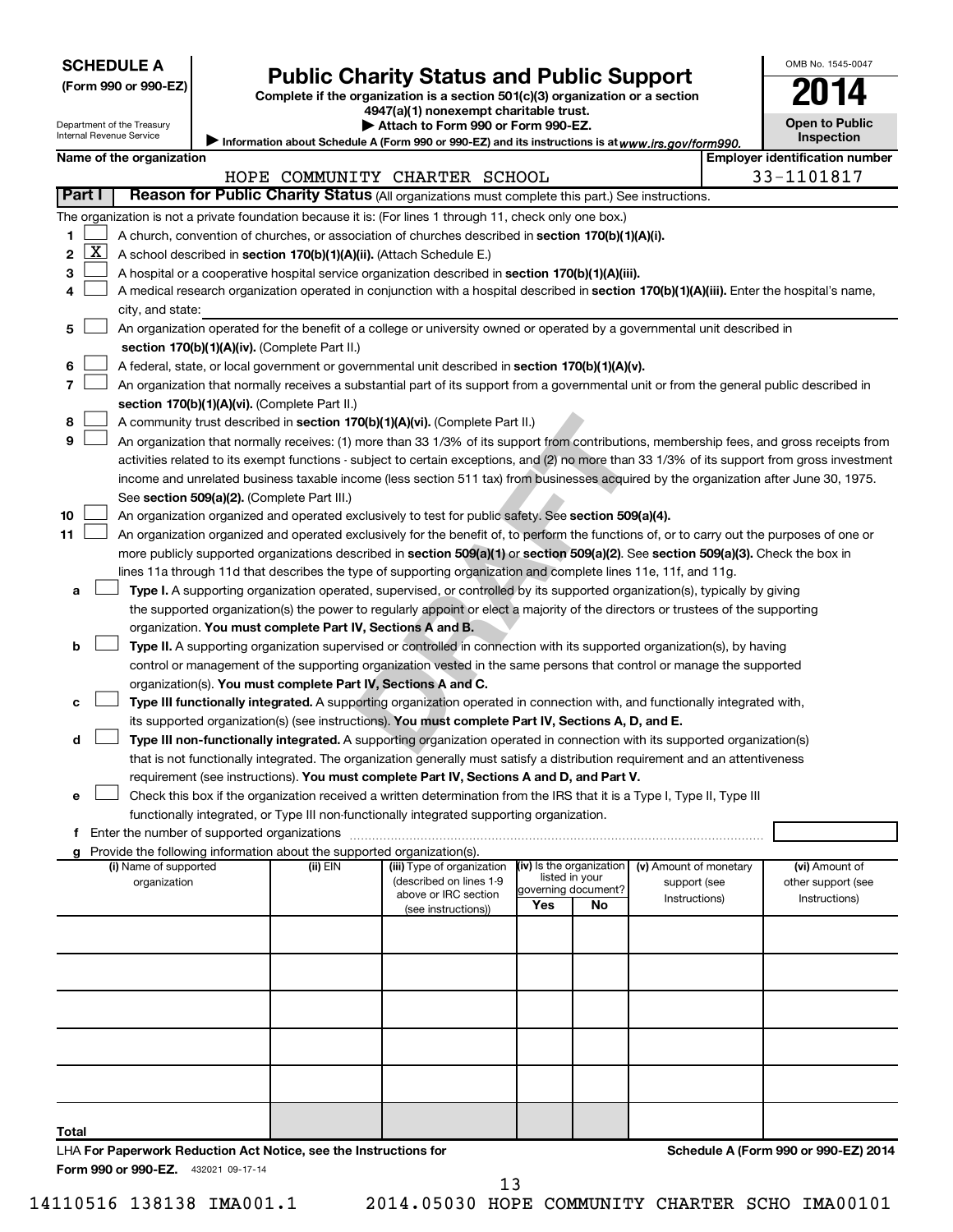# Schedule A (Form 990 or 990-EZ) 2014  $\,$  HOPE  $\,$  COMMUNITY  $\,$  CHARTER  $\,$  SCHOOL  $\,$   $\,$   $\,$  33-1101817  $\,$   $_{\rm{Page}}$

33-1101817 Page 2

(Complete only if you checked the box on line 5, 7, or 8 of Part I or if the organization failed to qualify under Part III. If the organization fails to qualify under the tests listed below, please complete Part III.) **Part II Support Schedule for Organizations Described in Sections 170(b)(1)(A)(iv) and 170(b)(1)(A)(vi)**

|    | <b>Section A. Public Support</b>                                                                                                                                                                                               |          |          |            |            |                                      |           |
|----|--------------------------------------------------------------------------------------------------------------------------------------------------------------------------------------------------------------------------------|----------|----------|------------|------------|--------------------------------------|-----------|
|    | Calendar year (or fiscal year beginning in) $\blacktriangleright$                                                                                                                                                              | (a) 2010 | (b) 2011 | $(c)$ 2012 | $(d)$ 2013 | (e) 2014                             | (f) Total |
|    | 1 Gifts, grants, contributions, and                                                                                                                                                                                            |          |          |            |            |                                      |           |
|    | membership fees received. (Do not                                                                                                                                                                                              |          |          |            |            |                                      |           |
|    | include any "unusual grants.")                                                                                                                                                                                                 |          |          |            |            |                                      |           |
|    | 2 Tax revenues levied for the organ-                                                                                                                                                                                           |          |          |            |            |                                      |           |
|    | ization's benefit and either paid to                                                                                                                                                                                           |          |          |            |            |                                      |           |
|    | or expended on its behalf                                                                                                                                                                                                      |          |          |            |            |                                      |           |
| з  | The value of services or facilities                                                                                                                                                                                            |          |          |            |            |                                      |           |
|    | furnished by a governmental unit to                                                                                                                                                                                            |          |          |            |            |                                      |           |
|    | the organization without charge                                                                                                                                                                                                |          |          |            |            |                                      |           |
|    | <b>Total.</b> Add lines 1 through 3                                                                                                                                                                                            |          |          |            |            |                                      |           |
| 5  | The portion of total contributions                                                                                                                                                                                             |          |          |            |            |                                      |           |
|    | by each person (other than a                                                                                                                                                                                                   |          |          |            |            |                                      |           |
|    | governmental unit or publicly                                                                                                                                                                                                  |          |          |            |            |                                      |           |
|    | supported organization) included                                                                                                                                                                                               |          |          |            |            |                                      |           |
|    | on line 1 that exceeds 2% of the                                                                                                                                                                                               |          |          |            |            |                                      |           |
|    | amount shown on line 11,                                                                                                                                                                                                       |          |          |            |            |                                      |           |
|    | column (f)                                                                                                                                                                                                                     |          |          |            |            |                                      |           |
|    | 6 Public support. Subtract line 5 from line 4.                                                                                                                                                                                 |          |          |            |            |                                      |           |
|    | <b>Section B. Total Support</b>                                                                                                                                                                                                |          |          |            |            |                                      |           |
|    | Calendar year (or fiscal year beginning in)                                                                                                                                                                                    | (a) 2010 | (b) 2011 | (c) 2012   | $(d)$ 2013 | (e) 2014                             | (f) Total |
|    | 7 Amounts from line 4                                                                                                                                                                                                          |          |          |            |            |                                      |           |
| 8  | Gross income from interest,                                                                                                                                                                                                    |          |          |            |            |                                      |           |
|    | dividends, payments received on                                                                                                                                                                                                |          |          |            |            |                                      |           |
|    | securities loans, rents, royalties                                                                                                                                                                                             |          |          |            |            |                                      |           |
|    | and income from similar sources                                                                                                                                                                                                |          |          |            |            |                                      |           |
| 9  | Net income from unrelated business                                                                                                                                                                                             |          |          |            |            |                                      |           |
|    | activities, whether or not the                                                                                                                                                                                                 |          |          |            |            |                                      |           |
|    | business is regularly carried on                                                                                                                                                                                               |          |          |            |            |                                      |           |
| 10 | Other income. Do not include gain                                                                                                                                                                                              |          |          |            |            |                                      |           |
|    | or loss from the sale of capital                                                                                                                                                                                               |          |          |            |            |                                      |           |
|    | assets (Explain in Part VI.)                                                                                                                                                                                                   |          |          |            |            |                                      |           |
|    | <b>11 Total support.</b> Add lines 7 through 10                                                                                                                                                                                |          |          |            |            |                                      |           |
| 12 | Gross receipts from related activities, etc. (see instructions)                                                                                                                                                                |          |          |            |            | 12                                   |           |
| 13 | First five years. If the Form 990 is for the organization's first, second, third, fourth, or fifth tax year as a section 501(c)(3)                                                                                             |          |          |            |            |                                      |           |
|    | organization, check this box and stop here<br><b>Section C. Computation of Public Support Percentage</b>                                                                                                                       |          |          |            |            |                                      |           |
|    |                                                                                                                                                                                                                                |          |          |            |            | 14                                   |           |
|    |                                                                                                                                                                                                                                |          |          |            |            | 15                                   | %<br>%    |
|    | 16a 33 1/3% support test - 2014. If the organization did not check the box on line 13, and line 14 is 33 1/3% or more, check this box and                                                                                      |          |          |            |            |                                      |           |
|    | stop here. The organization qualifies as a publicly supported organization manufactured content and the support of the state of the state of the state of the state of the state of the state of the state of the state of the |          |          |            |            |                                      |           |
|    | b 33 1/3% support test - 2013. If the organization did not check a box on line 13 or 16a, and line 15 is 33 1/3% or more, check this box                                                                                       |          |          |            |            |                                      |           |
|    |                                                                                                                                                                                                                                |          |          |            |            |                                      |           |
|    | 17a 10% -facts-and-circumstances test - 2014. If the organization did not check a box on line 13, 16a, or 16b, and line 14 is 10% or more,                                                                                     |          |          |            |            |                                      |           |
|    | and if the organization meets the "facts-and-circumstances" test, check this box and stop here. Explain in Part VI how the organization                                                                                        |          |          |            |            |                                      |           |
|    |                                                                                                                                                                                                                                |          |          |            |            |                                      |           |
|    | b 10% -facts-and-circumstances test - 2013. If the organization did not check a box on line 13, 16a, 16b, or 17a, and line 15 is 10% or                                                                                        |          |          |            |            |                                      |           |
|    | more, and if the organization meets the "facts-and-circumstances" test, check this box and stop here. Explain in Part VI how the                                                                                               |          |          |            |            |                                      |           |
|    | organization meets the "facts-and-circumstances" test. The organization qualifies as a publicly supported organization                                                                                                         |          |          |            |            |                                      |           |
| 18 | Private foundation. If the organization did not check a box on line 13, 16a, 16b, 17a, or 17b, check this box and see instructions                                                                                             |          |          |            |            |                                      |           |
|    |                                                                                                                                                                                                                                |          |          |            |            | Schedule A (Form 990 or 990-EZ) 2014 |           |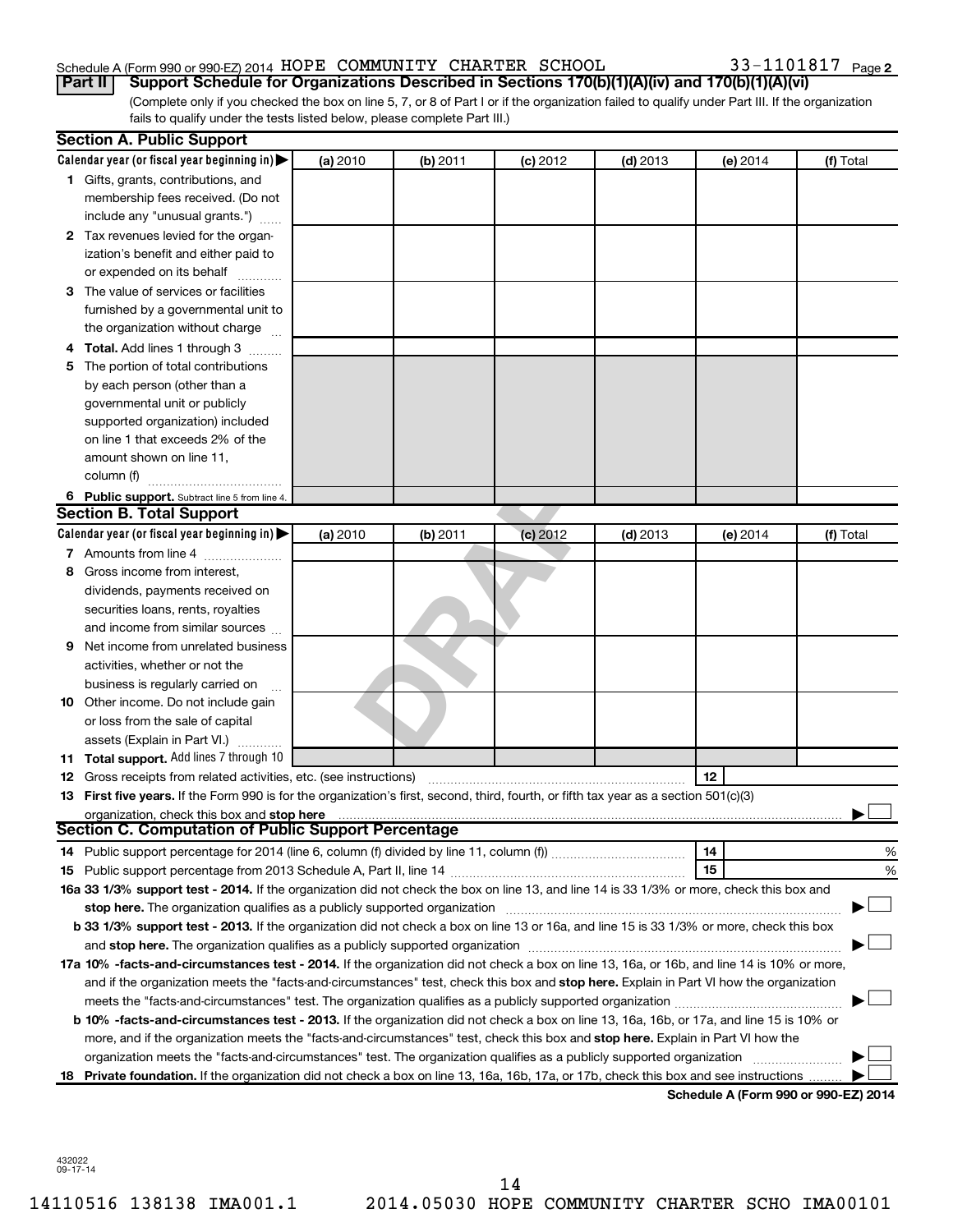# **Part III Support Schedule for Organizations Described in Section 509(a)(2)**

(Complete only if you checked the box on line 9 of Part I or if the organization failed to qualify under Part II. If the organization fails to qualify under the tests listed below, please complete Part II.)

| <b>Section A. Public Support</b>                                                                                                                                                                                                    |          |          |            |            |          |                                      |
|-------------------------------------------------------------------------------------------------------------------------------------------------------------------------------------------------------------------------------------|----------|----------|------------|------------|----------|--------------------------------------|
| Calendar year (or fiscal year beginning in)                                                                                                                                                                                         | (a) 2010 | (b) 2011 | $(c)$ 2012 | $(d)$ 2013 | (e) 2014 | (f) Total                            |
| 1 Gifts, grants, contributions, and                                                                                                                                                                                                 |          |          |            |            |          |                                      |
| membership fees received. (Do not                                                                                                                                                                                                   |          |          |            |            |          |                                      |
| include any "unusual grants.")                                                                                                                                                                                                      |          |          |            |            |          |                                      |
| 2 Gross receipts from admissions,<br>merchandise sold or services per-<br>formed, or facilities furnished in<br>any activity that is related to the<br>organization's tax-exempt purpose                                            |          |          |            |            |          |                                      |
| 3 Gross receipts from activities that                                                                                                                                                                                               |          |          |            |            |          |                                      |
| are not an unrelated trade or bus-                                                                                                                                                                                                  |          |          |            |            |          |                                      |
| iness under section 513                                                                                                                                                                                                             |          |          |            |            |          |                                      |
| 4 Tax revenues levied for the organ-                                                                                                                                                                                                |          |          |            |            |          |                                      |
| ization's benefit and either paid to<br>or expended on its behalf                                                                                                                                                                   |          |          |            |            |          |                                      |
| 5 The value of services or facilities                                                                                                                                                                                               |          |          |            |            |          |                                      |
| furnished by a governmental unit to                                                                                                                                                                                                 |          |          |            |            |          |                                      |
| the organization without charge                                                                                                                                                                                                     |          |          |            |            |          |                                      |
| 6 Total. Add lines 1 through 5                                                                                                                                                                                                      |          |          |            |            |          |                                      |
| 7a Amounts included on lines 1, 2, and                                                                                                                                                                                              |          |          |            |            |          |                                      |
| 3 received from disqualified persons                                                                                                                                                                                                |          |          |            |            |          |                                      |
| <b>b</b> Amounts included on lines 2 and 3 received<br>from other than disqualified persons that<br>exceed the greater of \$5,000 or 1% of the<br>amount on line 13 for the year                                                    |          |          |            |            |          |                                      |
| c Add lines 7a and 7b                                                                                                                                                                                                               |          |          |            |            |          |                                      |
| 8 Public support (Subtract line 7c from line 6.)                                                                                                                                                                                    |          |          |            |            |          |                                      |
| <b>Section B. Total Support</b>                                                                                                                                                                                                     |          |          |            |            |          |                                      |
| Calendar year (or fiscal year beginning in) $\blacktriangleright$                                                                                                                                                                   | (a) 2010 | (b) 2011 | $(c)$ 2012 | $(d)$ 2013 | (e) 2014 | (f) Total                            |
| 9 Amounts from line 6                                                                                                                                                                                                               |          |          |            |            |          |                                      |
| <b>10a</b> Gross income from interest,<br>dividends, payments received on<br>securities loans, rents, royalties<br>and income from similar sources                                                                                  |          |          |            |            |          |                                      |
| <b>b</b> Unrelated business taxable income<br>(less section 511 taxes) from businesses<br>acquired after June 30, 1975                                                                                                              |          |          |            |            |          |                                      |
| c Add lines 10a and 10b                                                                                                                                                                                                             |          |          |            |            |          |                                      |
| <b>11</b> Net income from unrelated business<br>activities not included in line 10b.<br>whether or not the business is<br>regularly carried on                                                                                      |          |          |            |            |          |                                      |
| 12 Other income. Do not include gain<br>or loss from the sale of capital<br>assets (Explain in Part VI.)                                                                                                                            |          |          |            |            |          |                                      |
| <b>13</b> Total support. (Add lines 9, 10c, 11, and 12.)                                                                                                                                                                            |          |          |            |            |          |                                      |
| 14 First five years. If the Form 990 is for the organization's first, second, third, fourth, or fifth tax year as a section 501(c)(3) organization,                                                                                 |          |          |            |            |          |                                      |
| check this box and stop here <i>macuum content content and accordinate to the state and stop here</i> macuum content and stop here and stop the state of the state of the state of the state of the state of the state of the state |          |          |            |            |          |                                      |
| <b>Section C. Computation of Public Support Percentage</b>                                                                                                                                                                          |          |          |            |            |          |                                      |
|                                                                                                                                                                                                                                     |          |          |            |            | 15       | ℅                                    |
|                                                                                                                                                                                                                                     |          |          |            |            | 16       | %                                    |
| Section D. Computation of Investment Income Percentage                                                                                                                                                                              |          |          |            |            |          |                                      |
|                                                                                                                                                                                                                                     |          |          |            |            | 17       | %                                    |
| 18 Investment income percentage from 2013 Schedule A, Part III, line 17                                                                                                                                                             |          |          |            |            | 18       | %                                    |
| 19a 33 1/3% support tests - 2014. If the organization did not check the box on line 14, and line 15 is more than 33 1/3%, and line 17 is not                                                                                        |          |          |            |            |          |                                      |
| more than 33 1/3%, check this box and stop here. The organization qualifies as a publicly supported organization                                                                                                                    |          |          |            |            |          |                                      |
| b 33 1/3% support tests - 2013. If the organization did not check a box on line 14 or line 19a, and line 16 is more than 33 1/3%, and                                                                                               |          |          |            |            |          |                                      |
| line 18 is not more than 33 1/3%, check this box and stop here. The organization qualifies as a publicly supported organization                                                                                                     |          |          |            |            |          |                                      |
|                                                                                                                                                                                                                                     |          |          |            |            |          | Schedule A (Form 990 or 990-EZ) 2014 |
| 432023 09-17-14                                                                                                                                                                                                                     |          |          | 15         |            |          |                                      |

14110516 138138 IMA001.1 2014.05030 HOPE COMMUNITY CHARTER SCHO IMA00101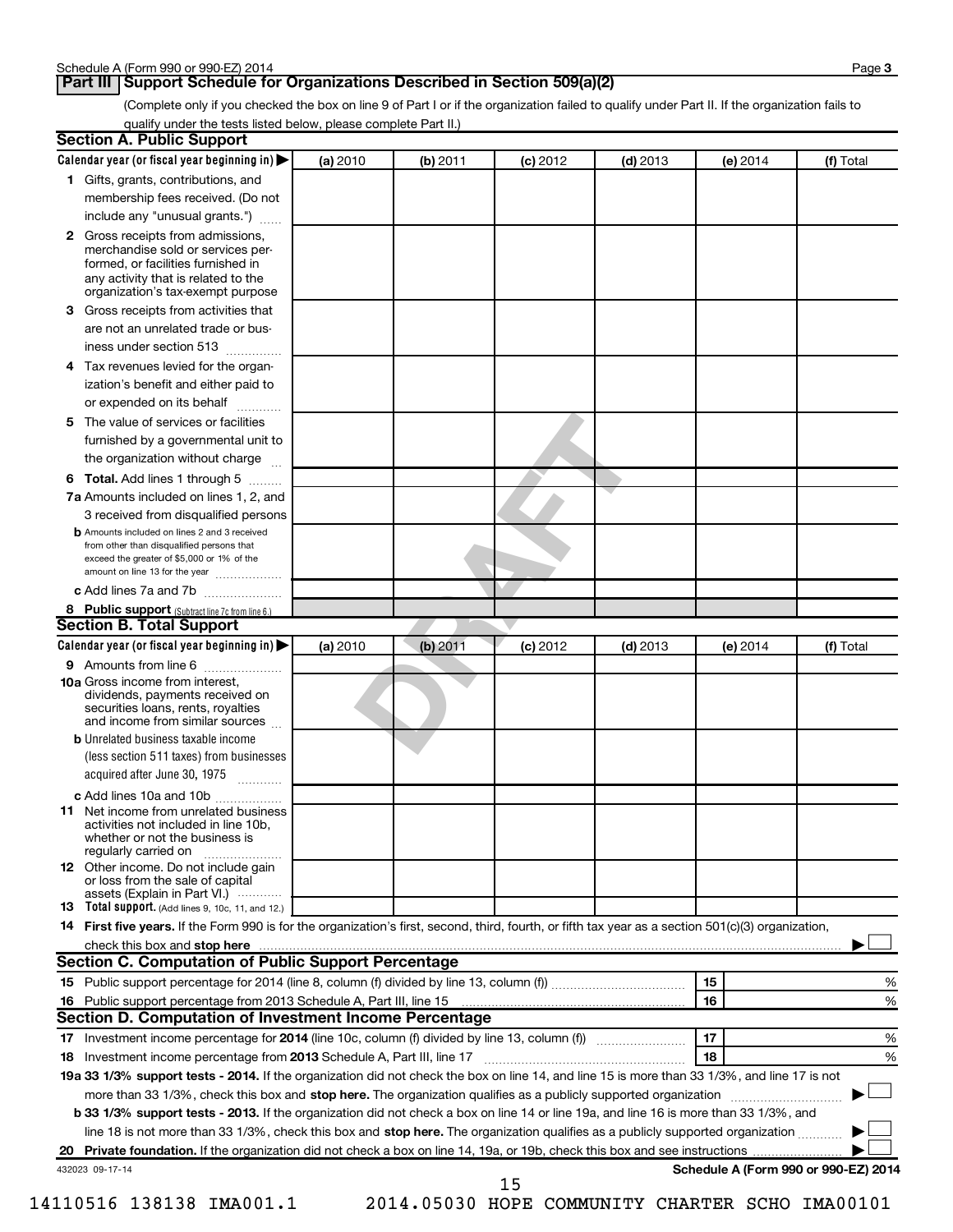## Schedule A (Form 990 or 990-EZ) 2014  $\,$  HOPE  $\,$  COMMUNITY  $\,$  CHARTER  $\,$  SCHOOL  $\,$   $\,$   $\,$  33-1101817  $\,$   $_{\rm{Page}}$

# 33-1101817 <sub>Page 4</sub>

**Yes No**

# **Part IV Supporting Organizations**

(Complete only if you checked a box on line 11 of Part I. If you checked 11a of Part I, complete Sections A and B. If you checked 11b of Part I, complete Sections A and C. If you checked 11c of Part I, complete Sections A, D, and E. If you checked 11d of Part I, complete Sections A and D, and complete Part V.)

#### **Section A. All Supporting Organizations**

- **1** Are all of the organization's supported organizations listed by name in the organization's governing documents? If "No" describe in  $_{\mathsf{Part}}$   $_{\mathsf{V}}$  how the supported organizations are designated. If designated by *class or purpose, describe the designation. If historic and continuing relationship, explain.*
- **2** Did the organization have any supported organization that does not have an IRS determination of status under section 509(a)(1) or (2)? If "Yes," explain in  $_{\sf Part}$   $_{\sf VI}$  how the organization determined that the supported *organization was described in section 509(a)(1) or (2).*
- **3a** Did the organization have a supported organization described in section 501(c)(4), (5), or (6)? If "Yes," answer *(b) and (c) below.*
- **b** Did the organization confirm that each supported organization qualified under section 501(c)(4), (5), or (6) and satisfied the public support tests under section 509(a)(2)? If "Yes," describe in  $_{\rm Part}$   $_{\rm VI}$  when and how the *organization made the determination.*
- **c** Did the organization ensure that all support to such organizations was used exclusively for section 170(c)(2) (B) purposes? If "Yes," explain in  $_{\mathsf{Part}}$   $_{\mathsf{V}}$  what controls the organization put in place to ensure such use.
- **4 a** *If* Was any supported organization not organized in the United States ("foreign supported organization")? *"Yes" and if you checked 11a or 11b in Part I, answer (b) and (c) below.*
- **b** Did the organization have ultimate control and discretion in deciding whether to make grants to the foreign supported organization? If "Yes," describe in Part VI how the organization had such control and discretion *despite being controlled or supervised by or in connection with its supported organizations.*
- **c** Did the organization support any foreign supported organization that does not have an IRS determination under sections 501(c)(3) and 509(a)(1) or (2)? If "Yes," ex*plain in*  $_{\sf Part}$  *v*I what controls the organization used *to ensure that all support to the foreign supported organization was used exclusively for section 170(c)(2)(B) purposes.*
- ontrols the organization put in place to ensure such use.<br>
in the United States ("foreign supported organization")? If<br>
first the United States ("foreign supported organization")? If<br>
first the foreign<br>
discretion in decid **5a** Did the organization add, substitute, or remove any supported organizations during the tax year? If "Yes," answer (b) and (c) below (if applicable). Also, provide detail in  $_{\mathsf{Part}}$   $_{\mathsf{VI},\,}$  including (i) the names and EIN *numbers of the supported organizations added, substituted, or removed, (ii) the reasons for each such action, (iii) the authority under the organization's organizing document authorizing such action, and (iv) how the action was accomplished (such as by amendment to the organizing document).*
- **b** Type I or Type II only. Was any added or substituted supported organization part of a class already designated in the organization's organizing document?
- **c Substitutions only.**  Was the substitution the result of an event beyond the organization's control?
- **6** Did the organization provide support (whether in the form of grants or the provision of services or facilities) to support or benefit one or more of the filing organization's supported organizations? If "Yes," provide detail in anyone other than (a) its supported organizations; (b) individuals that are part of the charitable class benefited by one or more of its supported organizations; or (c) other supporting organizations that also *Part VI.*
- **7** Did the organization provide a grant, loan, compensation, or other similar payment to a substantial controlled entity with regard to a substantial contributor? If "Yes," complete Part I of Schedule L (Form 990). contributor (defined in IRC 4958(c)(3)(C)), a family member of a substantial contributor, or a 35-percent
- **8** Did the organization make a loan to a disqualified person (as defined in section 4958) not described in line 7? *If "Yes," complete Part I of Schedule L (Form 990).*
- **9 a** Was the organization controlled directly or indirectly at any time during the tax year by one or more *If "Yes," provide detail in*  in section 509(a)(1) or (2))? *Part VI.* disqualified persons as defined in section 4946 (other than foundation managers and organizations described
- **b** Did one or more disqualified persons (as defined in line 9(a)) hold a controlling interest in any entity in which  *If "Yes," provide detail in*  the supporting organization had an interest? *Part VI.*
- **c** Did a disqualified person (as defined in line 9(a)) have an ownership interest in, or derive any personal benefit from, assets in which the supporting organization also had an interest? If "Yes," *provide detail in Part VI.*
- **10 a** Was the organization subject to the excess business holdings rules of IRC 4943 because of IRC 4943(f)  *If "Yes," answer (b) below.* organizations)? (regarding certain Type II supporting organizations, and all Type III non-functionally integrated supporting
	- **b** Did the organization have any excess business holdings in the tax year? (Use Schedule C, Form 4720, to *determine whether the organization had excess business holdings.)*

432024 09-17-14

**Schedule A (Form 990 or 990-EZ) 2014**

16

**1 2 3a 3b 3c 4a 4b 4c 5a 5b 5c 6 7 8 9a 9b 9c 10a 10b**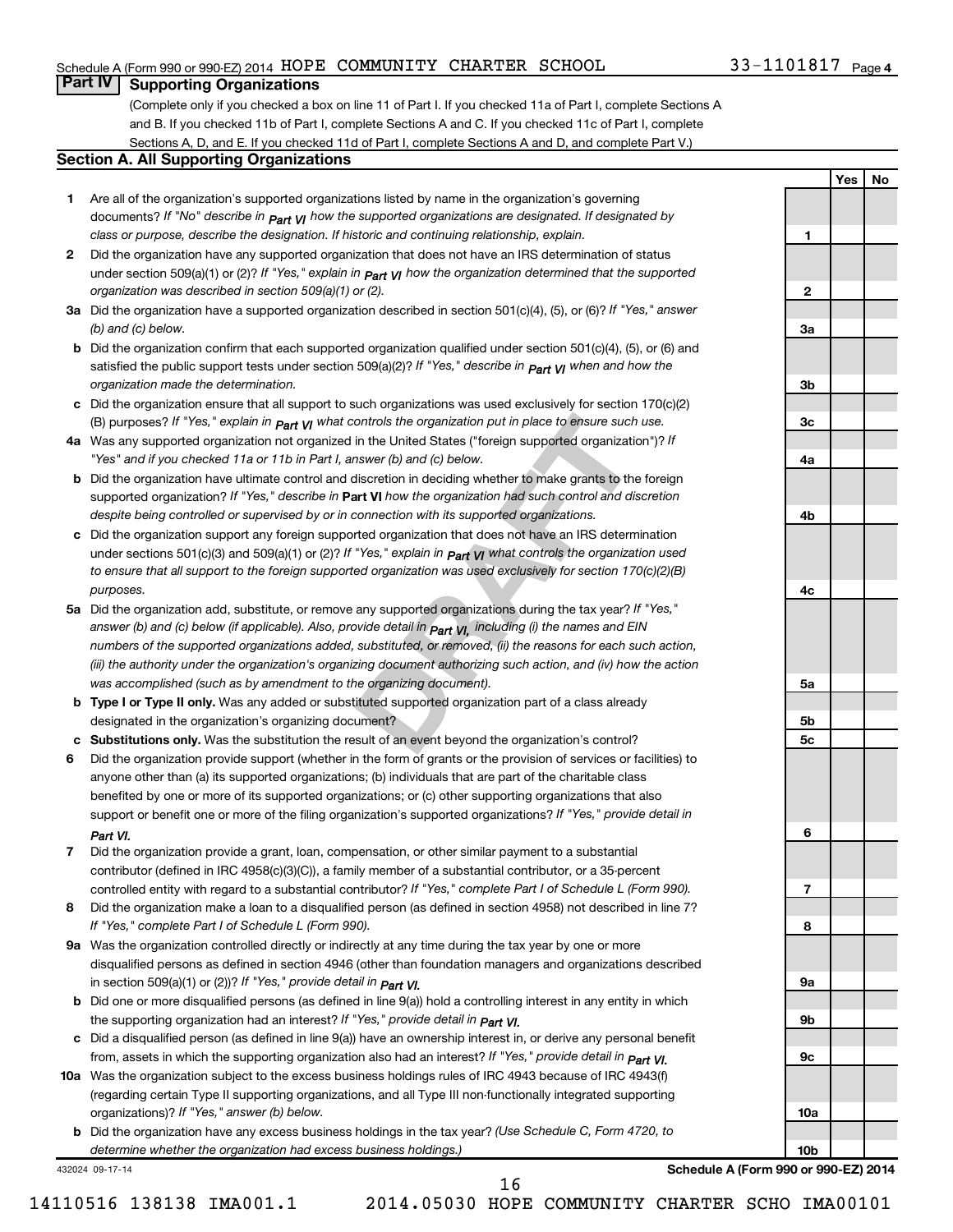#### Schedule A (Form 990 or 990-EZ) 2014 HOPE COMMUNITY CHARTER SCHOOL  $33-1101817$  Page HOPE COMMUNITY CHARTER SCHOOL 33-1101817

|    | Part IV<br><b>Supporting Organizations (continued)</b>                                                                           |                 |            |    |
|----|----------------------------------------------------------------------------------------------------------------------------------|-----------------|------------|----|
|    |                                                                                                                                  |                 | Yes        | No |
| 11 | Has the organization accepted a gift or contribution from any of the following persons?                                          |                 |            |    |
|    | a A person who directly or indirectly controls, either alone or together with persons described in (b) and (c)                   |                 |            |    |
|    | below, the governing body of a supported organization?                                                                           | 11a             |            |    |
|    | <b>b</b> A family member of a person described in (a) above?                                                                     | 11 <sub>b</sub> |            |    |
|    | c A 35% controlled entity of a person described in (a) or (b) above?If "Yes" to a, b, or c, provide detail in Part VI.           | 11c             |            |    |
|    | <b>Section B. Type I Supporting Organizations</b>                                                                                |                 |            |    |
|    |                                                                                                                                  |                 | Yes        | No |
| 1  | Did the directors, trustees, or membership of one or more supported organizations have the power to                              |                 |            |    |
|    | regularly appoint or elect at least a majority of the organization's directors or trustees at all times during the               |                 |            |    |
|    |                                                                                                                                  |                 |            |    |
|    | tax year? If "No," describe in $P_{art}$ $V_I$ how the supported organization(s) effectively operated, supervised, or            |                 |            |    |
|    | controlled the organization's activities. If the organization had more than one supported organization,                          |                 |            |    |
|    | describe how the powers to appoint and/or remove directors or trustees were allocated among the supported                        |                 |            |    |
|    | organizations and what conditions or restrictions, if any, applied to such powers during the tax year.                           | 1               |            |    |
| 2  | Did the organization operate for the benefit of any supported organization other than the supported                              |                 |            |    |
|    | organization(s) that operated, supervised, or controlled the supporting organization? If "Yes," explain in                       |                 |            |    |
|    | $_{Part}$ v <sub>I</sub> how providing such benefit carried out the purposes of the supported organization(s) that operated,     |                 |            |    |
|    | supervised, or controlled the supporting organization.                                                                           | $\mathbf{2}$    |            |    |
|    | <b>Section C. Type II Supporting Organizations</b>                                                                               |                 |            |    |
|    |                                                                                                                                  |                 | Yes        | No |
| 1. | Were a majority of the organization's directors or trustees during the tax year also a majority of the directors                 |                 |            |    |
|    | or trustees of each of the organization's supported organization(s)? If "No," describe in $P_{\text{art }VI}$ how control        |                 |            |    |
|    | or management of the supporting organization was vested in the same persons that controlled or managed                           |                 |            |    |
|    | the supported organization(s).                                                                                                   | 1               |            |    |
|    | <b>Section D. Type III Supporting Organizations</b>                                                                              |                 |            |    |
|    |                                                                                                                                  |                 | Yes        | No |
| 1  | Did the organization provide to each of its supported organizations, by the last day of the fifth month of the                   |                 |            |    |
|    | organization's tax year, (1) a written notice describing the type and amount of support provided during the prior tax            |                 |            |    |
|    | year, (2) a copy of the Form 990 that was most recently filed as of the date of notification, and (3) copies of the              |                 |            |    |
|    | organization's governing documents in effect on the date of notification, to the extent not previously provided?                 | 1               |            |    |
| 2  | Were any of the organization's officers, directors, or trustees either (i) appointed or elected by the supported                 |                 |            |    |
|    | organization(s) or (ii) serving on the governing body of a supported organization? If "No," explain in part VI how               |                 |            |    |
|    | the organization maintained a close and continuous working relationship with the supported organization(s).                      | 2               |            |    |
| 3  | By reason of the relationship described in (2), did the organization's supported organizations have a                            |                 |            |    |
|    | significant voice in the organization's investment policies and in directing the use of the organization's                       |                 |            |    |
|    | income or assets at all times during the tax year? If "Yes," describe in $P_{\text{art } V1}$ the role the organization's        |                 |            |    |
|    | supported organizations played in this regard.                                                                                   | з               |            |    |
|    | Section E. Type III Functionally-Integrated Supporting Organizations                                                             |                 |            |    |
| 1  | Check the box next to the method that the organization used to satisfy the Integral Part Test during the year(see instructions): |                 |            |    |
| а  | The organization satisfied the Activities Test. Complete line 2 below.                                                           |                 |            |    |
| b  | The organization is the parent of each of its supported organizations. Complete line 3 below.                                    |                 |            |    |
| c  | The organization supported a governmental entity. Describe in Part VI how you supported a government entity (see instructions).  |                 |            |    |
| 2  | Activities Test. Answer (a) and (b) below.                                                                                       |                 | <b>Yes</b> | No |
| а  | Did substantially all of the organization's activities during the tax year directly further the exempt purposes of               |                 |            |    |
|    | the supported organization(s) to which the organization was responsive? If "Yes," then in Part VI identify                       |                 |            |    |
|    | how these activities directly furthered their exempt purposes,<br>those supported organizations and explain                      |                 |            |    |
|    | how the organization was responsive to those supported organizations, and how the organization determined                        |                 |            |    |
|    | that these activities constituted substantially all of its activities.                                                           | 2a              |            |    |
|    | <b>b</b> Did the activities described in (a) constitute activities that, but for the organization's involvement, one or more     |                 |            |    |
|    | of the organization's supported organization(s) would have been engaged in? If "Yes," explain in <b>Part VI</b> the              |                 |            |    |
|    | reasons for the organization's position that its supported organization(s) would have engaged in these                           |                 |            |    |
|    | activities but for the organization's involvement.                                                                               | 2b              |            |    |
| 3  | Parent of Supported Organizations. Answer (a) and (b) below.                                                                     |                 |            |    |
|    | Did the organization have the power to regularly appoint or elect a majority of the officers, directors, or                      |                 |            |    |
| а  | trustees of each of the supported organizations? Provide details in <i>Part VI.</i>                                              | За              |            |    |
|    | <b>b</b> Did the organization exercise a substantial degree of direction over the policies, programs, and activities of each     |                 |            |    |
|    | of its supported organizations? If "Yes," describe in part v <sub>1</sub> the role played by the organization in this regard.    | Зb              |            |    |
|    | Schedule A (Form 990 or 990-EZ) 2014<br>432025 09-17-14                                                                          |                 |            |    |
|    | 17                                                                                                                               |                 |            |    |

14110516 138138 IMA001.1 2014.05030 HOPE COMMUNITY CHARTER SCHO IMA00101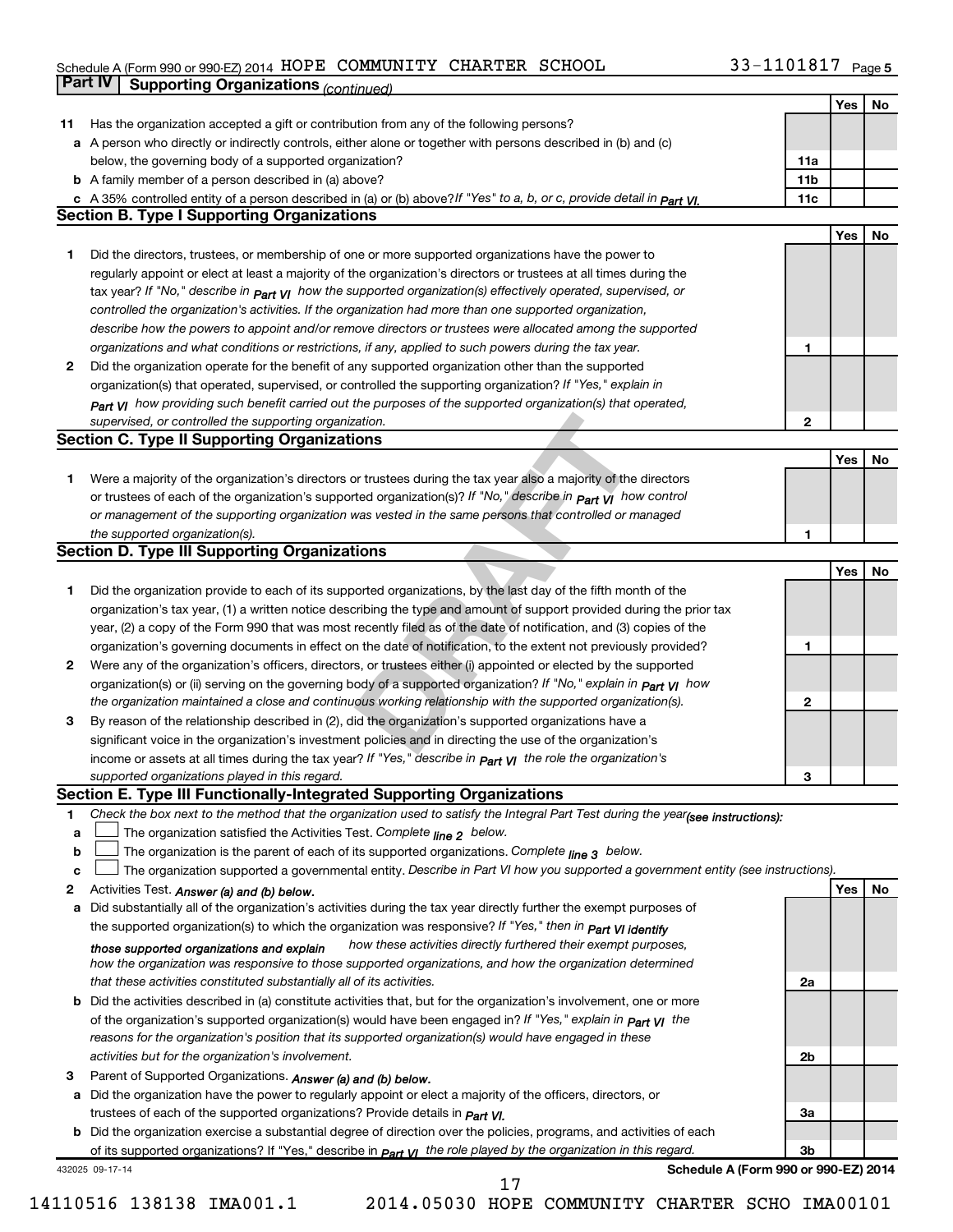# Schedule A (Form 990 or 990-EZ) 2014  $\,$  HOPE  $\,$  COMMUNITY  $\,$  CHARTER  $\,$  SCHOOL  $\,$   $\,$   $\,$  33-1101817  $\,$   $_{\rm{Page}}$ **Part V Type III Non-Functionally Integrated 509(a)(3) Supporting Organizations**

1 **Letter on Reck here if the organization satisfied the Integral Part Test as a qualifying trust on Nov. 20, 1970. See instructions. All** other Type III non-functionally integrated supporting organizations must complete Sections A through E.

|   | Section A - Adjusted Net Income                                                                                                   |                | (A) Prior Year | (B) Current Year<br>(optional) |
|---|-----------------------------------------------------------------------------------------------------------------------------------|----------------|----------------|--------------------------------|
| 1 | Net short-term capital gain                                                                                                       | 1              |                |                                |
| 2 | Recoveries of prior-year distributions                                                                                            | $\mathbf{2}$   |                |                                |
| З | Other gross income (see instructions)                                                                                             | 3              |                |                                |
| 4 | Add lines 1 through 3                                                                                                             | 4              |                |                                |
| 5 | Depreciation and depletion                                                                                                        | 5              |                |                                |
| 6 | Portion of operating expenses paid or incurred for production or                                                                  |                |                |                                |
|   | collection of gross income or for management, conservation, or                                                                    |                |                |                                |
|   | maintenance of property held for production of income (see instructions)                                                          | 6              |                |                                |
| 7 | Other expenses (see instructions)                                                                                                 | $\overline{7}$ |                |                                |
| 8 | Adjusted Net Income (subtract lines 5, 6 and 7 from line 4)                                                                       | 8              |                |                                |
|   | Section B - Minimum Asset Amount                                                                                                  |                | (A) Prior Year | (B) Current Year<br>(optional) |
| 1 | Aggregate fair market value of all non-exempt-use assets (see                                                                     |                |                |                                |
|   | instructions for short tax year or assets held for part of year):                                                                 |                |                |                                |
|   | <b>a</b> Average monthly value of securities                                                                                      | 1a             |                |                                |
|   | <b>b</b> Average monthly cash balances                                                                                            | 1 <sub>b</sub> |                |                                |
|   | c Fair market value of other non-exempt-use assets                                                                                | 1c             |                |                                |
|   | d Total (add lines 1a, 1b, and 1c)                                                                                                | 1d             |                |                                |
|   | e Discount claimed for blockage or other                                                                                          |                |                |                                |
|   | factors (explain in detail in Part VI):                                                                                           |                |                |                                |
| 2 | Acquisition indebtedness applicable to non-exempt-use assets                                                                      | $\overline{2}$ |                |                                |
| 3 | Subtract line 2 from line 1d                                                                                                      | 3              |                |                                |
| 4 | Cash deemed held for exempt use. Enter 1-1/2% of line 3 (for greater amount,                                                      |                |                |                                |
|   | see instructions).                                                                                                                | 4              |                |                                |
| 5 | Net value of non-exempt-use assets (subtract line 4 from line 3)                                                                  | 5              |                |                                |
| 6 | Multiply line 5 by .035                                                                                                           | 6              |                |                                |
| 7 | Recoveries of prior-year distributions                                                                                            | $\overline{7}$ |                |                                |
| 8 | Minimum Asset Amount (add line 7 to line 6)                                                                                       | 8              |                |                                |
|   | <b>Section C - Distributable Amount</b>                                                                                           |                |                | <b>Current Year</b>            |
| 1 | Adjusted net income for prior year (from Section A, line 8, Column A)                                                             | $\mathbf{1}$   |                |                                |
| 2 | Enter 85% of line 1                                                                                                               | $\mathbf{2}$   |                |                                |
| З | Minimum asset amount for prior year (from Section B, line 8, Column A)                                                            | 3              |                |                                |
| 4 | Enter greater of line 2 or line 3                                                                                                 | 4              |                |                                |
| 5 | Income tax imposed in prior year                                                                                                  | 5              |                |                                |
| 6 | <b>Distributable Amount.</b> Subtract line 5 from line 4, unless subject to                                                       |                |                |                                |
|   | emergency temporary reduction (see instructions)                                                                                  | 6              |                |                                |
| 7 | Check here if the current year is the organization's first as a non-functionally-integrated Type III supporting organization (see |                |                |                                |

instructions).

**Schedule A (Form 990 or 990-EZ) 2014**

432026 09-17-14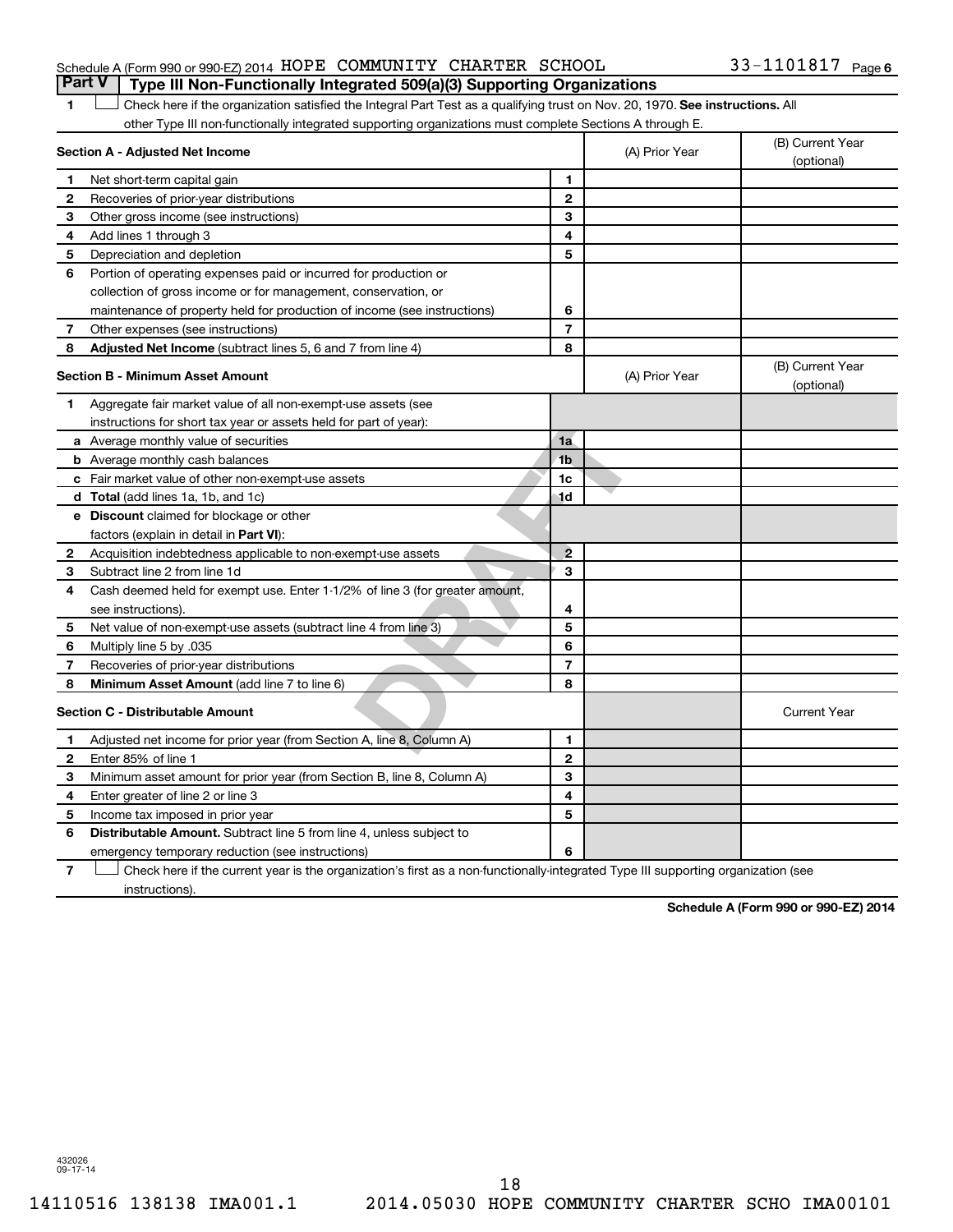## Schedule A (Form 990 or 990-EZ) 2014  $\,$  HOPE  $\,$  COMMUNITY  $\,$  CHARTER  $\,$  SCHOOL  $\,$   $\,$   $\,$  33-1101817  $\,$   $_{\rm{Page}}$

| <b>Part V</b> | Type III Non-Functionally Integrated 509(a)(3) Supporting Organizations (continued)        |                             |                           |                      |  |  |  |  |
|---------------|--------------------------------------------------------------------------------------------|-----------------------------|---------------------------|----------------------|--|--|--|--|
|               | <b>Section D - Distributions</b>                                                           |                             |                           | <b>Current Year</b>  |  |  |  |  |
| 1             | Amounts paid to supported organizations to accomplish exempt purposes                      |                             |                           |                      |  |  |  |  |
| 2             | Amounts paid to perform activity that directly furthers exempt purposes of supported       |                             |                           |                      |  |  |  |  |
|               | organizations, in excess of income from activity                                           |                             |                           |                      |  |  |  |  |
| 3             | Administrative expenses paid to accomplish exempt purposes of supported organizations      |                             |                           |                      |  |  |  |  |
| 4             | Amounts paid to acquire exempt-use assets                                                  |                             |                           |                      |  |  |  |  |
| 5             | Qualified set-aside amounts (prior IRS approval required)                                  |                             |                           |                      |  |  |  |  |
| 6             | Other distributions (describe in Part VI). See instructions.                               |                             |                           |                      |  |  |  |  |
| 7             | Total annual distributions. Add lines 1 through 6.                                         |                             |                           |                      |  |  |  |  |
| 8             | Distributions to attentive supported organizations to which the organization is responsive |                             |                           |                      |  |  |  |  |
|               | (provide details in Part VI). See instructions.                                            |                             |                           |                      |  |  |  |  |
| 9             | Distributable amount for 2014 from Section C, line 6                                       |                             |                           |                      |  |  |  |  |
| 10            | Line 8 amount divided by Line 9 amount                                                     |                             |                           |                      |  |  |  |  |
|               |                                                                                            | (i)                         | (ii)                      | (iii)                |  |  |  |  |
|               | Section E - Distribution Allocations (see instructions)                                    | <b>Excess Distributions</b> | <b>Underdistributions</b> | <b>Distributable</b> |  |  |  |  |
|               |                                                                                            |                             | Pre-2014                  | Amount for 2014      |  |  |  |  |
| 1             | Distributable amount for 2014 from Section C, line 6                                       |                             |                           |                      |  |  |  |  |
| $\mathbf{2}$  | Underdistributions, if any, for years prior to 2014                                        |                             |                           |                      |  |  |  |  |
|               | (reasonable cause required-see instructions)                                               |                             |                           |                      |  |  |  |  |
| 3             | Excess distributions carryover, if any, to 2014:                                           |                             |                           |                      |  |  |  |  |
| a             |                                                                                            |                             |                           |                      |  |  |  |  |
|               | b                                                                                          |                             |                           |                      |  |  |  |  |
|               | с                                                                                          |                             |                           |                      |  |  |  |  |
| d             | e From 2013                                                                                |                             |                           |                      |  |  |  |  |
|               | <b>Total</b> of lines 3a through e                                                         |                             |                           |                      |  |  |  |  |
|               | g Applied to underdistributions of prior years                                             |                             |                           |                      |  |  |  |  |
|               | <b>h</b> Applied to 2014 distributable amount                                              |                             |                           |                      |  |  |  |  |
|               | Carryover from 2009 not applied (see instructions)                                         |                             |                           |                      |  |  |  |  |
|               | Remainder. Subtract lines 3g, 3h, and 3i from 3f.                                          |                             |                           |                      |  |  |  |  |
| 4             | Distributions for 2014 from Section D,                                                     |                             |                           |                      |  |  |  |  |
|               | $line 7$ :                                                                                 |                             |                           |                      |  |  |  |  |
|               | a Applied to underdistributions of prior years                                             |                             |                           |                      |  |  |  |  |
|               | <b>b</b> Applied to 2014 distributable amount                                              |                             |                           |                      |  |  |  |  |
| с             | Remainder. Subtract lines 4a and 4b from 4.                                                |                             |                           |                      |  |  |  |  |
| 5             | Remaining underdistributions for years prior to 2014, if                                   |                             |                           |                      |  |  |  |  |
|               | any. Subtract lines 3g and 4a from line 2 (if amount                                       |                             |                           |                      |  |  |  |  |
|               | greater than zero, see instructions).                                                      |                             |                           |                      |  |  |  |  |
| 6             | Remaining underdistributions for 2014. Subtract lines 3h                                   |                             |                           |                      |  |  |  |  |
|               | and 4b from line 1 (if amount greater than zero, see                                       |                             |                           |                      |  |  |  |  |
|               | instructions).                                                                             |                             |                           |                      |  |  |  |  |
| $\mathbf{7}$  | Excess distributions carryover to 2015. Add lines 3j                                       |                             |                           |                      |  |  |  |  |
|               | and 4c.                                                                                    |                             |                           |                      |  |  |  |  |
| 8             | Breakdown of line 7:                                                                       |                             |                           |                      |  |  |  |  |
| a             |                                                                                            |                             |                           |                      |  |  |  |  |
| b             |                                                                                            |                             |                           |                      |  |  |  |  |
| с             |                                                                                            |                             |                           |                      |  |  |  |  |
|               | d Excess from 2013                                                                         |                             |                           |                      |  |  |  |  |
|               | e Excess from 2014                                                                         |                             |                           |                      |  |  |  |  |

**Schedule A (Form 990 or 990-EZ) 2014**

432027 09-17-14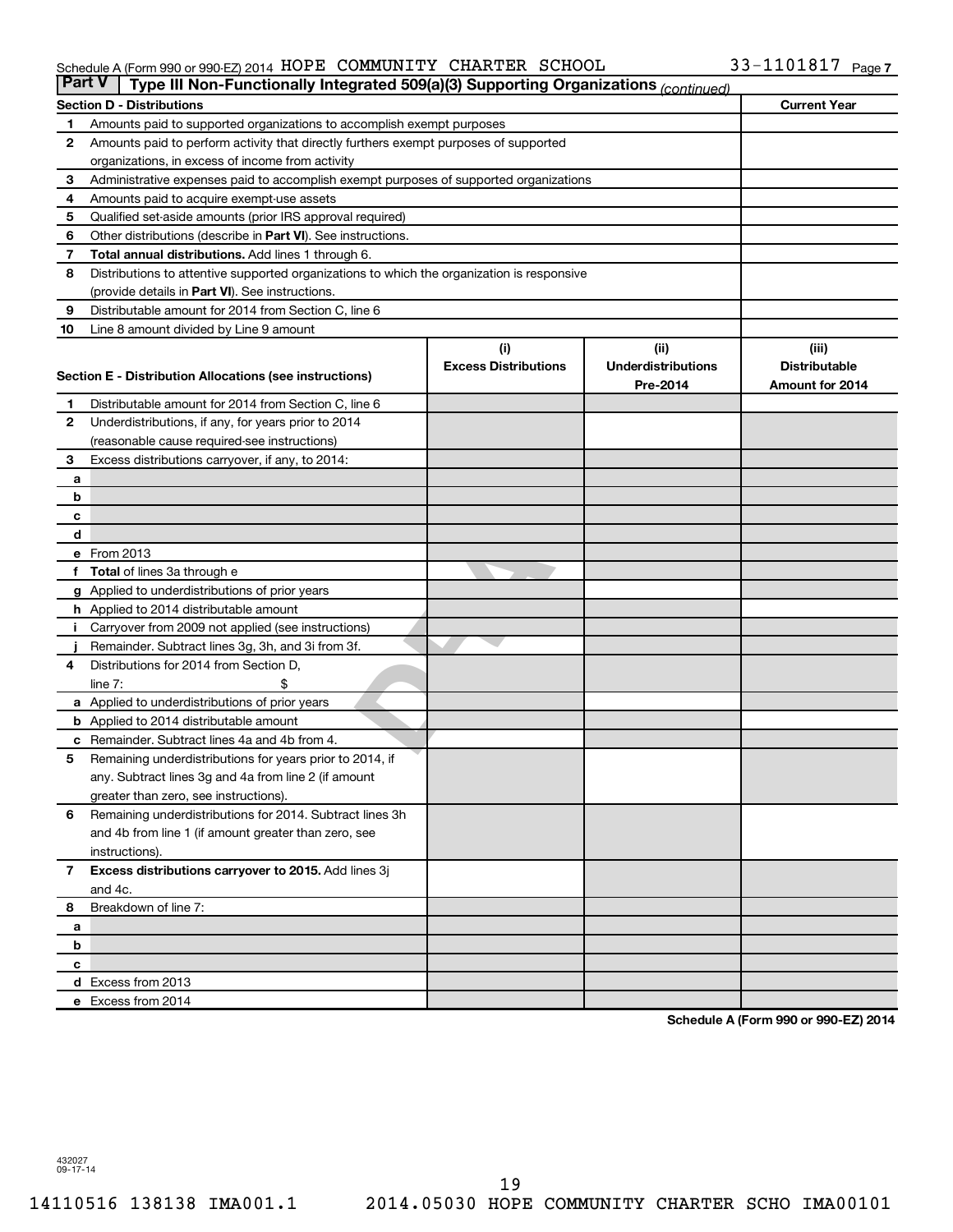|                 | 33-1101817 Page 8<br>Schedule A (Form 990 or 990-EZ) 2014 HOPE COMMUNITY CHARTER SCHOOL                                                                                                                          |
|-----------------|------------------------------------------------------------------------------------------------------------------------------------------------------------------------------------------------------------------|
| <b>Part VI</b>  | Supplemental Information. Provide the explanations required by Part II, line 10; Part II, line 17a or 17b; and Part III, line 12.<br>Also complete this part for any additional information. (See instructions). |
|                 |                                                                                                                                                                                                                  |
|                 |                                                                                                                                                                                                                  |
|                 |                                                                                                                                                                                                                  |
|                 |                                                                                                                                                                                                                  |
|                 |                                                                                                                                                                                                                  |
|                 |                                                                                                                                                                                                                  |
|                 |                                                                                                                                                                                                                  |
|                 |                                                                                                                                                                                                                  |
|                 |                                                                                                                                                                                                                  |
|                 |                                                                                                                                                                                                                  |
|                 |                                                                                                                                                                                                                  |
|                 |                                                                                                                                                                                                                  |
|                 |                                                                                                                                                                                                                  |
|                 |                                                                                                                                                                                                                  |
|                 |                                                                                                                                                                                                                  |
|                 |                                                                                                                                                                                                                  |
|                 |                                                                                                                                                                                                                  |
|                 |                                                                                                                                                                                                                  |
|                 |                                                                                                                                                                                                                  |
|                 |                                                                                                                                                                                                                  |
|                 |                                                                                                                                                                                                                  |
|                 |                                                                                                                                                                                                                  |
|                 |                                                                                                                                                                                                                  |
|                 |                                                                                                                                                                                                                  |
|                 |                                                                                                                                                                                                                  |
|                 |                                                                                                                                                                                                                  |
|                 |                                                                                                                                                                                                                  |
|                 |                                                                                                                                                                                                                  |
|                 |                                                                                                                                                                                                                  |
|                 |                                                                                                                                                                                                                  |
|                 |                                                                                                                                                                                                                  |
|                 |                                                                                                                                                                                                                  |
|                 |                                                                                                                                                                                                                  |
|                 |                                                                                                                                                                                                                  |
|                 |                                                                                                                                                                                                                  |
|                 |                                                                                                                                                                                                                  |
|                 |                                                                                                                                                                                                                  |
|                 |                                                                                                                                                                                                                  |
|                 |                                                                                                                                                                                                                  |
|                 |                                                                                                                                                                                                                  |
|                 |                                                                                                                                                                                                                  |
|                 |                                                                                                                                                                                                                  |
|                 |                                                                                                                                                                                                                  |
|                 |                                                                                                                                                                                                                  |
|                 |                                                                                                                                                                                                                  |
|                 |                                                                                                                                                                                                                  |
|                 |                                                                                                                                                                                                                  |
|                 | Schedule A (Form 990 or 990-EZ) 2014                                                                                                                                                                             |
| 432028 09-17-14 | $20\,$                                                                                                                                                                                                           |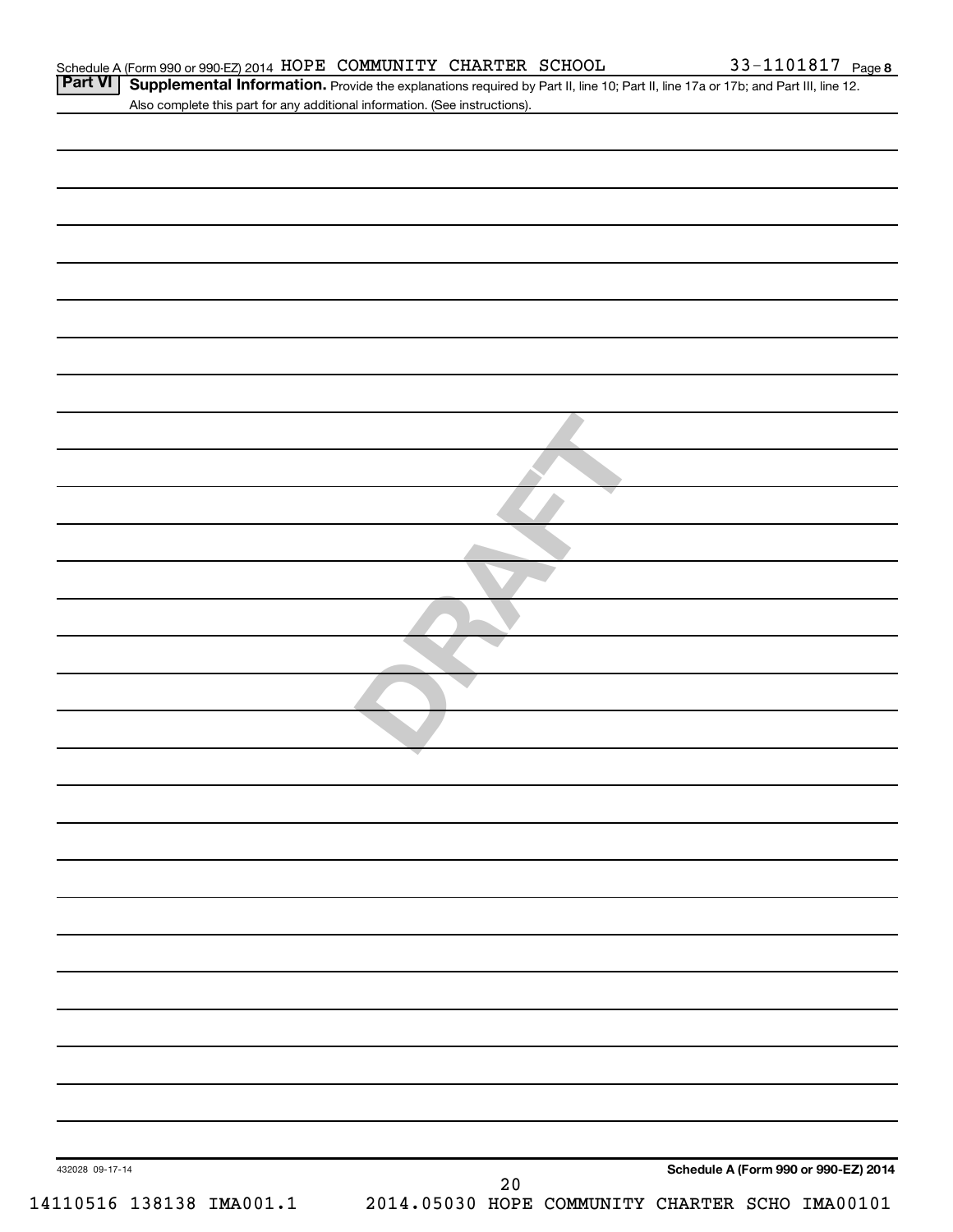|                          |                                                                                                                                                                                                                          |                                                                                                                                                                                                             |  |                                                    |                          | OMB No. 1545-0047                     |  |  |  |  |
|--------------------------|--------------------------------------------------------------------------------------------------------------------------------------------------------------------------------------------------------------------------|-------------------------------------------------------------------------------------------------------------------------------------------------------------------------------------------------------------|--|----------------------------------------------------|--------------------------|---------------------------------------|--|--|--|--|
|                          | <b>SCHEDULE D</b>                                                                                                                                                                                                        |                                                                                                                                                                                                             |  | <b>Supplemental Financial Statements</b>           |                          |                                       |  |  |  |  |
|                          | (Form 990)                                                                                                                                                                                                               | Complete if the organization answered "Yes" to Form 990,<br>Part IV, line 6, 7, 8, 9, 10, 11a, 11b, 11c, 11d, 11e, 11f, 12a, or 12b.                                                                        |  |                                                    |                          | <b>Open to Public</b>                 |  |  |  |  |
|                          | Attach to Form 990.<br>Department of the Treasury<br>Information about Schedule D (Form 990) and its instructions is at www.irs.gov/form990.<br>Internal Revenue Service                                                 |                                                                                                                                                                                                             |  |                                                    |                          |                                       |  |  |  |  |
|                          | Name of the organization                                                                                                                                                                                                 |                                                                                                                                                                                                             |  |                                                    |                          | <b>Employer identification number</b> |  |  |  |  |
| Part I                   |                                                                                                                                                                                                                          | HOPE COMMUNITY CHARTER SCHOOL<br>Organizations Maintaining Donor Advised Funds or Other Similar Funds or Accounts. Complete if the                                                                          |  |                                                    |                          | 33-1101817                            |  |  |  |  |
|                          |                                                                                                                                                                                                                          | organization answered "Yes" to Form 990, Part IV, line 6.                                                                                                                                                   |  |                                                    |                          |                                       |  |  |  |  |
|                          |                                                                                                                                                                                                                          |                                                                                                                                                                                                             |  | (a) Donor advised funds                            |                          | (b) Funds and other accounts          |  |  |  |  |
| 1                        |                                                                                                                                                                                                                          |                                                                                                                                                                                                             |  |                                                    |                          |                                       |  |  |  |  |
| 2                        |                                                                                                                                                                                                                          | Aggregate value of contributions to (during year)                                                                                                                                                           |  |                                                    |                          |                                       |  |  |  |  |
| з                        |                                                                                                                                                                                                                          |                                                                                                                                                                                                             |  |                                                    |                          |                                       |  |  |  |  |
| 4                        |                                                                                                                                                                                                                          |                                                                                                                                                                                                             |  |                                                    |                          |                                       |  |  |  |  |
| 5                        |                                                                                                                                                                                                                          | Did the organization inform all donors and donor advisors in writing that the assets held in donor advised funds                                                                                            |  |                                                    |                          |                                       |  |  |  |  |
|                          |                                                                                                                                                                                                                          |                                                                                                                                                                                                             |  |                                                    |                          | Yes<br><b>No</b>                      |  |  |  |  |
| 6                        |                                                                                                                                                                                                                          | Did the organization inform all grantees, donors, and donor advisors in writing that grant funds can be used only                                                                                           |  |                                                    |                          |                                       |  |  |  |  |
|                          | impermissible private benefit?                                                                                                                                                                                           | for charitable purposes and not for the benefit of the donor or donor advisor, or for any other purpose conferring                                                                                          |  |                                                    |                          | Yes<br>No                             |  |  |  |  |
| Part II                  |                                                                                                                                                                                                                          | <b>Conservation Easements.</b> Complete if the organization answered "Yes" to Form 990, Part IV, line 7.                                                                                                    |  |                                                    |                          |                                       |  |  |  |  |
| 1                        |                                                                                                                                                                                                                          | Purpose(s) of conservation easements held by the organization (check all that apply).                                                                                                                       |  |                                                    |                          |                                       |  |  |  |  |
|                          |                                                                                                                                                                                                                          | Preservation of land for public use (e.g., recreation or education)                                                                                                                                         |  | Preservation of a historically important land area |                          |                                       |  |  |  |  |
|                          |                                                                                                                                                                                                                          | Protection of natural habitat                                                                                                                                                                               |  | Preservation of a certified historic structure     |                          |                                       |  |  |  |  |
|                          |                                                                                                                                                                                                                          | Preservation of open space                                                                                                                                                                                  |  |                                                    |                          |                                       |  |  |  |  |
| 2                        |                                                                                                                                                                                                                          | Complete lines 2a through 2d if the organization held a qualified conservation contribution in the form of a conservation easement on the last                                                              |  |                                                    |                          |                                       |  |  |  |  |
|                          | day of the tax year.                                                                                                                                                                                                     |                                                                                                                                                                                                             |  |                                                    |                          | Held at the End of the Tax Year       |  |  |  |  |
|                          |                                                                                                                                                                                                                          |                                                                                                                                                                                                             |  |                                                    | 2a                       |                                       |  |  |  |  |
| b                        |                                                                                                                                                                                                                          |                                                                                                                                                                                                             |  |                                                    | 2b                       |                                       |  |  |  |  |
|                          |                                                                                                                                                                                                                          |                                                                                                                                                                                                             |  |                                                    | 2c                       |                                       |  |  |  |  |
|                          |                                                                                                                                                                                                                          | d Number of conservation easements included in (c) acquired after 8/17/06, and not on a historic structure                                                                                                  |  |                                                    |                          |                                       |  |  |  |  |
|                          |                                                                                                                                                                                                                          | listed in the National Register <b>communications</b> and the National Property of the National Register <b>communication</b>                                                                               |  |                                                    | 2d                       |                                       |  |  |  |  |
| З                        |                                                                                                                                                                                                                          | Number of conservation easements modified, transferred, released, extinguished, or terminated by the organization during the tax                                                                            |  |                                                    |                          |                                       |  |  |  |  |
|                          | year                                                                                                                                                                                                                     |                                                                                                                                                                                                             |  |                                                    |                          |                                       |  |  |  |  |
| 4<br>5                   |                                                                                                                                                                                                                          | Number of states where property subject to conservation easement is located $\blacktriangleright$<br>Does the organization have a written policy regarding the periodic monitoring, inspection, handling of |  |                                                    |                          |                                       |  |  |  |  |
|                          |                                                                                                                                                                                                                          | violations, and enforcement of the conservation easements it holds?                                                                                                                                         |  |                                                    |                          | Yes<br>No                             |  |  |  |  |
| 6                        |                                                                                                                                                                                                                          | Staff and volunteer hours devoted to monitoring, inspecting, and enforcing conservation easements during the year $\blacktriangleright$                                                                     |  |                                                    |                          |                                       |  |  |  |  |
| 7                        |                                                                                                                                                                                                                          | Amount of expenses incurred in monitoring, inspecting, and enforcing conservation easements during the year $\triangleright$ \$                                                                             |  |                                                    |                          |                                       |  |  |  |  |
| 8                        |                                                                                                                                                                                                                          | Does each conservation easement reported on line 2(d) above satisfy the requirements of section 170(h)(4)(B)(i)                                                                                             |  |                                                    |                          |                                       |  |  |  |  |
|                          |                                                                                                                                                                                                                          |                                                                                                                                                                                                             |  |                                                    |                          | Yes<br>No                             |  |  |  |  |
| 9                        |                                                                                                                                                                                                                          | In Part XIII, describe how the organization reports conservation easements in its revenue and expense statement, and balance sheet, and                                                                     |  |                                                    |                          |                                       |  |  |  |  |
|                          |                                                                                                                                                                                                                          | include, if applicable, the text of the footnote to the organization's financial statements that describes the organization's accounting for                                                                |  |                                                    |                          |                                       |  |  |  |  |
|                          | conservation easements.<br>Part III                                                                                                                                                                                      | Organizations Maintaining Collections of Art, Historical Treasures, or Other Similar Assets.                                                                                                                |  |                                                    |                          |                                       |  |  |  |  |
|                          |                                                                                                                                                                                                                          | Complete if the organization answered "Yes" to Form 990, Part IV, line 8.                                                                                                                                   |  |                                                    |                          |                                       |  |  |  |  |
|                          |                                                                                                                                                                                                                          | 1a If the organization elected, as permitted under SFAS 116 (ASC 958), not to report in its revenue statement and balance sheet works of art,                                                               |  |                                                    |                          |                                       |  |  |  |  |
|                          |                                                                                                                                                                                                                          | historical treasures, or other similar assets held for public exhibition, education, or research in furtherance of public service, provide, in Part XIII,                                                   |  |                                                    |                          |                                       |  |  |  |  |
|                          |                                                                                                                                                                                                                          | the text of the footnote to its financial statements that describes these items.                                                                                                                            |  |                                                    |                          |                                       |  |  |  |  |
|                          |                                                                                                                                                                                                                          | <b>b</b> If the organization elected, as permitted under SFAS 116 (ASC 958), to report in its revenue statement and balance sheet works of art, historical                                                  |  |                                                    |                          |                                       |  |  |  |  |
|                          |                                                                                                                                                                                                                          | treasures, or other similar assets held for public exhibition, education, or research in furtherance of public service, provide the following amounts                                                       |  |                                                    |                          |                                       |  |  |  |  |
|                          | relating to these items:                                                                                                                                                                                                 |                                                                                                                                                                                                             |  |                                                    |                          |                                       |  |  |  |  |
|                          | (i) Revenue included in Form 990, Part VIII, line 1 [2000] [2010] Contract the included in Form 990, Part VIII, line 1<br>$\blacktriangleright$ s<br>$\blacktriangleright$ s<br>(ii) Assets included in Form 990, Part X |                                                                                                                                                                                                             |  |                                                    |                          |                                       |  |  |  |  |
| 2                        |                                                                                                                                                                                                                          | If the organization received or held works of art, historical treasures, or other similar assets for financial gain, provide                                                                                |  |                                                    |                          |                                       |  |  |  |  |
|                          |                                                                                                                                                                                                                          | the following amounts required to be reported under SFAS 116 (ASC 958) relating to these items:                                                                                                             |  |                                                    |                          |                                       |  |  |  |  |
|                          |                                                                                                                                                                                                                          | a Revenue included in Form 990, Part VIII, line 1 [2000] [2000] [2000] [2000] [2000] [2000] [2000] [2000] [2000                                                                                             |  |                                                    |                          | - \$                                  |  |  |  |  |
|                          |                                                                                                                                                                                                                          |                                                                                                                                                                                                             |  |                                                    | $\blacktriangleright$ \$ |                                       |  |  |  |  |
|                          |                                                                                                                                                                                                                          |                                                                                                                                                                                                             |  |                                                    |                          |                                       |  |  |  |  |
| 432051<br>$10 - 01 - 14$ |                                                                                                                                                                                                                          | LHA For Paperwork Reduction Act Notice, see the Instructions for Form 990.                                                                                                                                  |  |                                                    |                          | Schedule D (Form 990) 2014            |  |  |  |  |

14110516 138138 IMA001.1 2014.05030 HOPE COMMUNITY CHARTER SCHO IMA00101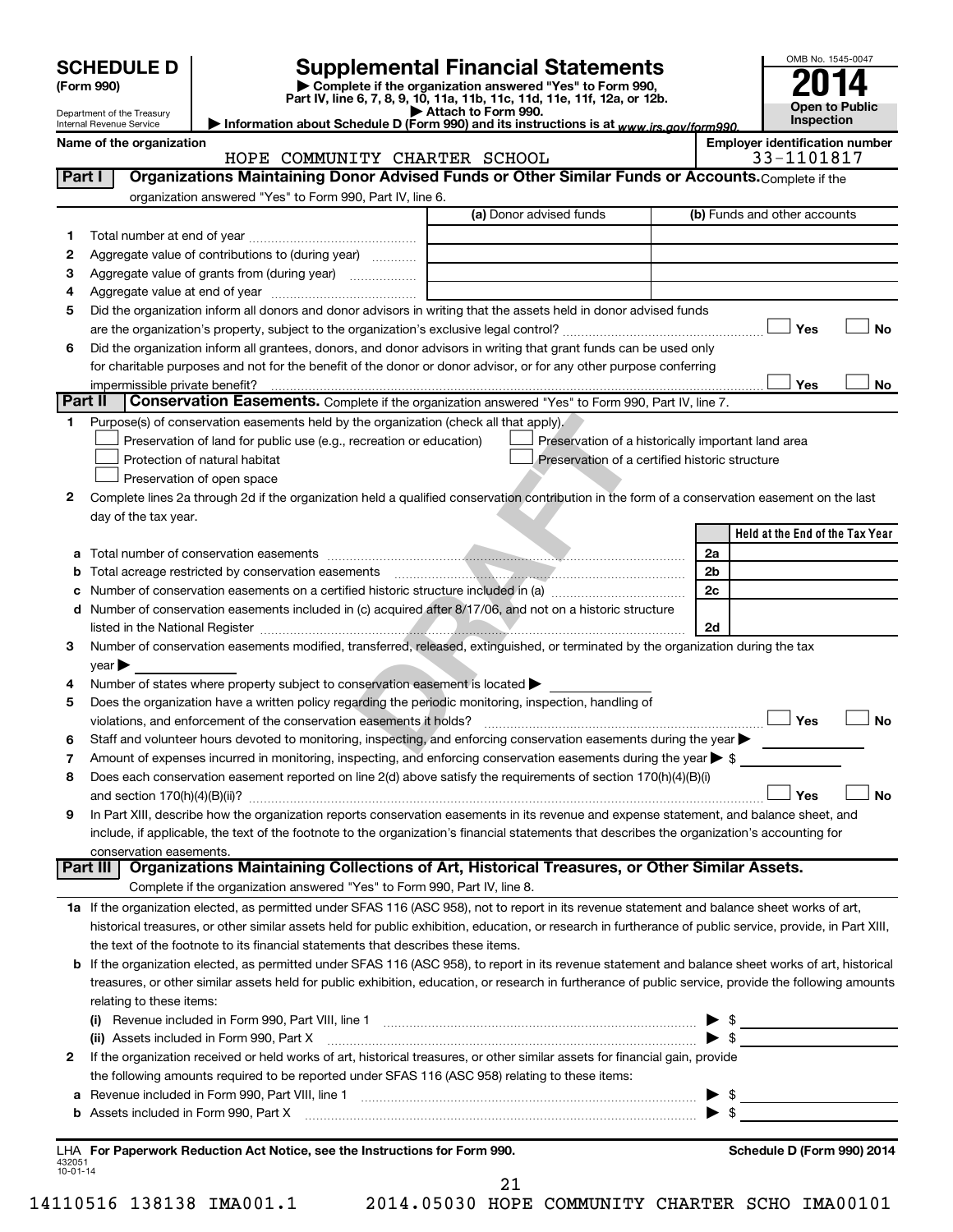|    | Schedule D (Form 990) 2014                                                                                                                                                                                                       | HOPE COMMUNITY CHARTER SCHOOL |                |                           |                                            | 33-1101817 Page 2 |                 |           |     |
|----|----------------------------------------------------------------------------------------------------------------------------------------------------------------------------------------------------------------------------------|-------------------------------|----------------|---------------------------|--------------------------------------------|-------------------|-----------------|-----------|-----|
|    | Part III<br>Organizations Maintaining Collections of Art, Historical Treasures, or Other Similar Assets (continued)                                                                                                              |                               |                |                           |                                            |                   |                 |           |     |
| З  | Using the organization's acquisition, accession, and other records, check any of the following that are a significant use of its collection items                                                                                |                               |                |                           |                                            |                   |                 |           |     |
|    | (check all that apply):                                                                                                                                                                                                          |                               |                |                           |                                            |                   |                 |           |     |
| a  | Public exhibition                                                                                                                                                                                                                |                               |                | Loan or exchange programs |                                            |                   |                 |           |     |
| b  | Scholarly research                                                                                                                                                                                                               |                               | Other          |                           |                                            |                   |                 |           |     |
| c  | Preservation for future generations                                                                                                                                                                                              |                               |                |                           |                                            |                   |                 |           |     |
| 4  | Provide a description of the organization's collections and explain how they further the organization's exempt purpose in Part XIII.                                                                                             |                               |                |                           |                                            |                   |                 |           |     |
| 5  | During the year, did the organization solicit or receive donations of art, historical treasures, or other similar assets                                                                                                         |                               |                |                           |                                            |                   |                 |           |     |
|    |                                                                                                                                                                                                                                  |                               |                |                           |                                            |                   | Yes             |           | No  |
|    | Part IV<br><b>Escrow and Custodial Arrangements.</b> Complete if the organization answered "Yes" to Form 990, Part IV, line 9, or                                                                                                |                               |                |                           |                                            |                   |                 |           |     |
|    | reported an amount on Form 990, Part X, line 21.                                                                                                                                                                                 |                               |                |                           |                                            |                   |                 |           |     |
|    | 1a Is the organization an agent, trustee, custodian or other intermediary for contributions or other assets not included                                                                                                         |                               |                |                           |                                            |                   | Yes             |           | No  |
|    | b If "Yes," explain the arrangement in Part XIII and complete the following table:                                                                                                                                               |                               |                |                           |                                            |                   |                 |           |     |
|    |                                                                                                                                                                                                                                  |                               |                |                           |                                            |                   | Amount          |           |     |
|    |                                                                                                                                                                                                                                  |                               |                |                           | 1c                                         |                   |                 |           |     |
| c  | Beginning balance measurements and contain the contract of the contract of the contract of the contract of the<br>Additions during the year manufactured and an account of the year and year and year and year and year and year |                               |                |                           | 1d                                         |                   |                 |           |     |
|    | Distributions during the year measurement contains and all the year measurement of the state of the state of t                                                                                                                   |                               |                |                           | 1e                                         |                   |                 |           |     |
|    |                                                                                                                                                                                                                                  |                               |                |                           | 1f                                         |                   |                 |           |     |
|    | 2a Did the organization include an amount on Form 990, Part X, line 21, for escrow or custodial account liability?                                                                                                               |                               |                |                           |                                            |                   | Yes             |           | No  |
|    | <b>b</b> If "Yes," explain the arrangement in Part XIII. Check here if the explanation has been provided in Part XIII                                                                                                            |                               |                |                           |                                            |                   |                 |           |     |
|    | <b>Endowment Funds.</b> Complete if the organization answered "Yes" to Form 990, Part IV, line 10.<br>Part V                                                                                                                     |                               |                |                           |                                            |                   |                 |           |     |
|    |                                                                                                                                                                                                                                  | (a) Current year              | (b) Prior year | (c) Two years back        | (d) Three years back   (e) Four years back |                   |                 |           |     |
| 1a | Beginning of year balance                                                                                                                                                                                                        |                               |                |                           |                                            |                   |                 |           |     |
|    |                                                                                                                                                                                                                                  |                               |                |                           |                                            |                   |                 |           |     |
|    | Net investment earnings, gains, and losses                                                                                                                                                                                       |                               |                |                           |                                            |                   |                 |           |     |
| d  |                                                                                                                                                                                                                                  |                               |                |                           |                                            |                   |                 |           |     |
|    | e Other expenditures for facilities                                                                                                                                                                                              |                               |                |                           |                                            |                   |                 |           |     |
|    | and programs                                                                                                                                                                                                                     |                               |                |                           |                                            |                   |                 |           |     |
|    |                                                                                                                                                                                                                                  |                               |                |                           |                                            |                   |                 |           |     |
| g  |                                                                                                                                                                                                                                  |                               |                |                           |                                            |                   |                 |           |     |
| 2  | Provide the estimated percentage of the current year end balance (line 1g, column (a)) held as:                                                                                                                                  |                               |                |                           |                                            |                   |                 |           |     |
| а  | Board designated or quasi-endowment                                                                                                                                                                                              |                               | $\frac{0}{6}$  |                           |                                            |                   |                 |           |     |
| b  | Permanent endowment >                                                                                                                                                                                                            | %                             |                |                           |                                            |                   |                 |           |     |
| c  | Temporarily restricted endowment                                                                                                                                                                                                 |                               |                |                           |                                            |                   |                 |           |     |
|    | The percentages in lines 2a, 2b, and 2c should equal 100%.                                                                                                                                                                       |                               |                |                           |                                            |                   |                 |           |     |
|    | 3a Are there endowment funds not in the possession of the organization that are held and administered for the organization                                                                                                       |                               |                |                           |                                            |                   |                 |           |     |
|    | by:<br>(i)                                                                                                                                                                                                                       |                               |                |                           |                                            |                   |                 | Yes       | No. |
|    |                                                                                                                                                                                                                                  |                               |                |                           |                                            |                   | 3a(i)<br>3a(ii) |           |     |
|    |                                                                                                                                                                                                                                  |                               |                |                           |                                            |                   | Зb              |           |     |
|    | Describe in Part XIII the intended uses of the organization's endowment funds.                                                                                                                                                   |                               |                |                           |                                            |                   |                 |           |     |
|    | Land, Buildings, and Equipment.<br><b>Part VI</b>                                                                                                                                                                                |                               |                |                           |                                            |                   |                 |           |     |
|    | Complete if the organization answered "Yes" to Form 990, Part IV, line 11a. See Form 990, Part X, line 10.                                                                                                                       |                               |                |                           |                                            |                   |                 |           |     |
|    | Description of property                                                                                                                                                                                                          | (a) Cost or other             |                | (b) Cost or other         | (c) Accumulated                            |                   | (d) Book value  |           |     |
|    |                                                                                                                                                                                                                                  | basis (investment)            |                | basis (other)             | depreciation                               |                   |                 |           |     |
|    |                                                                                                                                                                                                                                  |                               |                |                           |                                            |                   |                 |           |     |
| b  |                                                                                                                                                                                                                                  |                               |                |                           |                                            |                   |                 |           |     |
|    |                                                                                                                                                                                                                                  |                               |                | 46,808.                   | 5,390.                                     |                   |                 | 41,418.   |     |
|    |                                                                                                                                                                                                                                  |                               |                | 491, 166.                 | 446,939.                                   |                   |                 | 44,227.   |     |
|    |                                                                                                                                                                                                                                  |                               |                | 535,946.                  | 430,381.                                   |                   |                 | 105, 565. |     |
|    | Total. Add lines 1a through 1e. (Column (d) must equal Form 990, Part X, column (B), line 10c.)                                                                                                                                  |                               |                |                           |                                            |                   |                 | 191,210.  |     |
|    |                                                                                                                                                                                                                                  |                               |                |                           |                                            |                   |                 |           |     |

**Schedule D (Form 990) 2014**

432052 10-01-14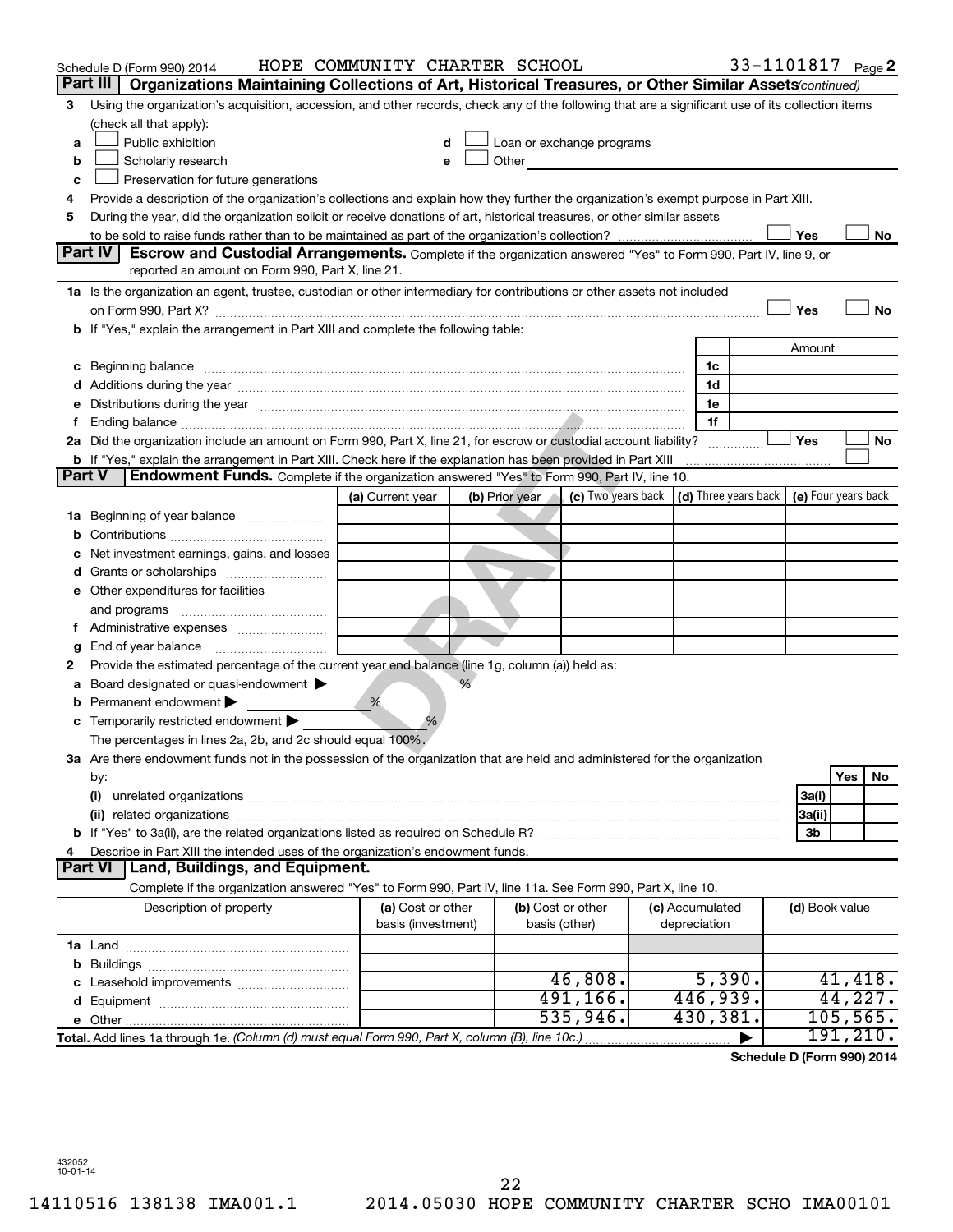|                 | Schedule D (Form 990) 2014                                                                                                                  |                              |                 | HOPE COMMUNITY CHARTER SCHOOL |                | 33-1101817 Page 3                                                                                                                                              |  |
|-----------------|---------------------------------------------------------------------------------------------------------------------------------------------|------------------------------|-----------------|-------------------------------|----------------|----------------------------------------------------------------------------------------------------------------------------------------------------------------|--|
| <b>Part VII</b> | <b>Investments - Other Securities.</b>                                                                                                      |                              |                 |                               |                |                                                                                                                                                                |  |
|                 | Complete if the organization answered "Yes" to Form 990, Part IV, line 11b. See Form 990, Part X, line 12.                                  |                              |                 |                               |                |                                                                                                                                                                |  |
|                 | (a) Description of security or category (including name of security)                                                                        |                              |                 | (b) Book value                |                | (c) Method of valuation: Cost or end-of-year market value                                                                                                      |  |
|                 | (1) Financial derivatives                                                                                                                   |                              |                 |                               |                |                                                                                                                                                                |  |
|                 |                                                                                                                                             |                              |                 |                               |                |                                                                                                                                                                |  |
| (3) Other       |                                                                                                                                             |                              |                 |                               |                |                                                                                                                                                                |  |
| (A)             |                                                                                                                                             |                              |                 |                               |                |                                                                                                                                                                |  |
| (B)             |                                                                                                                                             |                              |                 |                               |                |                                                                                                                                                                |  |
| (C)             |                                                                                                                                             |                              |                 |                               |                |                                                                                                                                                                |  |
| (D)             |                                                                                                                                             |                              |                 |                               |                |                                                                                                                                                                |  |
| (E)             |                                                                                                                                             |                              |                 |                               |                |                                                                                                                                                                |  |
| (F)             |                                                                                                                                             |                              |                 |                               |                |                                                                                                                                                                |  |
| (G)             |                                                                                                                                             |                              |                 |                               |                |                                                                                                                                                                |  |
| (H)             |                                                                                                                                             |                              |                 |                               |                |                                                                                                                                                                |  |
|                 | Total. (Col. (b) must equal Form 990, Part X, col. (B) line 12.) $\blacktriangleright$                                                      |                              |                 |                               |                |                                                                                                                                                                |  |
|                 | Part VIII Investments - Program Related.                                                                                                    |                              |                 |                               |                |                                                                                                                                                                |  |
|                 | Complete if the organization answered "Yes" to Form 990, Part IV, line 11c. See Form 990, Part X, line 13.<br>(a) Description of investment |                              |                 | (b) Book value                |                | (c) Method of valuation: Cost or end-of-year market value                                                                                                      |  |
|                 |                                                                                                                                             |                              |                 |                               |                |                                                                                                                                                                |  |
| (1)             |                                                                                                                                             |                              |                 |                               |                |                                                                                                                                                                |  |
| (2)             |                                                                                                                                             |                              |                 |                               |                |                                                                                                                                                                |  |
| (3)             |                                                                                                                                             |                              |                 |                               |                |                                                                                                                                                                |  |
| (4)             |                                                                                                                                             |                              |                 |                               |                |                                                                                                                                                                |  |
| (5)             |                                                                                                                                             |                              |                 |                               |                |                                                                                                                                                                |  |
| (6)             |                                                                                                                                             |                              |                 |                               |                |                                                                                                                                                                |  |
| (7)<br>(8)      |                                                                                                                                             |                              |                 |                               |                |                                                                                                                                                                |  |
| (9)             |                                                                                                                                             |                              |                 |                               |                |                                                                                                                                                                |  |
|                 | Total. (Col. (b) must equal Form 990, Part X, col. (B) line $13.$ $\blacktriangleright$                                                     |                              |                 |                               |                |                                                                                                                                                                |  |
| <b>Part IX</b>  | <b>Other Assets.</b>                                                                                                                        |                              |                 |                               |                |                                                                                                                                                                |  |
|                 | Complete if the organization answered "Yes" to Form 990, Part IV, line 11d. See Form 990, Part X, line 15.                                  |                              |                 |                               |                |                                                                                                                                                                |  |
|                 |                                                                                                                                             |                              | (a) Description |                               |                | (b) Book value                                                                                                                                                 |  |
| (1)             |                                                                                                                                             |                              |                 |                               |                |                                                                                                                                                                |  |
| (2)             |                                                                                                                                             |                              |                 |                               |                |                                                                                                                                                                |  |
| (3)             |                                                                                                                                             |                              |                 |                               |                |                                                                                                                                                                |  |
| (4)             |                                                                                                                                             |                              |                 |                               |                |                                                                                                                                                                |  |
| (5)             |                                                                                                                                             |                              |                 |                               |                |                                                                                                                                                                |  |
| (6)             |                                                                                                                                             |                              |                 |                               |                |                                                                                                                                                                |  |
| (7)             |                                                                                                                                             |                              |                 |                               |                |                                                                                                                                                                |  |
| (8)             |                                                                                                                                             |                              |                 |                               |                |                                                                                                                                                                |  |
| (9)             |                                                                                                                                             |                              |                 |                               |                |                                                                                                                                                                |  |
|                 | Total. (Column (b) must equal Form 990, Part X, col. (B) line 15.)                                                                          |                              |                 |                               |                |                                                                                                                                                                |  |
| <b>Part X</b>   | <b>Other Liabilities.</b>                                                                                                                   |                              |                 |                               |                |                                                                                                                                                                |  |
|                 | Complete if the organization answered "Yes" to Form 990, Part IV, line 11e or 11f. See Form 990, Part X, line 25.                           |                              |                 |                               |                |                                                                                                                                                                |  |
| 1.              |                                                                                                                                             | (a) Description of liability |                 |                               | (b) Book value |                                                                                                                                                                |  |
| (1)             | Federal income taxes                                                                                                                        |                              |                 |                               |                |                                                                                                                                                                |  |
| (2)             |                                                                                                                                             |                              |                 |                               |                |                                                                                                                                                                |  |
| (3)             |                                                                                                                                             |                              |                 |                               |                |                                                                                                                                                                |  |
| (4)             |                                                                                                                                             |                              |                 |                               |                |                                                                                                                                                                |  |
| (5)             |                                                                                                                                             |                              |                 |                               |                |                                                                                                                                                                |  |
| (6)             |                                                                                                                                             |                              |                 |                               |                |                                                                                                                                                                |  |
| (7)             |                                                                                                                                             |                              |                 |                               |                |                                                                                                                                                                |  |
| (8)             |                                                                                                                                             |                              |                 |                               |                |                                                                                                                                                                |  |
| (9)             |                                                                                                                                             |                              |                 |                               |                |                                                                                                                                                                |  |
|                 | Total. (Column (b) must equal Form 990, Part X, col. (B) line 25.).                                                                         |                              |                 |                               |                |                                                                                                                                                                |  |
|                 |                                                                                                                                             |                              |                 |                               |                | 2. Liability for uncertain tax positions. In Part XIII, provide the text of the footnote to the organization's financial statements that reports the           |  |
|                 |                                                                                                                                             |                              |                 |                               |                | organization's liability for uncertain tax positions under FIN 48 (ASC 740). Check here if the text of the footnote has been provided in Part XIII $\boxed{X}$ |  |
|                 |                                                                                                                                             |                              |                 |                               |                | Schedule D (Form 990) 2014                                                                                                                                     |  |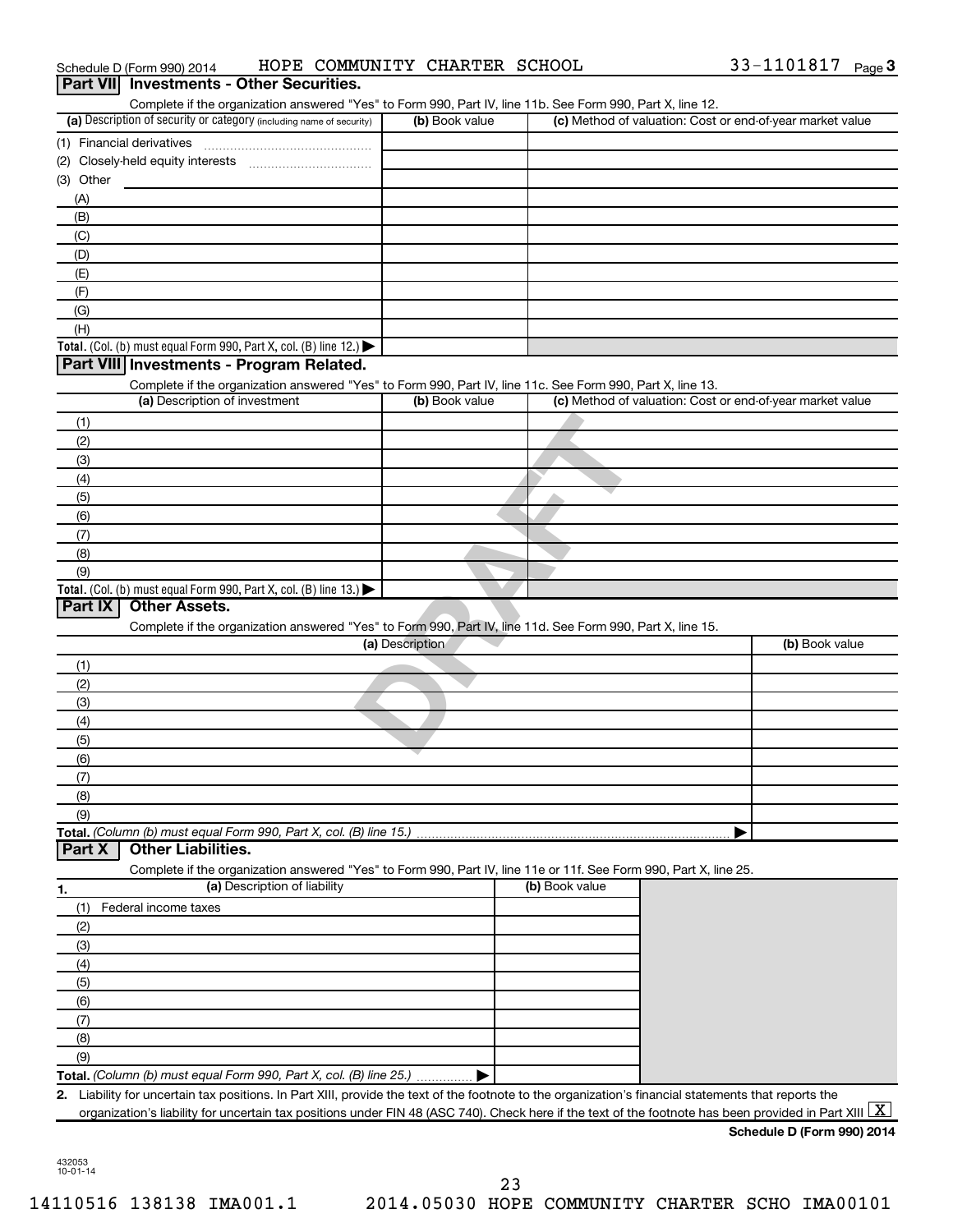|    | HOPE COMMUNITY CHARTER SCHOOL<br>Schedule D (Form 990) 2014                                                                                                    |                |                | 33-1101817 Page 4 |
|----|----------------------------------------------------------------------------------------------------------------------------------------------------------------|----------------|----------------|-------------------|
|    | Reconciliation of Revenue per Audited Financial Statements With Revenue per Return.<br><b>Part XI</b>                                                          |                |                |                   |
|    | Complete if the organization answered "Yes" to Form 990, Part IV, line 12a.                                                                                    |                |                |                   |
| 1  | Total revenue, gains, and other support per audited financial statements [[[[[[[[[[[[[[[[[[[[[[]]]]]]]]]]]]]]                                                  |                | $\overline{1}$ | 16,051,964.       |
| 2  | Amounts included on line 1 but not on Form 990, Part VIII, line 12:                                                                                            |                |                |                   |
| a  |                                                                                                                                                                | 2a             |                |                   |
| b  |                                                                                                                                                                | 2 <sub>b</sub> |                |                   |
|    |                                                                                                                                                                | 2 <sub>c</sub> |                |                   |
| d  |                                                                                                                                                                | 2d             |                |                   |
| е  | Add lines 2a through 2d                                                                                                                                        |                | 2е             | 0.                |
| З  |                                                                                                                                                                |                | 3              | 16,051,964.       |
| 4  | Amounts included on Form 990, Part VIII, line 12, but not on line 1:                                                                                           |                |                |                   |
|    | Investment expenses not included on Form 990, Part VIII, line 7b [11, 111, 120]                                                                                | 4a             |                |                   |
| b  |                                                                                                                                                                | 4 <sub>h</sub> |                |                   |
|    | c Add lines 4a and 4b                                                                                                                                          |                | 4c             | υ.                |
|    |                                                                                                                                                                |                | 5              | 16,051,964.       |
|    | Part XII Reconciliation of Expenses per Audited Financial Statements With Expenses per Return.                                                                 |                |                |                   |
|    | Complete if the organization answered "Yes" to Form 990, Part IV, line 12a.                                                                                    |                |                |                   |
| 1. |                                                                                                                                                                |                | $\blacksquare$ | 15, 367, 227.     |
| 2  | Amounts included on line 1 but not on Form 990, Part IX, line 25:                                                                                              |                |                |                   |
| a  |                                                                                                                                                                | 2a             |                |                   |
| b  |                                                                                                                                                                | 2 <sub>b</sub> |                |                   |
|    |                                                                                                                                                                | 2c             |                |                   |
| d  |                                                                                                                                                                | 2d             |                |                   |
| е  | Add lines 2a through 2d                                                                                                                                        |                | 2e             | $0 \cdot$         |
| 3  |                                                                                                                                                                |                | $\mathbf{a}$   | 15, 367, 227.     |
|    | Amounts included on Form 990, Part IX, line 25, but not on line 1:                                                                                             |                |                |                   |
| a  | Investment expenses not included on Form 990, Part VIII, line 7b <b>Expenses</b> 10.1                                                                          | 4a             |                |                   |
| b  |                                                                                                                                                                | 4 <sub>b</sub> |                |                   |
|    | c Add lines 4a and 4b                                                                                                                                          |                | 4с             | о.                |
|    |                                                                                                                                                                |                | 5              | 15,367,227.       |
|    | Part XIII Supplemental Information.                                                                                                                            |                |                |                   |
|    | Provide the descriptions required for Part II, lines 3, 5, and 9; Part III, lines 1a and 4; Part IV, lines 1b and 2b; Part V, line 4; Part X, line 2; Part XI, |                |                |                   |
|    | lines 2d and 4b; and Part XII, lines 2d and 4b. Also complete this part to provide any additional information.                                                 |                |                |                   |
|    |                                                                                                                                                                |                |                |                   |
|    |                                                                                                                                                                |                |                |                   |
|    | PART X, LINE 2:                                                                                                                                                |                |                |                   |

| FINANCIAL ACCOUNTING STANDARDS BOARD ACCOUNTING STANDARDS CODIFICATION 740             |
|----------------------------------------------------------------------------------------|
| (ASC 740).<br>INCOME TAXES, ESTABLISHES GUIDELINES FOR RECOGNIZING,                    |
| MEASURING, AND DISCLOSING TAX RETURN POSITIONS IN FINANCIAL STATEMENTS.                |
| THE TAX POSITIONS OF THE SCHOOL AND DETERMINED<br>MANAGEMENT HAS EVALUATED             |
| THAT THE APPLICATION OF ASC 740 HAD NO MATERIAL IMPACT<br>ON<br>ITS FINANCIAL          |
| STATEMENTS. ACCORDINGLY, NO ADJUSTMENTS FOR UNRECOGNIZED TAX BENEFITS OR               |
| INTEREST OR PENALTIES WERE REQUIRED AS OF JUNE 30, 2015.<br>RELATED                    |
| SCHOOL WOULD RECOGNIZE ACCRUED INTEREST AND<br>APPLICABLE, THE<br>PENALTIES<br>ΙF      |
| UNRECOGNIZED TAX BENEFITS<br>IN THE STATEMENT OF<br>ACTIVITIES AND<br>RELATED<br>TO.   |
| NET ASSETS. MANAGEMENT IS NOT AWARE OF<br>ANY TAX POSITIONS FOR<br>CHANGES<br>IN       |
| IS REASONABLY POSSIBLE THAT<br>TOTAL AMOUNTS OF<br>UNRECOGNIZED TAX<br>WHTCH TT<br>THE |
| 432054<br>Schedule D (Form 990) 2014<br>$10 - 01 - 14$<br>24                           |
| 14110516 138138 IMA001.1<br>2014.05030 HOPE COMMUNITY<br>SCHO IMA00101<br>CHARTER      |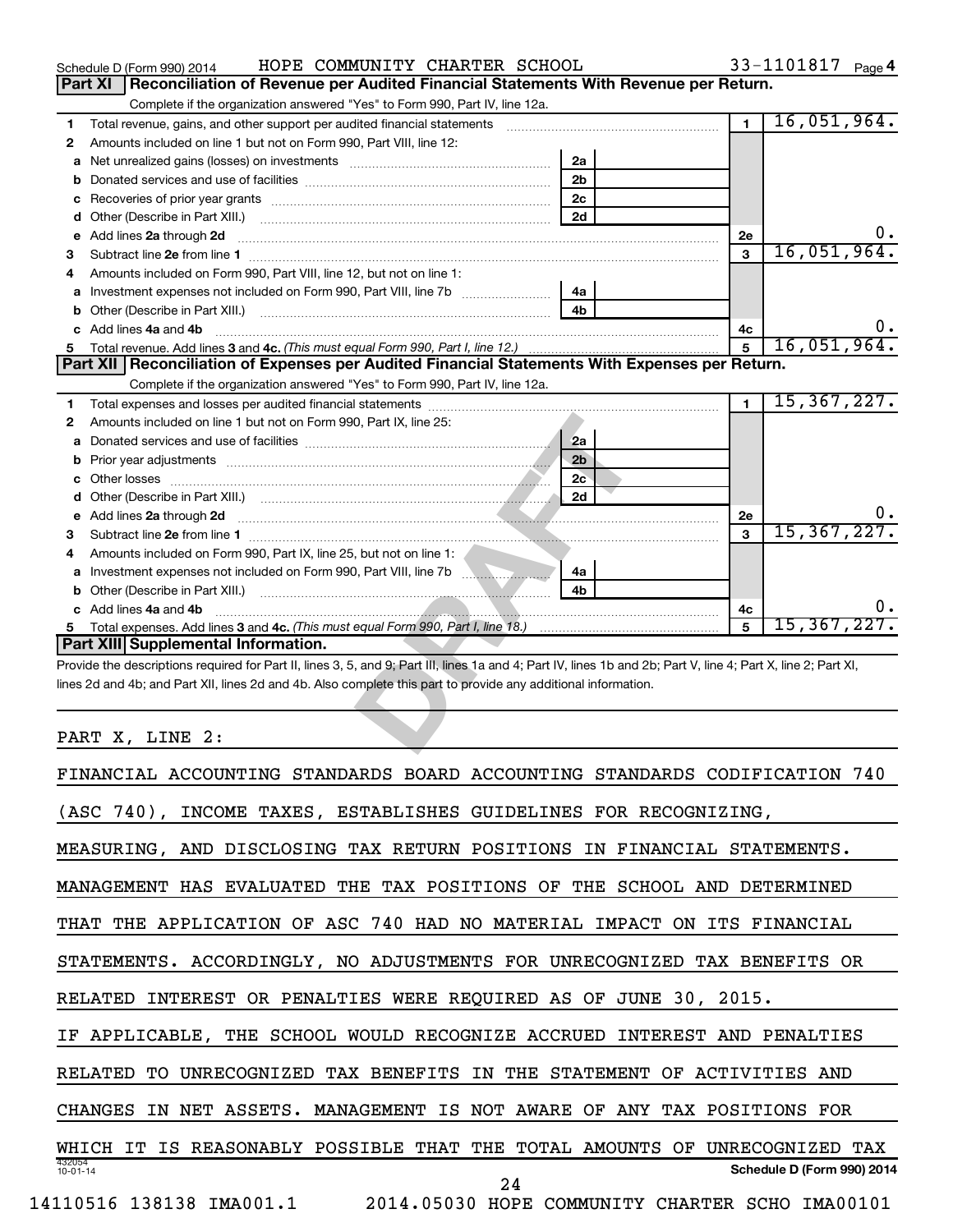| <b>Part XIII Supplemental Information (continued)</b> | Schedule D (Form 990) 2014 HOPE COMMUNITY CHARTER SCHOOL                   | 33-1101817 Page 5          |
|-------------------------------------------------------|----------------------------------------------------------------------------|----------------------------|
|                                                       | BENEFITS WOULD SIGNIFICANTLY INCREASE OR DECREASE DURING THE NEXT TWELVE   |                            |
|                                                       | MONTHS. EACH OF THE TAX YEARS IN THE FOUR-YEAR PERIOD ENDING JUNE 30,      |                            |
|                                                       | 2015, REMAINS SUBJECT TO EXAMINATION BY FEDERAL TAXING AUTHORITIES,        |                            |
|                                                       | HOWEVER, CERTAIN STATE TAXING AUTHORITIES MAY LENGTHEN THIS PERIOD TO FIVE |                            |
| YEARS.                                                |                                                                            |                            |
|                                                       |                                                                            |                            |
|                                                       |                                                                            |                            |
|                                                       |                                                                            |                            |
|                                                       |                                                                            |                            |
|                                                       |                                                                            |                            |
|                                                       |                                                                            |                            |
|                                                       |                                                                            |                            |
|                                                       |                                                                            |                            |
|                                                       |                                                                            |                            |
|                                                       |                                                                            |                            |
|                                                       |                                                                            |                            |
|                                                       |                                                                            |                            |
|                                                       |                                                                            |                            |
|                                                       |                                                                            |                            |
|                                                       |                                                                            |                            |
|                                                       |                                                                            |                            |
|                                                       |                                                                            |                            |
|                                                       |                                                                            |                            |
|                                                       |                                                                            |                            |
|                                                       |                                                                            |                            |
|                                                       |                                                                            |                            |
|                                                       |                                                                            |                            |
|                                                       |                                                                            |                            |
|                                                       |                                                                            | Schedule D (Form 990) 2014 |
| 432055<br>$10 - 01 - 14$                              | 25                                                                         |                            |
| 14110516 138138 IMA001.1                              | 2014.05030 HOPE COMMUNITY CHARTER SCHO IMA00101                            |                            |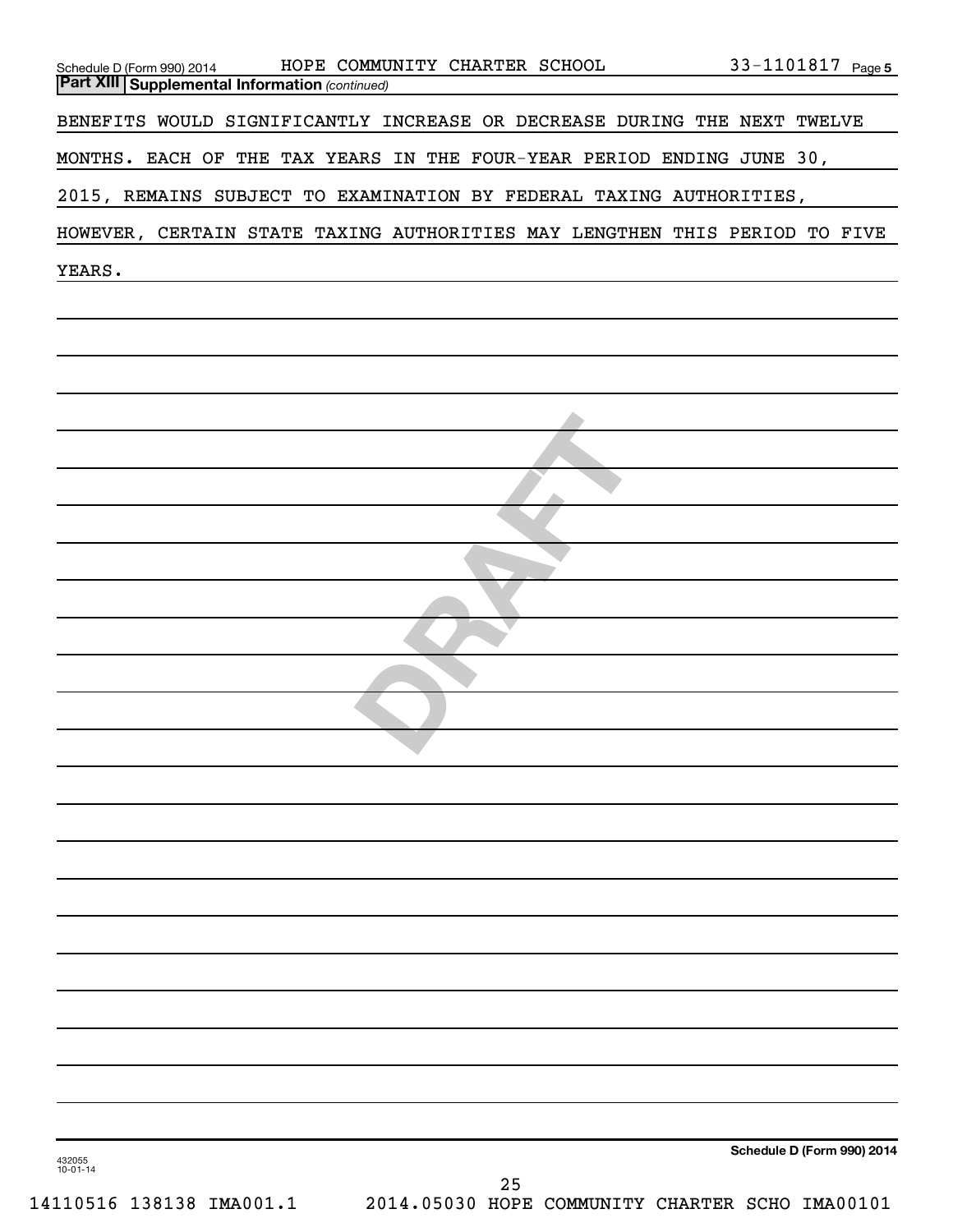|        | <b>Schools</b><br><b>SCHEDULE E</b><br>Complete if the organization answered "Yes" to Form 990, Part IV, line 13,<br>(Form 990 or 990-EZ)<br>or Form 990-EZ, Part VI, line 48.<br>Attach to Form 990 or Form 990-EZ.<br>Department of the Treasury<br>Internal Revenue Service |                                        | OMB No. 1545-0047<br><b>Open to Public</b><br>Inspection |                       |                         |
|--------|--------------------------------------------------------------------------------------------------------------------------------------------------------------------------------------------------------------------------------------------------------------------------------|----------------------------------------|----------------------------------------------------------|-----------------------|-------------------------|
|        | Information about Schedule E (Form 990 or 990-EZ) and its instructions is at www.irs.gov/form990.<br>Name of the organization                                                                                                                                                  | <b>Employer identification number</b>  |                                                          |                       |                         |
|        | HOPE COMMUNITY CHARTER SCHOOL                                                                                                                                                                                                                                                  | 33-1101817                             |                                                          |                       |                         |
| Part I |                                                                                                                                                                                                                                                                                |                                        |                                                          |                       |                         |
|        |                                                                                                                                                                                                                                                                                |                                        |                                                          | <b>YES</b>            | <b>NO</b>               |
| 1      | Does the organization have a racially nondiscriminatory policy toward students by statement in its charter, bylaws,                                                                                                                                                            |                                        | 1                                                        | х                     |                         |
| 2      | Does the organization include a statement of its racially nondiscriminatory policy toward students in all its brochures,                                                                                                                                                       |                                        |                                                          |                       |                         |
|        | catalogues, and other written communications with the public dealing with student admissions, programs, and scholarships?                                                                                                                                                      |                                        | $\mathbf{2}$                                             |                       | х                       |
| 3      | Has the organization publicized its racially nondiscriminatory policy through newspaper or broadcast media during the                                                                                                                                                          |                                        |                                                          |                       |                         |
|        | period of solicitation for students, or during the registration period if it has no solicitation program, in a way that makes                                                                                                                                                  |                                        |                                                          |                       |                         |
|        | the policy known to all parts of the general community it serves? If "Yes," please describe. If "No," please explain.                                                                                                                                                          |                                        |                                                          |                       |                         |
|        | If you need more space, use Part II<br>THE SCHOOL IS A PUBLIC CHARTER SCHOOL AND IS OPERATING UNDER                                                                                                                                                                            |                                        | З                                                        |                       | х                       |
|        | CONTRACT WITH THE DC GOVERNMENT. REV. PROC 75-50 DOES NOT                                                                                                                                                                                                                      |                                        |                                                          |                       |                         |
|        | APPLY TO PUBLIC CHARTER SCHOOLS. ALL FEDERAL RULES AND                                                                                                                                                                                                                         |                                        |                                                          |                       |                         |
|        | GUIDELINES FOR FEDERAL FUNDING APPLY TO THE CHARTER SCHOOL.                                                                                                                                                                                                                    |                                        |                                                          |                       |                         |
|        |                                                                                                                                                                                                                                                                                |                                        |                                                          |                       |                         |
| 4      | Does the organization maintain the following?                                                                                                                                                                                                                                  |                                        |                                                          |                       |                         |
|        |                                                                                                                                                                                                                                                                                |                                        | 4a                                                       |                       | х                       |
|        | b Records documenting that scholarships and other financial assistance are awarded on a racially nondiscriminatory basis?                                                                                                                                                      |                                        | 4b                                                       |                       | $\overline{\text{x}}$   |
|        | c Copies of all catalogues, brochures, announcements, and other written communications to the public dealing with student                                                                                                                                                      |                                        |                                                          |                       |                         |
|        |                                                                                                                                                                                                                                                                                |                                        | 4с                                                       | х                     |                         |
|        |                                                                                                                                                                                                                                                                                |                                        | 4d                                                       | $\overline{\text{x}}$ |                         |
|        | If you answered "No" to any of the above, please explain. If you need more space, use Part II.                                                                                                                                                                                 |                                        |                                                          |                       |                         |
|        | THE SCHOOL IS PUBLIC CHARTER SCHOOL AND IS OPERATING UNDER A<br>CONTRACT WITH THE DC GOVERNMENT. REV. PROC 75-50 DOES NOT                                                                                                                                                      |                                        |                                                          |                       |                         |
|        | APPLY.                                                                                                                                                                                                                                                                         |                                        |                                                          |                       |                         |
|        |                                                                                                                                                                                                                                                                                |                                        |                                                          |                       |                         |
| 5      | Does the organization discriminate by race in any way with respect to:                                                                                                                                                                                                         |                                        |                                                          |                       |                         |
|        |                                                                                                                                                                                                                                                                                |                                        | 5a                                                       |                       | х                       |
|        |                                                                                                                                                                                                                                                                                |                                        | 5b                                                       |                       | $\overline{\text{x}}$   |
|        | <b>c</b> Employment of faculty or administrative staff?                                                                                                                                                                                                                        |                                        | 5 <sub>c</sub>                                           |                       | $\overline{\text{x}}$   |
|        |                                                                                                                                                                                                                                                                                |                                        | 5d                                                       |                       | Χ                       |
|        |                                                                                                                                                                                                                                                                                |                                        | 5е                                                       |                       | X                       |
|        | f Use of facilities?                                                                                                                                                                                                                                                           |                                        | 5f                                                       |                       | $\overline{\textbf{x}}$ |
|        |                                                                                                                                                                                                                                                                                |                                        | 5g                                                       |                       | $\overline{\textbf{x}}$ |
|        |                                                                                                                                                                                                                                                                                |                                        | 5h                                                       |                       | $\overline{\text{X}}$   |
|        | If you answered "Yes" to any of the above, please explain. If you need more space, use Part II.                                                                                                                                                                                |                                        |                                                          |                       |                         |
|        |                                                                                                                                                                                                                                                                                |                                        |                                                          |                       |                         |
|        |                                                                                                                                                                                                                                                                                |                                        |                                                          |                       |                         |
|        |                                                                                                                                                                                                                                                                                |                                        |                                                          |                       |                         |
|        |                                                                                                                                                                                                                                                                                |                                        | 6a                                                       | X                     |                         |
|        |                                                                                                                                                                                                                                                                                |                                        | 6b                                                       |                       | X                       |
|        | If you answered "Yes" to either line 6a or line 6b, explain on Part II.                                                                                                                                                                                                        |                                        |                                                          |                       |                         |
| 7      | Does the organization certify that it has complied with the applicable requirements of sections 4.01 through 4.05 of                                                                                                                                                           |                                        |                                                          |                       |                         |
|        |                                                                                                                                                                                                                                                                                |                                        | 7                                                        |                       | x                       |
|        | LHA For Paperwork Reduction Act Notice, see the Instructions for Form 990 or Form 990-EZ.                                                                                                                                                                                      | Schedule E (Form 990 or 990-EZ) (2014) |                                                          |                       |                         |

432061 10-02-14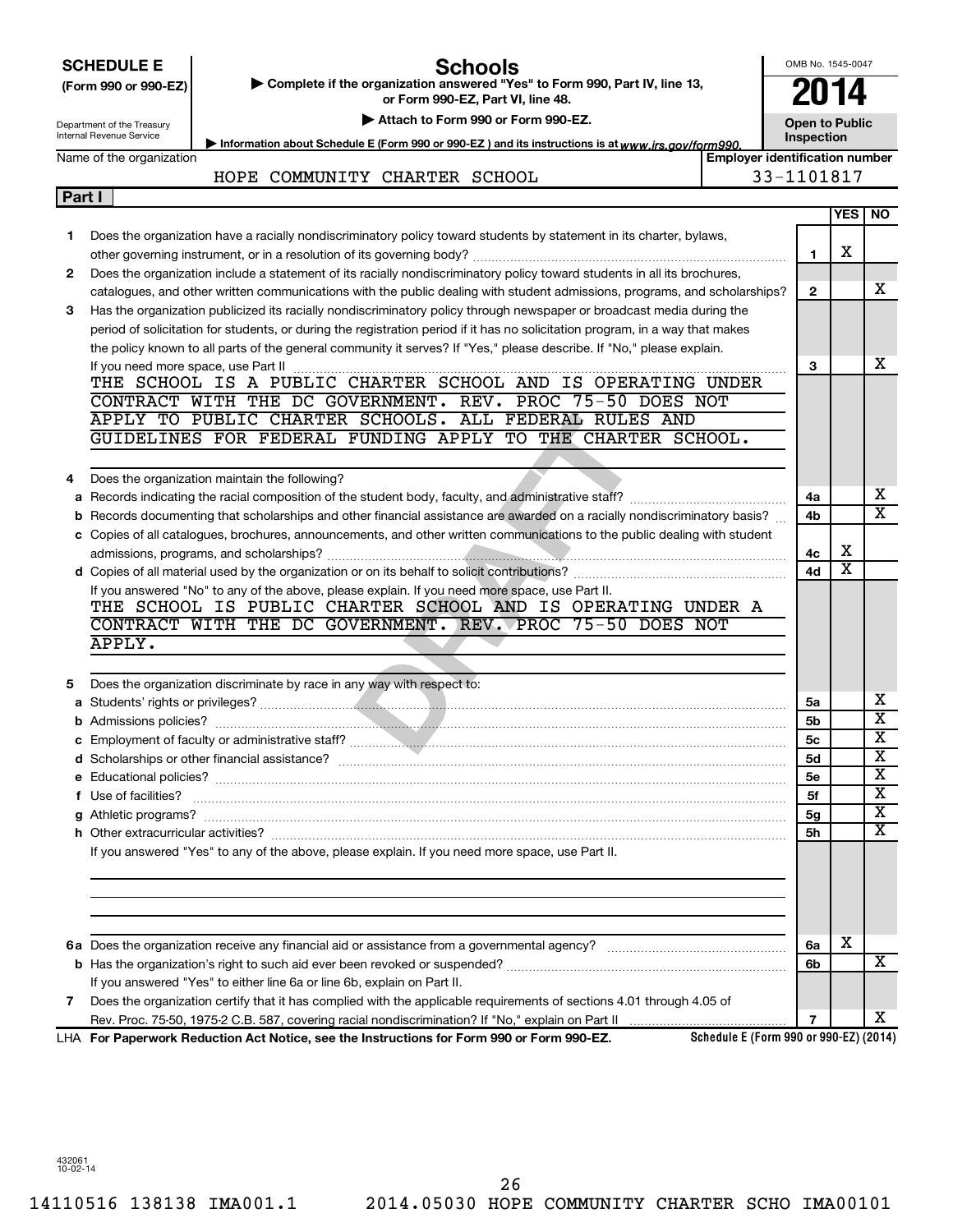Part II | Supplemental Information. Provide the explanations required by Part I, lines 3, 4d, 5h, 6b, and 7, as applicable. Also provide any other additional information.

LINE 6 - EXPLANATION OF GOVERNMENT FINANCIAL AID:

THE SCHOOL IS OPERATING UNDER A CONTRACT WITH THE DC GOVERNMENT AND

RECEIVED FUNDING FROM DC GOVERNMENT DURING FISCAL YEAR OF 2015.

LINE 7 - EXPLANATION OF RACIAL NONDISCRIMINATION COMPLIANCE:

THE SCHOOL IS A PUBLIC CHARTER SCHOOL AND IS OPERATING UNDER A CONTRACT

WITH THE DC GOVERNMENT. REV. PROC. 75-50 DOES NOT APPLY.

| 432062 10-02-14<br>14110516 138138 IMA001.1 | 2014.05030 HOPE COMMUNITY CHARTER SCHO IMA00101 | $2\,7$ |  | Schedule E (Form 990 or 990-EZ) (2014) |
|---------------------------------------------|-------------------------------------------------|--------|--|----------------------------------------|
|                                             |                                                 |        |  |                                        |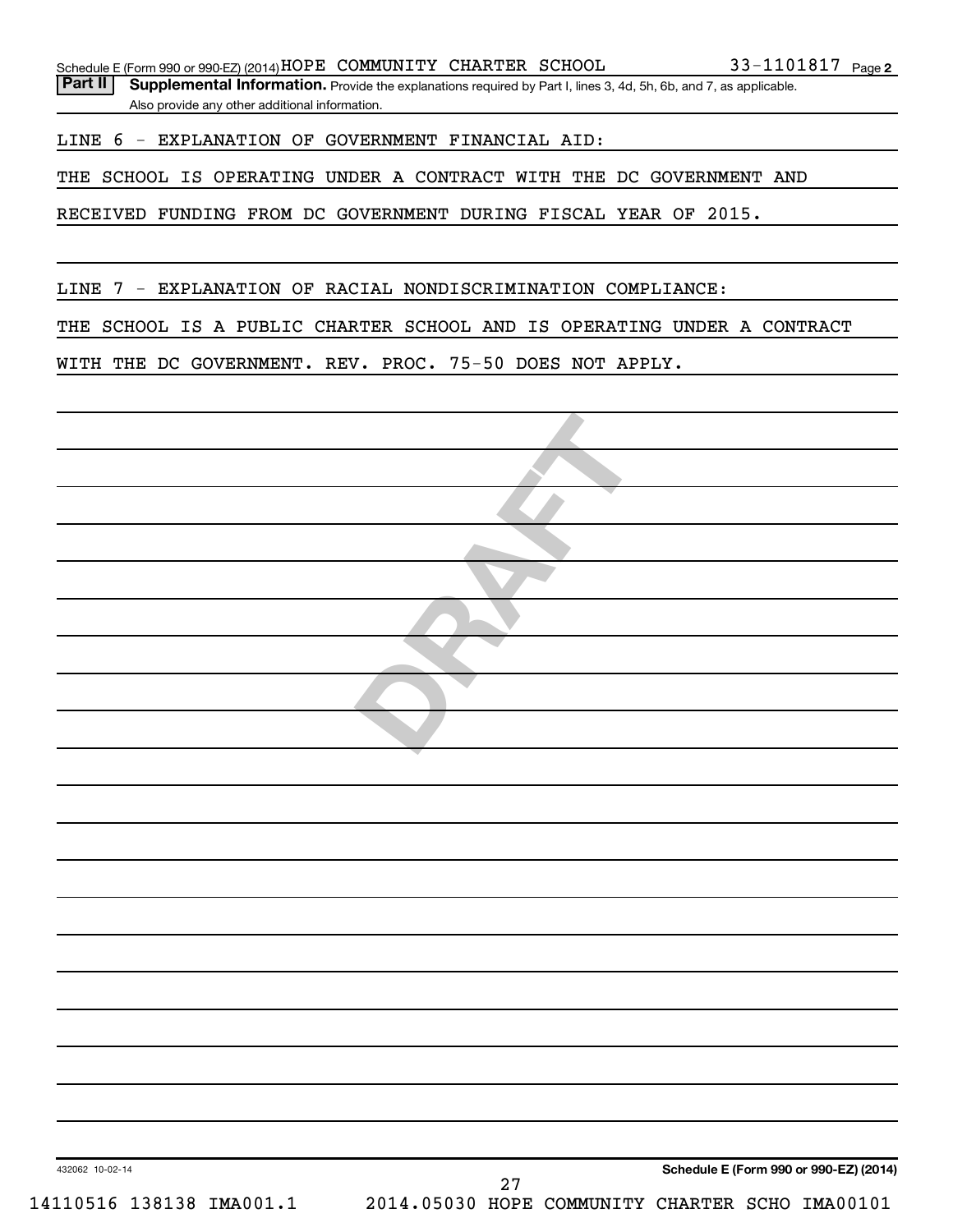**(Form 990 or 990-EZ)**

Department of the Treasury Internal Revenue Service Name of the organization

**SCHEDULE O Supplemental Information to Form 990 or 990-EZ 2014**<br>(Form 990 or 990-EZ) Complete to provide information for responses to specific questions on

**Complete to provide information for responses to specific questions on Form 990 or 990-EZ or to provide any additional information. | Attach to Form 990 or 990-EZ.**

OMB No. 1545-0047

**Open to Public Inspection Employer identification number**

Information about Schedule O (Form 990 or 990-EZ) and its instructions is at www.irs.gov/form990.

HOPE COMMUNITY CHARTER SCHOOL 33-1101817

FORM 990, PART I, LINE 1, DESCRIPTION OF ORGANIZATION MISSION:

ACADEMICALLY RIGOROUS CONTENT RICH CURRICULUM IN AN ENVIRONMENT IN

WHICH CHARACTER IS MODELED AND PROMOTED, AND A COMMUNITY WHICH BUILDS

TRUSTING RELATIONSHIPS WITH OTHERS.

FORM 990, PART III, LINE 1, DESCRIPTION OF ORGANIZATION MISSION:

HEARTS AND MINDS OF STUDENTS BY PROVIDING THEM WITH AN ACADEMICALLY

RIGOROUS CONTENT RICH CURRICULUM IN AN ENVIRONMENT IN WHICH CHARACTER

IS MODELED.

IS BY PROVIDING THEM WITH AN A<br>
ICULUM IN AN ENVIRONMENT IN WH<br>
A, PROGRAM SERVICE ACCOMPLISHM<br>
B TO BUILD STRONG RELATIONSHIP<br>
DW STAFF MEMBERS. THE SCHOOL A<br>
B THAT REQUIRE ADDITIONAL SUPP<br>
RENTS HAVE THE PRIMARY RESPONS FORM 990, PART III, LINE 4A, PROGRAM SERVICE ACCOMPLISHMENTS: COMMUNITIES ENABLE TEACHERS TO BUILD STRONG RELATIONSHIPS WITH STUDENTS AND WORK CLOSELY WITH FELLOW STAFF MEMBERS. THE SCHOOL ALSO OFFERS TUTORING TO ASSIST STUDENTS THAT REQUIRE ADDITIONAL SUPPORT. HOPE COMMUNITY BELIEVES THAT PARENTS HAVE THE PRIMARY RESPONSIBILITY FOR TEACHING THEIR CHILDREN AND IT IS THE SCHOOL'S ROLE TO WORK ALONGSIDE PARENTS AND SUPPORT THEM IN THIS TASK. HOPE COMMUNITY ASKS PARENTS TO SIGN A COVENANT AGREEMENT WITH THE SCHOOL ACCEPTING THESE RESPONSIBILITIES AND COMMITTING TO WORK WITH US TO FULFILL OUR MISSION. HOPE HAS ALSO FORMED A PARENT COMMUNITY PARTNERSHIP TEAM TO GIVE PARENTS AN ACTIVE ROLE IN THE DAILY DECISIONS OF THE SCHOOL.

FORM 990, PART VI, SECTION A, LINE 3:

THE HOPE BOARD HAS DELEGATED CERTAIN RESPONSIBILITIES TO IMAGINE.

|                          |  | FORM 990, PART VI, SECTION A, LINE 8B:                                               |  |    |                                                 |  |                                        |
|--------------------------|--|--------------------------------------------------------------------------------------|--|----|-------------------------------------------------|--|----------------------------------------|
| 432211<br>$08 - 27 - 14$ |  | LHA For Paperwork Reduction Act Notice, see the Instructions for Form 990 or 990-EZ. |  |    |                                                 |  | Schedule O (Form 990 or 990-EZ) (2014) |
|                          |  |                                                                                      |  | 28 |                                                 |  |                                        |
| 14110516 138138 IMA001.1 |  |                                                                                      |  |    | 2014.05030 HOPE COMMUNITY CHARTER SCHO IMA00101 |  |                                        |